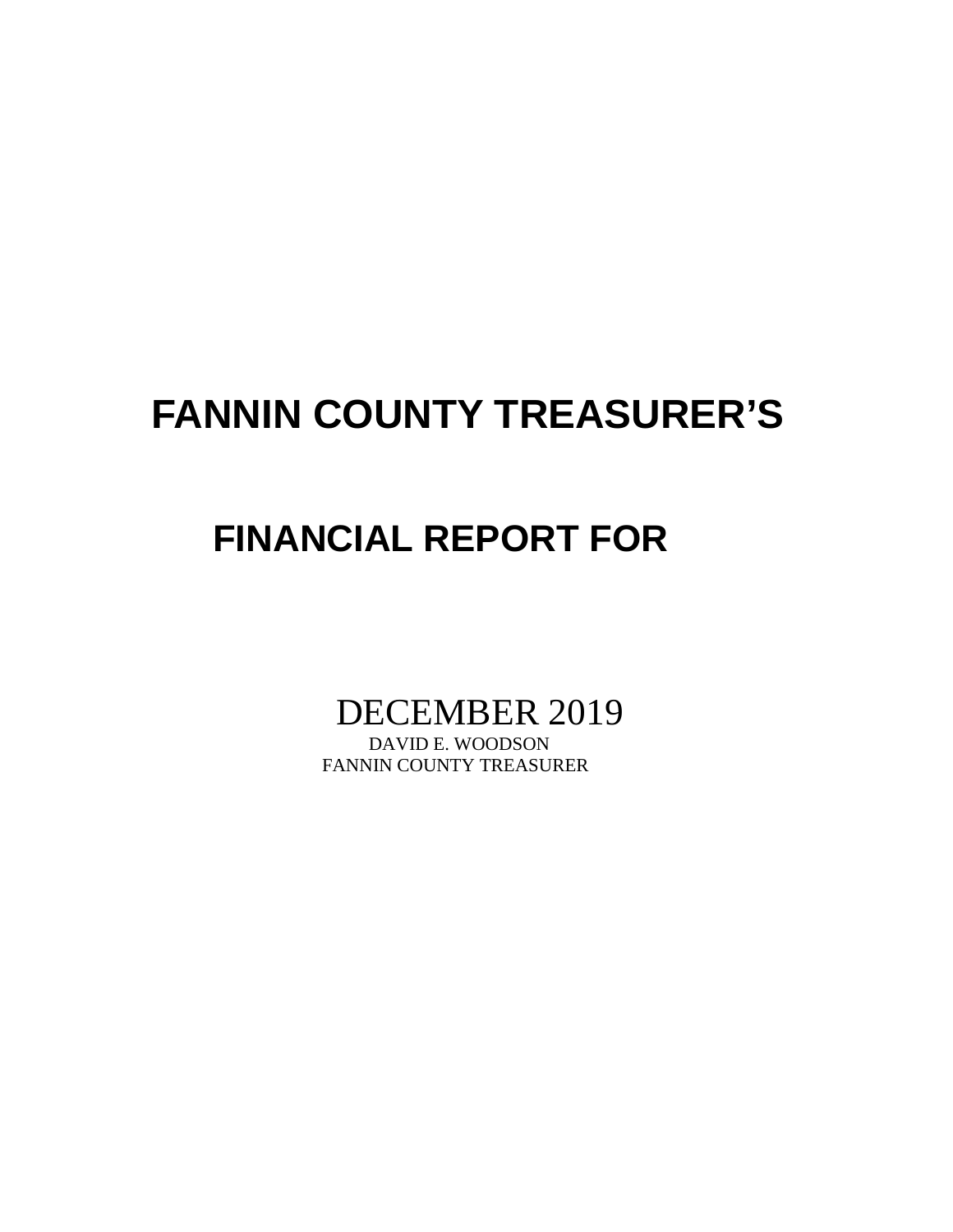## 01/02/2020 FUND DEPOSIT LISTING PAGE 1

| RECEIPT       | <b>RECEIVED</b> | DATE     | DATE    | DESCRIPTION       | <b>BANK</b> | INCOME  | REPORT | AMOUNT          |
|---------------|-----------------|----------|---------|-------------------|-------------|---------|--------|-----------------|
| <b>NUMBER</b> | FROM            | RECEIVED | DEPOSIT | OF MONEY RECEIVED | ACCOUNT     | ACCOUNT | CODES  | <b>RECEIVED</b> |
|               |                 |          |         |                   |             |         |        |                 |

GENERAL FUND

|                                                | =====================================                                                        |                             |                             |                                                                                  |                  |                  |                    |
|------------------------------------------------|----------------------------------------------------------------------------------------------|-----------------------------|-----------------------------|----------------------------------------------------------------------------------|------------------|------------------|--------------------|
|                                                | 0000200172-01 DISTRICT ATTORNEY TRUST                                                        |                             |                             | 12-02-2019 12-02-2019 DISTRICT ATTORNEY F 10-103-100                             |                  | $10 - 340 - 475$ | 6.00               |
|                                                | 0000200172-02 DISTRICT ATTORNEY TRUST                                                        |                             |                             | 12-02-2019 12-02-2019 POSTAL EXPENSES                                            | $10 - 103 - 100$ | $10 - 475 - 311$ | 6.80               |
|                                                | 0000200173-01 NORTH TEXAS TOLLWAY                                                            |                             |                             | 12-02-2019 12-02-2019 VEHICLE REGISTRATIO 10-103-100                             |                  | $10 - 321 - 252$ | 104.80             |
|                                                | 0000200175-01 HEALTH & HUMAN SERVICES                                                        |                             |                             | 12-02-2019 12-02-2019 UTILITIES REIMBURSE 10-103-100                             |                  | $10 - 370 - 147$ | 879.66             |
| 0000200176-01 SECURUS                          |                                                                                              |                             |                             | 12-02-2019 12-02-2019 OCT. 2019 COMMISSIO 10-103-100                             |                  | $10 - 319 - 420$ | 18,245.05          |
| 0000200178-01 TEXPOOL                          |                                                                                              |                             |                             | 12-03-2019 12-03-2019 NOV. 2019 INTEREST                                         | 10-103-175       | $10 - 360 - 100$ | 3,972.18           |
|                                                | 0000200179-01 PURCHASING COOP                                                                |                             |                             | 12-03-2019 12-03-2019 2018-2019 REBATE                                           | $10 - 103 - 100$ | $10 - 370 - 130$ | 713.00             |
| 0000200182-01 TAX A/C                          |                                                                                              |                             |                             | 12-04-2019 12-04-2019 WEEK OF 11/22/19 18 10-103-100                             |                  | $10 - 321 - 250$ | 935.00             |
| 0000200183-01 TAX A/C                          |                                                                                              |                             |                             | 12-04-2019 12-04-2019 WEEK OF 11/15/19                                           | $10 - 103 - 100$ | $10 - 321 - 200$ | 4.60               |
| 0000200184-01 TAX A/C                          |                                                                                              |                             |                             | 12-04-2019 12-04-2019 WEEK OF 11/08/19                                           | $10 - 103 - 100$ | $10 - 321 - 200$ | 4.80               |
|                                                | 0000200185-01 APPRAISAL DISTRICT                                                             | 12-05-2019 12-05-2019 TAXES |                             |                                                                                  | $10 - 103 - 100$ | $10 - 310 - 110$ | 87,621.10          |
|                                                | 0000200185-07 APPRAISAL DISTRICT                                                             | 12-05-2019 12-05-2019 TAXES |                             |                                                                                  | $10 - 103 - 100$ | $10 - 310 - 120$ | 6,537.10           |
|                                                | 0000200186-01 FANNIN COUNTY HEALTH INSP 12-05-2019 12-05-2019 NOV. 2019 PERMITS & 10-103-100 |                             |                             |                                                                                  |                  | $10 - 320 - 300$ | 10,095.00          |
|                                                | 0000200186-02 FANNIN COUNTY HEALTH INSP 12-05-2019 12-05-2019 INTEREST EARNINGS              |                             |                             |                                                                                  | $10 - 103 - 100$ | $10 - 360 - 100$ | 0.27               |
| 0000200187-01 LEGEND BANK                      |                                                                                              |                             |                             | 12-05-2019 12-05-2019 NOV. 2019 INTEREST 10-103-100                              |                  | $10 - 360 - 100$ | 490.90             |
| 0000200187-29 LEGEND BANK                      |                                                                                              |                             |                             | 12-05-2019 12-05-2019 NOV. 2019 INTEREST                                         | 10-100-100       | $10 - 360 - 100$ | 20.80              |
| 0000200187-31 LEGEND BANK                      |                                                                                              |                             |                             | 12-05-2019 12-05-2019 NOV. 2019 INTEREST                                         | 10-103-110       | $10 - 360 - 110$ | 27.70              |
| 0000200191-01 TAX A/C                          |                                                                                              |                             |                             | 12-06-2019 12-06-2019 WEEK OF 11/29/19                                           | $10 - 103 - 100$ | $10 - 321 - 200$ | 1,150.65           |
| 0000200192-01 TAX A/C                          |                                                                                              |                             |                             | 12-06-2019 12-06-2019 WEEK OF 11/29/19 10 10-103-100                             |                  | $10 - 321 - 250$ | 515.00             |
| 0000200193-01 TAX A/C                          |                                                                                              |                             |                             | 12-06-2019 12-06-2019 WEEK OF 11/22/19                                           | $10 - 103 - 100$ | $10 - 321 - 200$ | 2,255.15           |
|                                                | 0000200195-01 CONSTABLE PCT. # 1                                                             |                             |                             | 12-06-2019 12-06-2019 SERVE PAPERS                                               | $10 - 103 - 100$ | $10 - 340 - 551$ | 210.00             |
|                                                | 0000200196-01 TEXAS DEPARTMENT OF                                                            |                             |                             | 12-09-2019 12-09-2019 STATE REIMB.OFFENDE 10-103-100                             |                  | $10 - 370 - 562$ | 1,001.50           |
|                                                | 0000200197-01 TEXAS DEPT. OF CRIMINAL                                                        |                             |                             | 12-09-2019 12-09-2019 STATE REIMB.OFFENDE 10-103-100                             |                  | $10 - 370 - 562$ | 1,299.20           |
|                                                | 0000200199-01 FANNIN COUNTY DEVELOPMENT 12-09-2019 12-09-2019 SUBDIVISION FEES               |                             |                             |                                                                                  | $10 - 103 - 100$ | $10 - 340 - 652$ | 536.44             |
|                                                | 0000200200-01 VISION MEDIA GROUP, INC.                                                       |                             |                             | 12-09-2019 12-09-2019 DEC. 2019 TOWER REN 10-103-100                             |                  | $10 - 370 - 100$ | 200.00             |
|                                                | 0000200201-01 NORTH TEXAS TOLLWAY                                                            |                             |                             | 12-09-2019 12-09-2019 3RD QUARTER TOOLTAG 10-103-100                             |                  | $10 - 321 - 252$ | 30.00              |
|                                                | 0000200208-01 COMPTROLLER - JUDICIARY                                                        |                             |                             | 12-10-2019 12-10-2019 CCL JUDGE SUPPLEMEN 10-103-100                             |                  | $10 - 370 - 410$ | 21,000.00          |
|                                                | 0000200209-01 FANNIN COUNTY DEVELOPMENT 12-10-2019 12-10-2019 SUBDIVISION FEES               |                             |                             |                                                                                  | 10-103-100       | $10 - 340 - 652$ | 75.00              |
|                                                | 0000200210-01 BOND SUPERVISION                                                               |                             |                             | 12-10-2019 12-10-2019 WEEK OF 11/23/19 TH 10-103-100                             |                  | $10 - 340 - 573$ | 3,900.00           |
|                                                | 0000200219-01 APPRAISAL DISTRICT                                                             | 12-13-2019 12-13-2019 TAXES |                             |                                                                                  | $10 - 103 - 100$ | $10 - 310 - 110$ | 404,984.33         |
|                                                | 0000200219-07 APPRAISAL DISTRICT                                                             | 12-13-2019 12-13-2019 TAXES |                             |                                                                                  | $10 - 103 - 100$ | $10 - 310 - 120$ | 7,856.20           |
|                                                | 0000200219-13 APPRAISAL DISTRICT                                                             | 12-13-2019 12-13-2019 TAXES |                             |                                                                                  | $10 - 103 - 100$ | $10 - 321 - 901$ | 531.54             |
| 0000200220-01 COMPTROLLER                      |                                                                                              |                             |                             | 12-13-2019 12-13-2019 OCT. 2019 LOCAL SAL 10-103-100                             |                  | $10 - 318 - 160$ | 87,603.92          |
| 0000200222-01 TAX A/C                          |                                                                                              |                             |                             | 12-13-2019 12-13-2019 WEEK OF 12/06/19                                           | $10 - 103 - 100$ | $10 - 321 - 200$ | 2,116.60           |
| 0000200223-01 TAX A/C                          |                                                                                              |                             |                             | 12-13-2019 12-13-2019 WEEK OF 12/06/19 13 10-103-100                             |                  | $10 - 321 - 250$ | 650.00             |
| 0000200224-01 TAX A/C                          |                                                                                              |                             |                             | 12-13-2019 12-13-2019 TABC FEES - AUG. & 10-103-100                              |                  | $10 - 320 - 200$ | 235.00             |
|                                                | 0000200227-01 DISTRICT CLERK                                                                 |                             |                             | 12-16-2019 12-16-2019 NOV. 1-30, 2019                                            | $10 - 103 - 100$ | $10 - 318 - 130$ | 5,128.37           |
|                                                | 0000200227-02 DISTRICT CLERK                                                                 |                             |                             | 12-16-2019 12-16-2019 NOV. 1-30, 2019                                            | $10 - 103 - 100$ | $10 - 340 - 135$ | 210.44             |
|                                                | 0000200227-03 DISTRICT CLERK                                                                 |                             |                             | 12-16-2019 12-16-2019 NOV. 1-30, 2019                                            | $10 - 103 - 100$ | $10 - 340 - 450$ | 5,923.51           |
|                                                | 0000200227-04 DISTRICT CLERK                                                                 |                             |                             | 12-16-2019 12-16-2019 NOV. 1-30, 2019                                            | $10 - 103 - 100$ | $10 - 340 - 560$ | 720.59             |
|                                                | 0000200227-05 DISTRICT CLERK                                                                 |                             |                             | 12-16-2019 12-16-2019 NOV. 1-30, 2019                                            | $10 - 103 - 100$ | $10 - 340 - 600$ | 115.15             |
|                                                | 0000200227-06 DISTRICT CLERK                                                                 |                             |                             | 12-16-2019 12-16-2019 NOV. 1-30, 2019                                            | $10 - 103 - 100$ | $10 - 370 - 162$ | 345.44             |
|                                                | 0000200227-07 DISTRICT CLERK                                                                 |                             |                             | 12-16-2019 12-16-2019 NOV. 1-30, 2019                                            | $10 - 103 - 100$ | $10 - 370 - 163$ | 17.12              |
|                                                | 0000200227-08 DISTRICT CLERK                                                                 |                             |                             | 12-16-2019 12-16-2019 NOV. 1-30, 2019                                            |                  | $10 - 370 - 164$ | 68.50              |
|                                                |                                                                                              |                             |                             | 12-16-2019 12-16-2019 NOV. 1-30, 2019                                            | 10-103-100       |                  |                    |
|                                                | 0000200227-09 DISTRICT CLERK                                                                 |                             |                             | 12-16-2019 12-16-2019 NOV. 1-30, 2019                                            | $10 - 103 - 100$ | $10 - 370 - 166$ | 39.46              |
|                                                | 0000200227-10 DISTRICT CLERK                                                                 |                             |                             | 12-16-2019 12-16-2019 NOV. 1-30, 2019                                            | 10-103-100       | $10 - 370 - 167$ | 26.49              |
|                                                | 0000200227-11 DISTRICT CLERK                                                                 |                             |                             | 12-19-2019 12-19-2019 VEHICLE REGISTRATIO 10-103-100                             | $10 - 103 - 100$ | $10 - 370 - 450$ | 90.00              |
|                                                | 0000200234-01 NORTH TEXAS TOLLWAY                                                            |                             |                             |                                                                                  |                  | $10 - 321 - 252$ | 434.92             |
| 0000200236-01 TAX A/C<br>0000200237-01 TAX A/C |                                                                                              |                             |                             | 12-19-2019 12-19-2019 WEEK OF 12/13/19<br>12-19-2019 12-19-2019 WEEK OF 11/29/19 | $10 - 103 - 100$ | $10 - 321 - 200$ | 1,792.70           |
|                                                |                                                                                              |                             |                             | 12-19-2019 12-19-2019 WEEK OF 12/13/19 18 10-103-100                             | $10 - 103 - 100$ | $10 - 321 - 200$ | 7.30               |
| 0000200238-01 TAX A/C                          |                                                                                              |                             |                             |                                                                                  |                  | $10 - 321 - 250$ | 920.00<br>6,782.91 |
|                                                | 0000200239-01 TEXAS ASSOCIATION OF                                                           |                             |                             | 12-19-2019 12-19-2019 2017 FORD EXPLORER 10-103-100                              |                  | $10 - 560 - 454$ |                    |
|                                                | 0000200240-01 FANNIN COUNTY CASH BOND                                                        |                             |                             | 12-19-2019 12-19-2019 NO. CV-2019-7644                                           | $10 - 103 - 100$ | $10 - 352 - 201$ | 2,500.00           |
|                                                | 0000200244-01 APPRAISAL DISTRICT                                                             |                             | 12-20-2019 12-20-2019 TAXES |                                                                                  | $10 - 103 - 100$ | $10 - 310 - 110$ | 232,194.05         |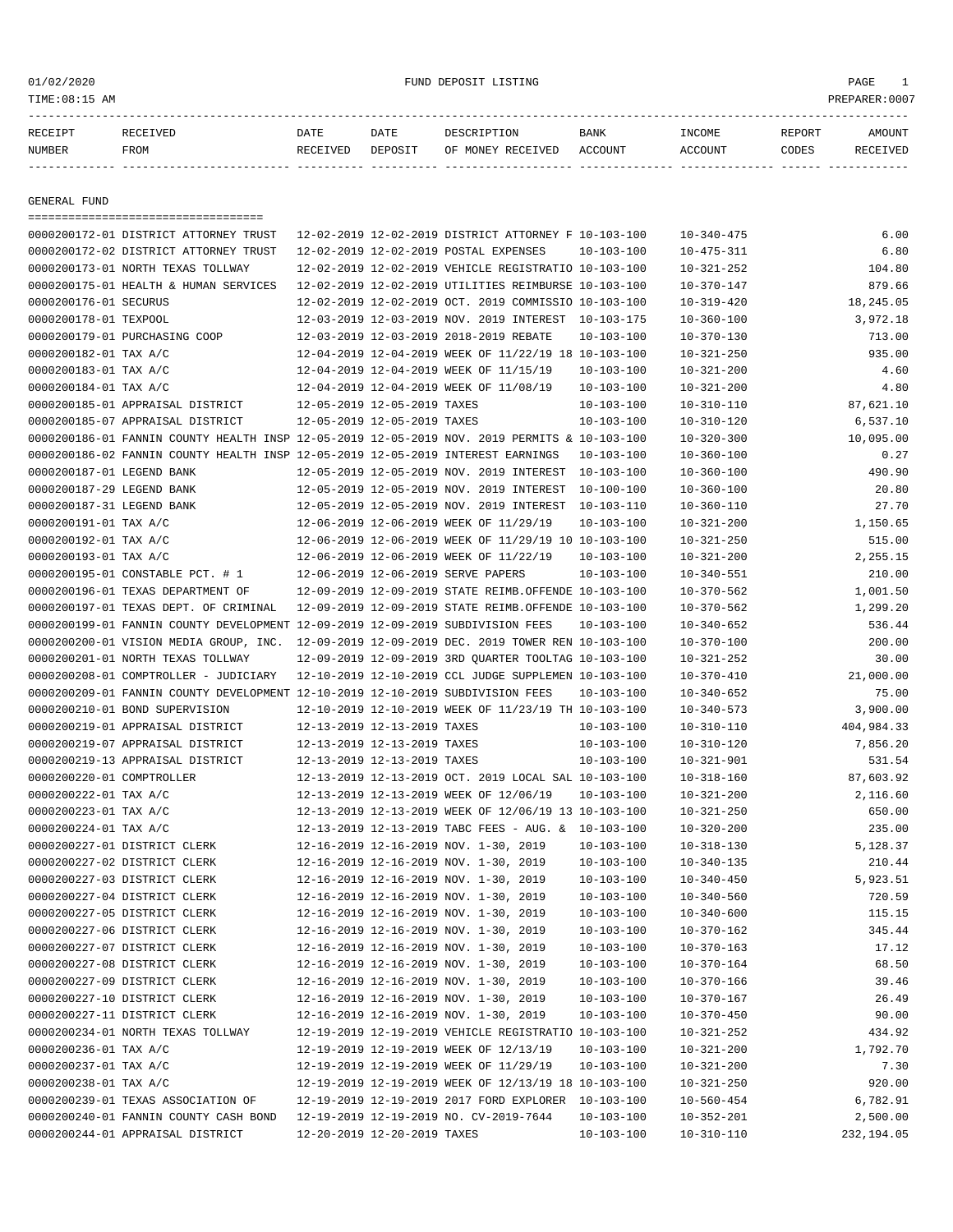01/02/2020 FUND DEPOSIT LISTING PAGE 2

| RECEIPT | RECEIVED | DATE     | DATE    | DESCRIPTION               | <b>BANK</b> | INCOME  | REPORT | <b>AMOUNT</b> |
|---------|----------|----------|---------|---------------------------|-------------|---------|--------|---------------|
| NUMBER  | FROM     | RECEIVED | DEPOSIT | OF MONEY RECEIVED ACCOUNT |             | ACCOUNT | CODES  | RECEIVED      |
|         |          |          |         |                           |             |         |        |               |

#### GENERAL FUND

| 0000200244-02 APPRAISAL DISTRICT                                                             | 12-20-2019 12-20-2019 TAXES                          | $10 - 103 - 100$ | $10 - 321 - 901$ | 159.95     |
|----------------------------------------------------------------------------------------------|------------------------------------------------------|------------------|------------------|------------|
| 0000200244-08 APPRAISAL DISTRICT                                                             | 12-20-2019 12-20-2019 TAXES                          | $10 - 103 - 100$ | $10 - 310 - 120$ | 2,861.00   |
| 0000200249-01 AMERICAN TOWER                                                                 | 12-26-2019 12-26-2019 JAN. 2020 - TOWER R 10-103-100 |                  | $10 - 370 - 115$ | 1,064.61   |
| 0000200250-01 FRONTIES COMMUNICATIONS                                                        | 12-26-2019 12-26-2019 TELEPHONE REFUND               | $10 - 103 - 100$ | $10 - 370 - 130$ | 605.32     |
| 0000200252-01 BOND SUPERVISION                                                               | 12-30-2019 12-30-2019 WEEKS OF 12/08/19 T 10-103-100 |                  | $10 - 340 - 573$ | 4,390.00   |
| 0000200254-01 TAX A/C                                                                        | 12-30-2019 12-30-2019 WEEK OF 12/13/19               | $10 - 103 - 100$ | $10 - 321 - 200$ | 11.50      |
| 0000200255-01 TAX A/C                                                                        | 12-30-2019 12-30-2019 WEEK OF 12/20/19               | $10 - 103 - 100$ | $10 - 321 - 200$ | 1,194.70   |
| 0000200256-01 TAX A/C                                                                        | 12-30-2019 12-30-2019 WEEK OF 12/20/19 11 10-103-100 |                  | $10 - 321 - 250$ | 570.00     |
| 0000200257-01 APPRAISAL DISTRICT                                                             | 12-30-2019 12-30-2019 TAXES                          | $10 - 103 - 100$ | $10 - 310 - 110$ | 632,622.77 |
| 0000200257-07 APPRAISAL DISTRICT                                                             | 12-30-2019 12-30-2019 TAXES                          | $10 - 103 - 100$ | $10 - 310 - 120$ | 631.28     |
| 0000200260-01 LASALLE CORRECTIONS VI.LL 12-30-2019 12-30-2019 REIMB.CEC ODYSSEY S 10-103-100 |                                                      |                  | $10 - 370 - 453$ | 5,398.25   |
| 0000200264-01 SECURUS                                                                        | 12-31-2019 12-31-2019 NOV. 2019 JAIL PAY 10-103-100  |                  | $10 - 319 - 420$ | 20,373.09  |

FUND TOTAL 1,593,014.71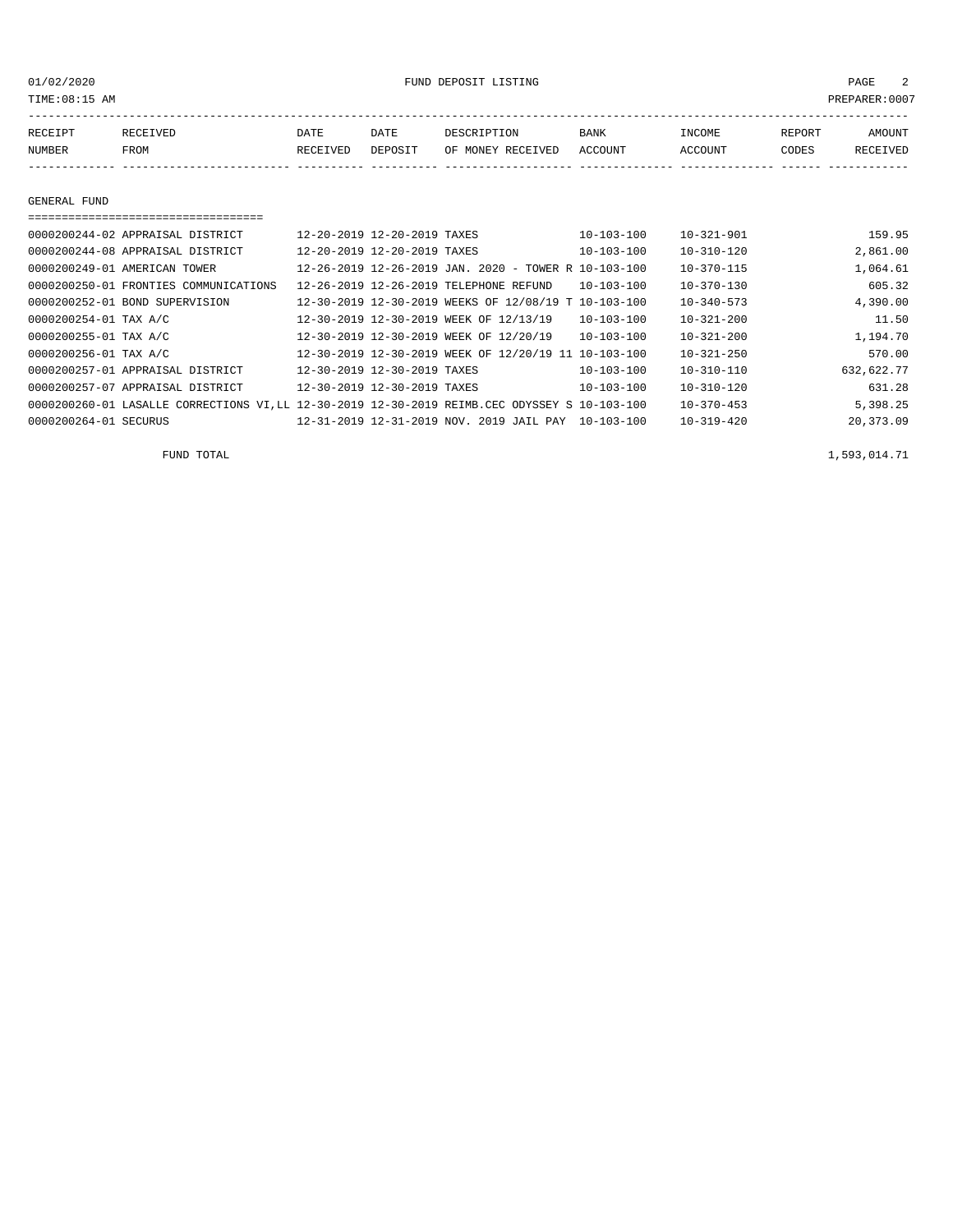TIME:08:15 AM PREPARER:0007

| RECEIPT             | RECEIVED | DATE     | DATE    | DESCRIPTION       | <b>BANK</b> | INCOME  | REPORT | AMOUNT   |  |  |
|---------------------|----------|----------|---------|-------------------|-------------|---------|--------|----------|--|--|
| NUMBER              | FROM     | RECEIVED | DEPOSIT | OF MONEY RECEIVED | ACCOUNT     | ACCOUNT | CODES  | RECEIVED |  |  |
|                     |          |          |         |                   |             |         |        |          |  |  |
|                     |          |          |         |                   |             |         |        |          |  |  |
| COURTHOUSE SECURITY |          |          |         |                   |             |         |        |          |  |  |
|                     |          |          |         |                   |             |         |        |          |  |  |

| 0000200187-02 LEGEND BANK    | 12-05-2019 12-05-2019 NOV, 2019 INTEREST 11-103-100 |                  | $1 - 360 - 100$ | 27.28  |
|------------------------------|-----------------------------------------------------|------------------|-----------------|--------|
| 0000200227-12 DISTRICT CLERK | 12-16-2019 12-16-2019 NOV. 1-30, 2019               | $11 - 103 - 100$ | 11-340-650      | 168.07 |

FUND TOTAL 195.35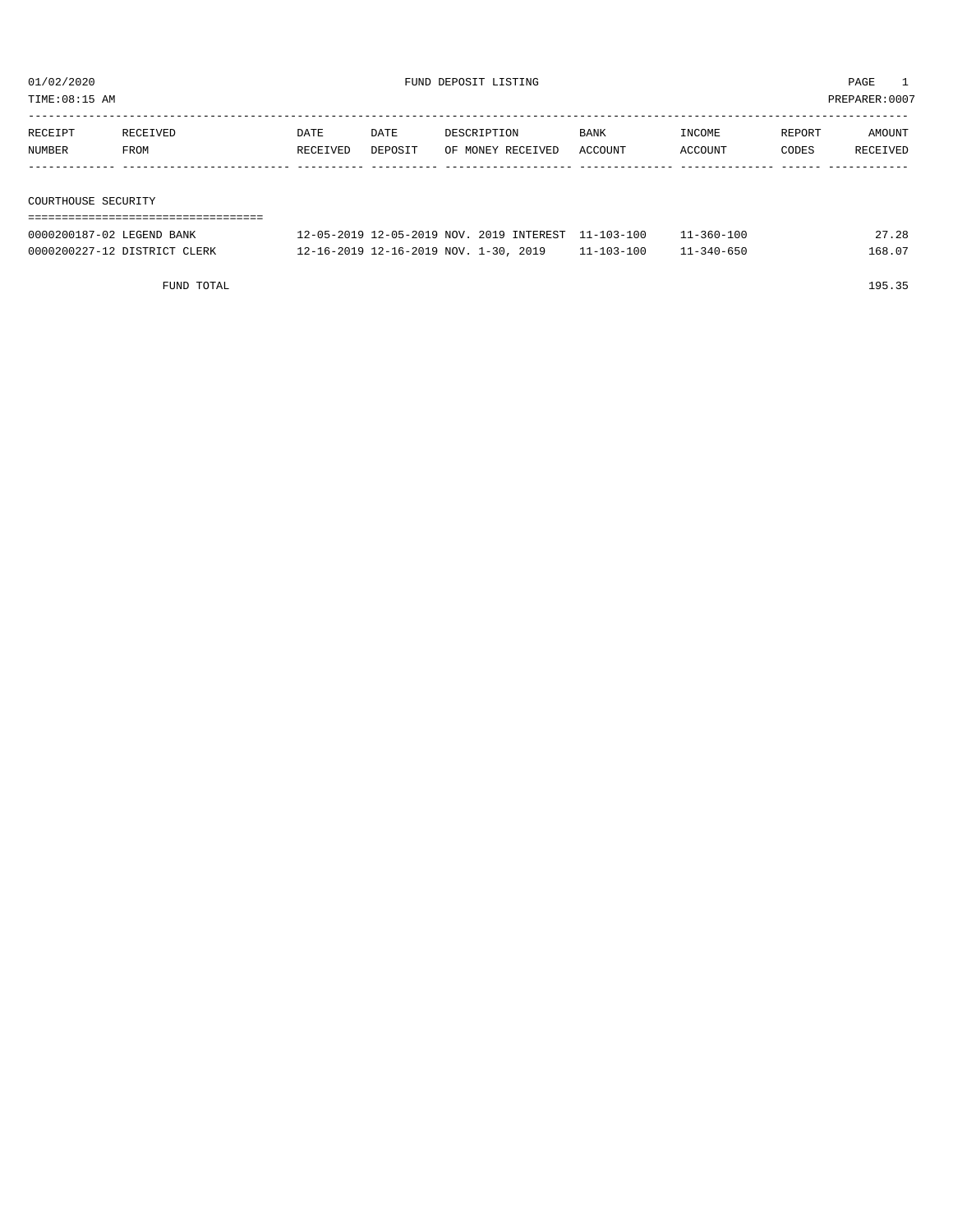| TIME:08:15 AM     |                  |                  |                 |                                  |                        |                   |                 | PREPARER: 0007     |
|-------------------|------------------|------------------|-----------------|----------------------------------|------------------------|-------------------|-----------------|--------------------|
| RECEIPT<br>NUMBER | RECEIVED<br>FROM | DATE<br>RECEIVED | DATE<br>DEPOSIT | DESCRIPTION<br>OF MONEY RECEIVED | <b>BANK</b><br>ACCOUNT | INCOME<br>ACCOUNT | REPORT<br>CODES | AMOUNT<br>RECEIVED |
|                   |                  |                  |                 |                                  |                        |                   |                 |                    |

CO.CLK.VITAL STAT.FEE

===================================

| 0000200187-03 LEGEND BANK | 12-05-2019 12-05-2019 NOV. 2019 INTEREST 12-103-100 |  | $12 - 360 - 100$ | 80. ر |
|---------------------------|-----------------------------------------------------|--|------------------|-------|
|                           |                                                     |  |                  |       |

FUND TOTAL 0.80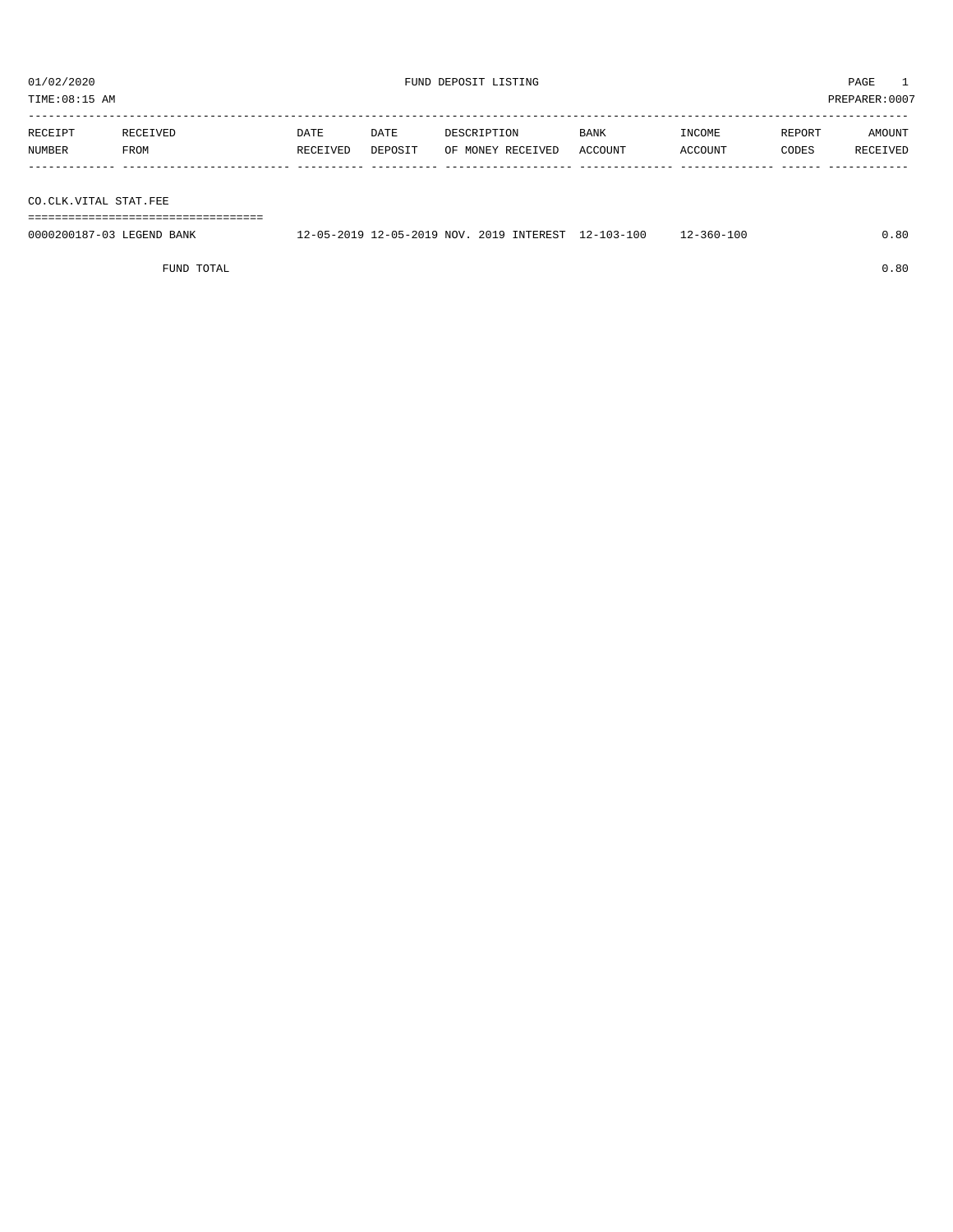## 01/02/2020 FUND DEPOSIT LISTING PAGE 1

| RECEIPT | RECEIVED | DATE     | DATE    | DESCRIPTION       | <b>BANK</b> | INCOME  | REPORT | AMOUNT          |
|---------|----------|----------|---------|-------------------|-------------|---------|--------|-----------------|
| NUMBER  | FROM     | RECEIVED | DEPOSIT | OF MONEY RECEIVED | ACCOUNT     | ACCOUNT | CODES  | <b>RECEIVED</b> |
|         |          |          |         |                   |             |         |        |                 |
|         |          |          |         |                   |             |         |        |                 |

### BAIL BONDS TRUST FUND

| 0000200188-01 CARPENTER'S BAIL BONDS   | 12-05-2019 12-05-2019 BOND FEES |  | $13 - 103 - 113$ | $13 - 345 - 113$ | 150.00 |
|----------------------------------------|---------------------------------|--|------------------|------------------|--------|
| 0000200189-01 DOC'S BAIL BONDS         | 12-05-2019 12-05-2019 BOND FEES |  | $13 - 103 - 113$ | $13 - 345 - 113$ | 30.00  |
| 0000200190-01 FANNIN COUNTY BAIL BONDS | 12-05-2019 12-05-2019 BOND FEES |  | $13 - 103 - 113$ | $13 - 345 - 113$ | 30.00  |
| 0000200230-01 FANNIN COUNTY BAIL BONDS | 12-17-2019 12-17-2019 BOND FEES |  | 13-103-113       | $13 - 345 - 113$ | 195.00 |
| 0000200231-01 CARPENTER'S BAIL BONDS   | 12-17-2019 12-17-2019 BOND FEES |  | $13 - 103 - 113$ | $13 - 345 - 113$ | 90.00  |
| 0000200261-01 DOC'S BAIL BONDS         | 12-30-2019 12-30-2019 BOND FEES |  | $13 - 103 - 113$ | $13 - 345 - 113$ | 120.00 |
| 0000200262-01 FANNIN COUNTY BAIL BONDS | 12-30-2019 12-30-2019 BOND FEES |  | $13 - 103 - 113$ | $13 - 345 - 113$ | 45.00  |
| 0000200263-01 CARPENTER'S BAIL BONDS   | 12-30-2019 12-30-2019 BOND FEES |  | $13 - 103 - 113$ | $13 - 345 - 113$ | 15.00  |

FUND TOTAL 675.00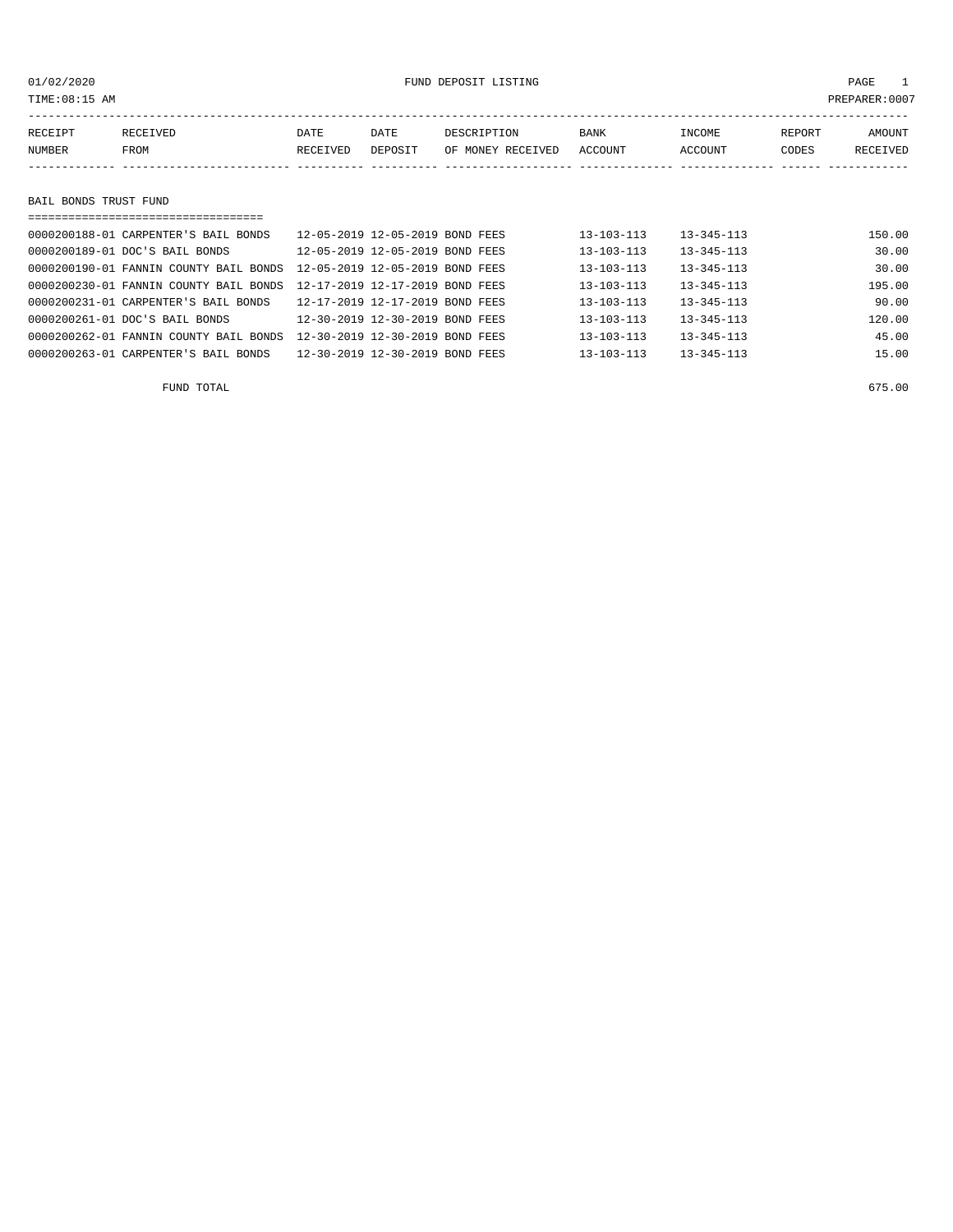TIME:08:15 AM PREPARER:0007

| RECEIPT | RECEIVED               | DATE     | DATE    | DESCRIPTION       | <b>BANK</b> | INCOME  | REPORT | AMOUNT   |  |  |
|---------|------------------------|----------|---------|-------------------|-------------|---------|--------|----------|--|--|
| NUMBER  | FROM                   | RECEIVED | DEPOSIT | OF MONEY RECEIVED | ACCOUNT     | ACCOUNT | CODES  | RECEIVED |  |  |
|         |                        |          |         |                   |             |         |        |          |  |  |
|         |                        |          |         |                   |             |         |        |          |  |  |
|         | CO.CLERK RECORD MNGMT. |          |         |                   |             |         |        |          |  |  |

| 0000200187-04 LEGEND BANK       | 12-05-2019 12-05-2019 NOV, 2019 INTEREST 18-103-100  | 18-360-100       | 14.48  |
|---------------------------------|------------------------------------------------------|------------------|--------|
| 0000200253-01 DATA PRESERVATION | 12-30-2019 12-30-2019 SUBSCRIPTION/IMAGES 18-103-100 | $18 - 370 - 131$ | 437.50 |

FUND TOTAL 451.98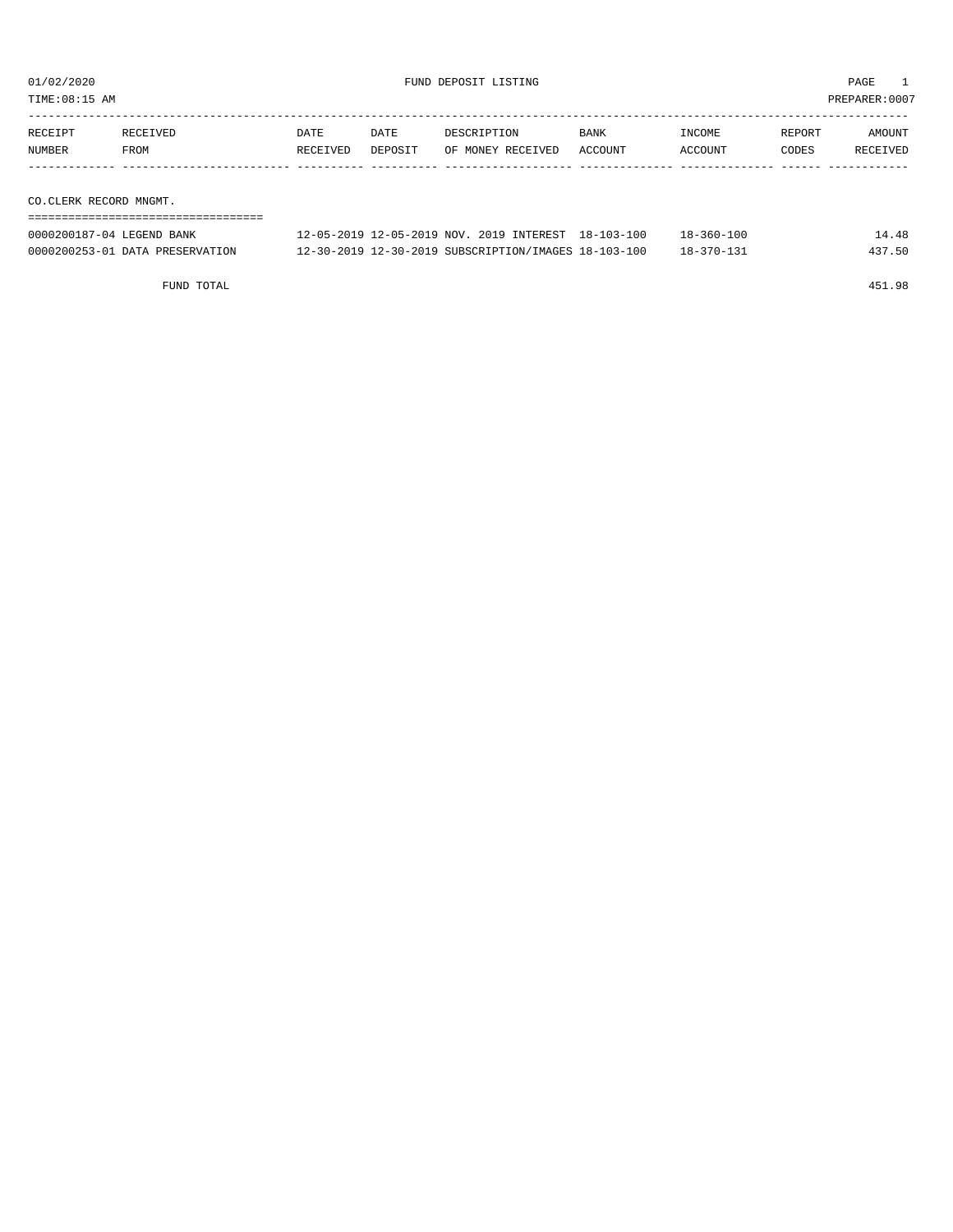TIME:08:15 AM PREPARER:0007

| RECEIPT                 | RECEIVED | DATE     | DATE    | DESCRIPTION       | <b>BANK</b> | INCOME  | REPORT | AMOUNT   |
|-------------------------|----------|----------|---------|-------------------|-------------|---------|--------|----------|
| NUMBER                  | FROM     | RECEIVED | DEPOSIT | OF MONEY RECEIVED | ACCOUNT     | ACCOUNT | CODES  | RECEIVED |
|                         |          |          |         |                   |             |         |        |          |
|                         |          |          |         |                   |             |         |        |          |
| DIST.CLK.RECORDS MNGMT. |          |          |         |                   |             |         |        |          |

| 0000200187-05 LEGEND BANK    | 12-05-2019 12-05-2019 NOV. 2019 INTEREST 19-103-100 |            | 19-360-100 | 2.97   |
|------------------------------|-----------------------------------------------------|------------|------------|--------|
| 0000200227-13 DISTRICT CLERK | 12-16-2019 12-16-2019 NOV. 1-30, 2019               | 19-103-100 | 19-370-136 | 230.82 |

FUND TOTAL 233.79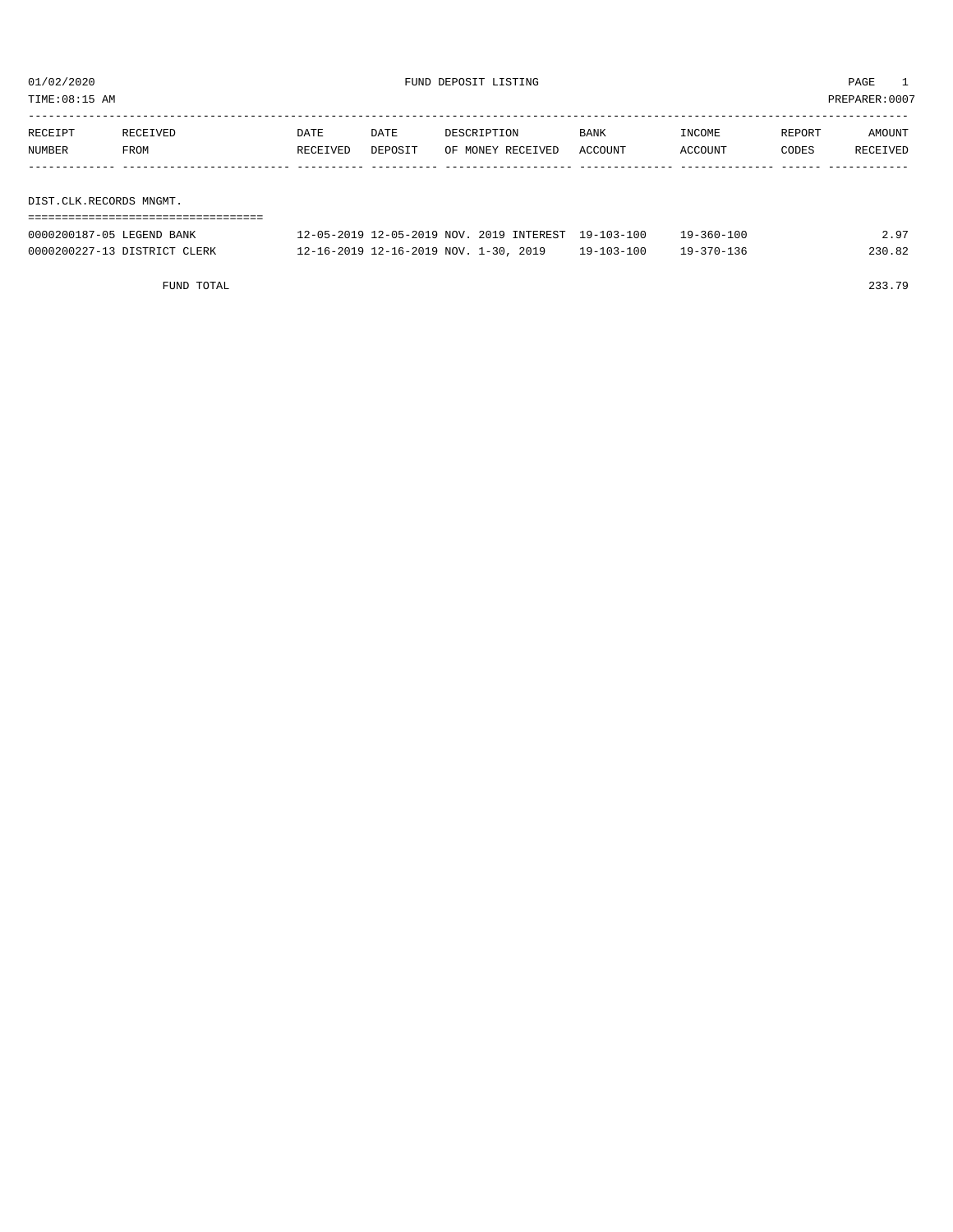| TIME:08:15 AM             |          |          |         |                   |         |         |        | PREPARER:0007        |
|---------------------------|----------|----------|---------|-------------------|---------|---------|--------|----------------------|
|                           |          |          |         |                   |         |         |        |                      |
| RECEIPT                   | RECEIVED | DATE     | DATE    | DESCRIPTION       | BANK    | INCOME  | REPORT | AMOUNT               |
| NUMBER                    | FROM     | RECEIVED | DEPOSIT | OF MONEY RECEIVED | ACCOUNT | ACCOUNT | CODES  | RECEIVED             |
|                           |          |          |         |                   |         |         |        |                      |
|                           |          |          |         |                   |         |         |        |                      |
| COUNTY OFFICES REC.MNGMT. |          |          |         |                   |         |         |        |                      |
|                           |          |          |         |                   |         |         |        |                      |
|                           |          |          |         |                   |         | .       |        | $\sim$ $\sim$ $\sim$ |

| 0000200187-06 LEGEND BANK    | 12-05-2019 12-05-2019 NOV. 2019 INTEREST |               | 20-103-100               | $20 - 360 - 100$ |        |
|------------------------------|------------------------------------------|---------------|--------------------------|------------------|--------|
| 0000200227-14 DISTRICT CLERK | 12-16-2019 12-16-2019 NOV.               | 2019<br>$-30$ | $-103 - 100$<br>$20 - 7$ | $20 - 370 - 135$ | 246.77 |

FUND TOTAL 260.69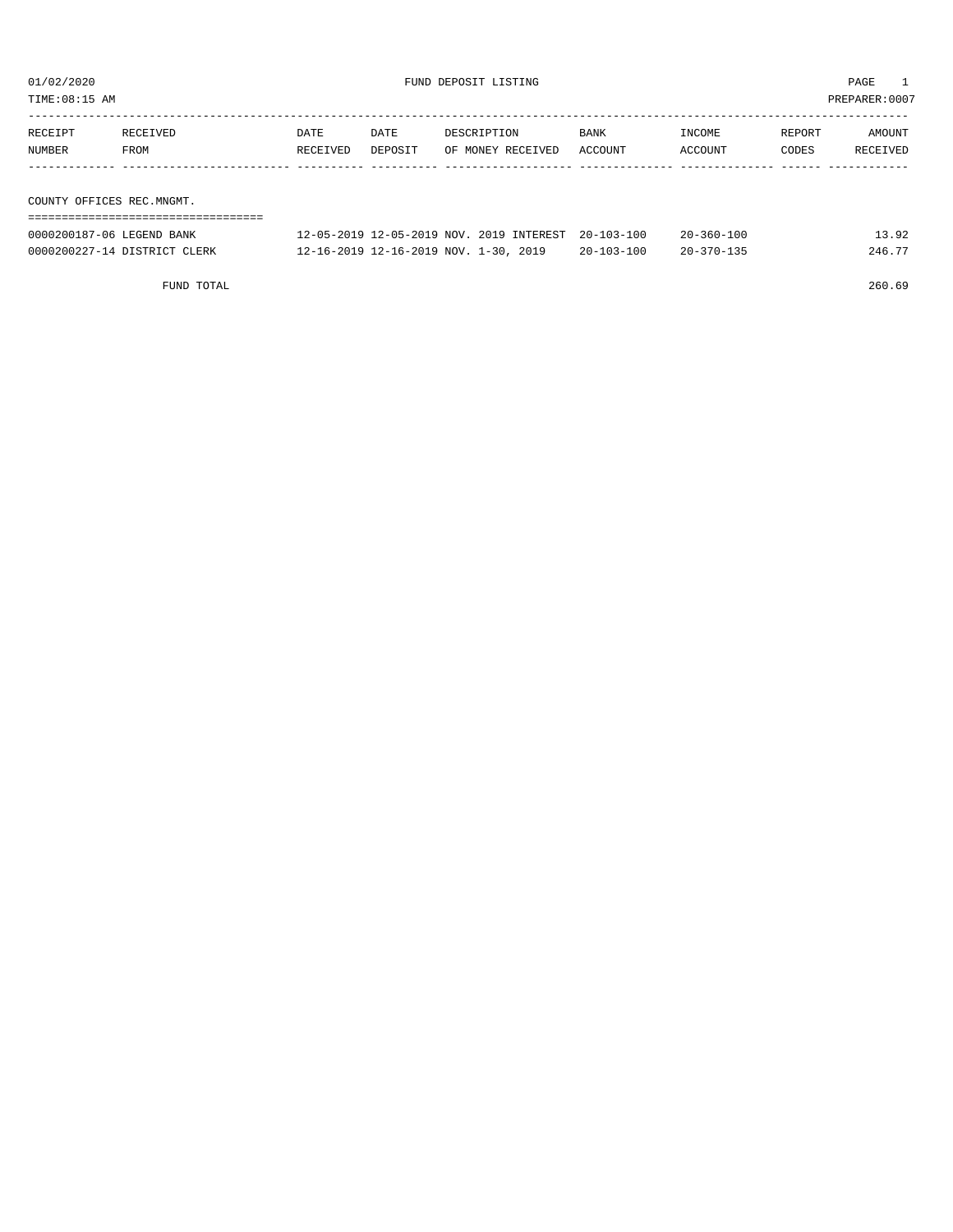01/02/2020 PUND DEPOSIT LISTING PAGE 1

| RECEIPT | <b>RECEIVED</b> | DATE     | DATE    | DESCRIPTION       | <b>BANK</b> | INCOME  | REPORT | AMOUNT          |
|---------|-----------------|----------|---------|-------------------|-------------|---------|--------|-----------------|
| NUMBER  | FROM            | RECEIVED | DEPOSIT | OF MONEY RECEIVED | ACCOUNT     | ACCOUNT | CODES  | <b>RECEIVED</b> |
|         |                 |          |         |                   |             |         |        |                 |

FANNIN CO. R & B #1 FUND

===================================

| 0000200178-02 TEXPOOL                 |                                      | 12-03-2019 12-03-2019 NOV. 2019 INTEREST             | $21 - 103 - 175$ | $21 - 360 - 100$ | 25.12     |
|---------------------------------------|--------------------------------------|------------------------------------------------------|------------------|------------------|-----------|
| 0000200183-02 TAX A/C                 |                                      | 12-04-2019 12-04-2019 WEEK OF 11/15/19               | $21 - 103 - 100$ | $21 - 321 - 300$ | 4.08      |
| 0000200184-02 TAX A/C                 |                                      | 12-04-2019 12-04-2019 WEEK OF 11/08/19               | $21 - 103 - 100$ | $21 - 321 - 300$ | 2.04      |
| 0000200185-03 APPRAISAL DISTRICT      | 12-05-2019 12-05-2019 TAXES          |                                                      | $21 - 103 - 100$ | $21 - 310 - 110$ | 5,543.81  |
| 0000200185-09 APPRAISAL DISTRICT      | 12-05-2019 12-05-2019 TAXES          |                                                      | $21 - 103 - 100$ | $21 - 310 - 120$ | 413.61    |
| 0000200187-07 LEGEND BANK             |                                      | 12-05-2019 12-05-2019 NOV. 2019 INTEREST             | $21 - 103 - 100$ | $21 - 360 - 100$ | 25.59     |
| 0000200191-02 TAX A/C                 |                                      | 12-06-2019 12-06-2019 WEEK OF 11/29/19               | $21 - 103 - 100$ | $21 - 321 - 300$ | 768.33    |
| 0000200193-02 TAX A/C                 |                                      | 12-06-2019 12-06-2019 WEEK OF 11/22/19               | $21 - 103 - 100$ | $21 - 321 - 300$ | 1,210.57  |
| 0000200194-01 RYAN MCCRAW             | 12-06-2019 12-06-2019 CULVERT & ROCK |                                                      | $21 - 103 - 100$ | $21 - 370 - 145$ | 603.38    |
| 0000200213-01 JIMMY W. VAUGHN         | 12-11-2019 12-11-2019 CULVERT        |                                                      | $21 - 103 - 100$ | $21 - 370 - 145$ | 223.92    |
| 0000200219-03 APPRAISAL DISTRICT      | 12-13-2019 12-13-2019 TAXES          |                                                      | $21 - 103 - 100$ | $21 - 310 - 110$ | 25,623.48 |
| 0000200219-09 APPRAISAL DISTRICT      | 12-13-2019 12-13-2019 TAXES          |                                                      | $21 - 103 - 100$ | $21 - 310 - 120$ | 497.06    |
| 0000200220-02 COMPTROLLER             |                                      | 12-13-2019 12-13-2019 OCT. 2019 LOCAL SAL 21-103-100 |                  | $21 - 318 - 160$ | 5,035.66  |
| 0000200222-02 TAX A/C                 |                                      | 12-13-2019 12-13-2019 WEEK OF 12/06/19               | $21 - 103 - 100$ | $21 - 321 - 300$ | 1,526.46  |
| 0000200225-01 MULBERRY CEMETERY FUNDS | 12-13-2019 12-13-2019 CULVERT        |                                                      | $21 - 103 - 100$ | $21 - 370 - 145$ | 334.80    |
| 0000200236-02 TAX A/C                 |                                      | 12-19-2019 12-19-2019 WEEK OF 12/13/19               | $21 - 103 - 100$ | $21 - 321 - 300$ | 1,188.16  |
| 0000200237-02 TAX A/C                 |                                      | 12-19-2019 12-19-2019 WEEK OF 11/29/19               | $21 - 103 - 100$ | $21 - 321 - 300$ | 2.04      |
| 0000200244-04 APPRAISAL DISTRICT      | 12-20-2019 12-20-2019 TAXES          |                                                      | $21 - 103 - 100$ | $21 - 310 - 110$ | 14,690.98 |
| 0000200244-10 APPRAISAL DISTRICT      | 12-20-2019 12-20-2019 TAXES          |                                                      | $21 - 103 - 100$ | $21 - 310 - 120$ | 181.02    |
| 0000200254-02 TAX A/C                 |                                      | 12-30-2019 12-30-2019 WEEK OF 12/13/19               | $21 - 103 - 100$ | $21 - 321 - 300$ | 10.19     |
| 0000200255-02 TAX A/C                 |                                      | 12-30-2019 12-30-2019 WEEK OF 12/20/19               | $21 - 103 - 100$ | $21 - 321 - 300$ | 841.70    |
| 0000200257-03 APPRAISAL DISTRICT      | 12-30-2019 12-30-2019 TAXES          |                                                      | $21 - 103 - 100$ | $21 - 310 - 110$ | 40,026.22 |
| 0000200257-09 APPRAISAL DISTRICT      | 12-30-2019 12-30-2019 TAXES          |                                                      | $21 - 103 - 100$ | $21 - 310 - 120$ | 39.94     |

FUND TOTAL 98,818.16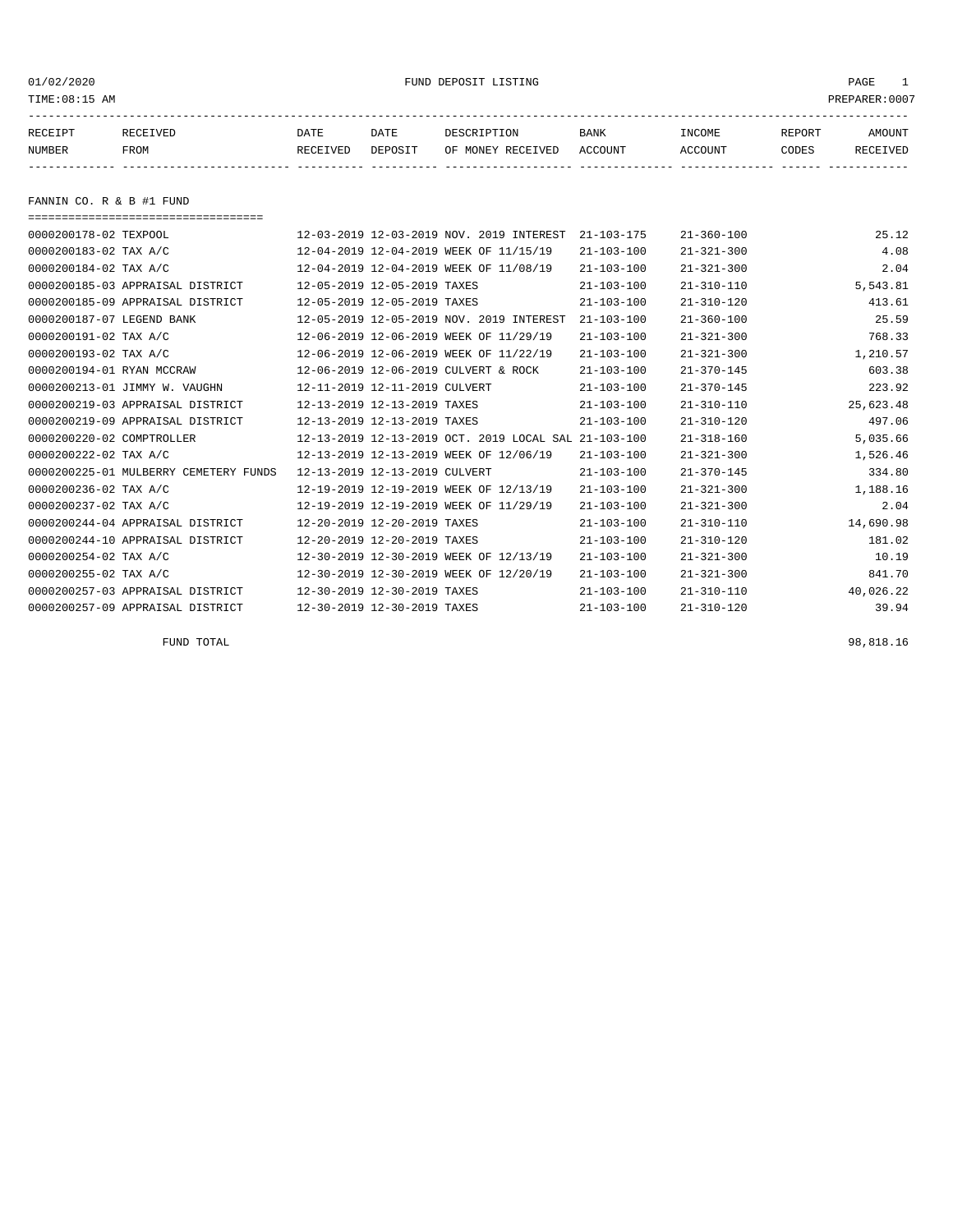01/02/2020 PUND DEPOSIT LISTING PAGE 1

| RECEIPT | <b>RECEIVED</b> | DATE     | DATE    | DESCRIPTION       | <b>BANK</b> | INCOME  | REPORT | AMOUNT          |
|---------|-----------------|----------|---------|-------------------|-------------|---------|--------|-----------------|
| NUMBER  | FROM            | RECEIVED | DEPOSIT | OF MONEY RECEIVED | ACCOUNT     | ACCOUNT | CODES  | <b>RECEIVED</b> |
|         |                 |          |         |                   |             |         |        |                 |

FANNIN CO. R & B #2 FUND

| ==================================== |                               |                                                      |                  |                  |            |
|--------------------------------------|-------------------------------|------------------------------------------------------|------------------|------------------|------------|
| 0000200178-03 TEXPOOL                |                               | 12-03-2019 12-03-2019 NOV. 2019 INTEREST             | $22 - 103 - 175$ | $22 - 360 - 100$ | 358.80     |
| 0000200183-03 TAX A/C                |                               | 12-04-2019 12-04-2019 WEEK OF 11/15/19               | $22 - 103 - 100$ | $22 - 321 - 300$ | 4.75       |
| 0000200184-03 TAX A/C                |                               | 12-04-2019 12-04-2019 WEEK OF 11/08/19               | $22 - 103 - 100$ | $22 - 321 - 300$ | 2.37       |
| 0000200185-04 APPRAISAL DISTRICT     | 12-05-2019 12-05-2019 TAXES   |                                                      | $22 - 103 - 100$ | $22 - 310 - 110$ | 6,457.81   |
| 0000200185-10 APPRAISAL DISTRICT     | 12-05-2019 12-05-2019 TAXES   |                                                      | $22 - 103 - 100$ | $22 - 310 - 120$ | 481.80     |
| 0000200187-08 LEGEND BANK            |                               | 12-05-2019 12-05-2019 NOV. 2019 INTEREST             | $22 - 103 - 100$ | $22 - 360 - 100$ | 44.90      |
| 0000200191-03 TAX A/C                |                               | 12-06-2019 12-06-2019 WEEK OF 11/29/19               | $22 - 103 - 100$ | $22 - 321 - 300$ | 894.99     |
| 0000200193-03 TAX A/C                |                               | 12-06-2019 12-06-2019 WEEK OF 11/22/19               | $22 - 103 - 100$ | $22 - 321 - 300$ | 1,410.16   |
| 0000200212-01 BECKY MEDLEY           | 12-10-2019 12-10-2019 CULVERT |                                                      | $22 - 103 - 100$ | $22 - 370 - 145$ | 224.10     |
| 0000200215-01 FIRST WESTERN TITLE    |                               | 12-11-2019 12-11-2019 116 REECE LANE, TRE 22-103-100 |                  | $22 - 370 - 150$ | 1,400.00   |
| 0000200219-04 APPRAISAL DISTRICT     | 12-13-2019 12-13-2019 TAXES   |                                                      | $22 - 103 - 100$ | $22 - 310 - 110$ | 29,847.95  |
| 0000200219-10 APPRAISAL DISTRICT     | 12-13-2019 12-13-2019 TAXES   |                                                      | $22 - 103 - 100$ | $22 - 310 - 120$ | 579.02     |
| 0000200220-03 COMPTROLLER            |                               | 12-13-2019 12-13-2019 OCT. 2019 LOCAL SAL 22-103-100 |                  | $22 - 318 - 160$ | 5,865.87   |
| 0000200222-03 TAX A/C                |                               | 12-13-2019 12-13-2019 WEEK OF 12/06/19               | $22 - 103 - 100$ | $22 - 321 - 300$ | 1,778.13   |
| 0000200229-01 SERVING YOU FIRST      | 12-17-2019 12-17-2019 CULVERT |                                                      | $22 - 103 - 100$ | $22 - 370 - 145$ | 518.94     |
| 0000200235-01 COMPTROLLER            |                               | 12-19-2019 12-19-2019 IFTA REFUNDS                   | $22 - 103 - 100$ | $22 - 622 - 457$ | 12.54      |
| 0000200236-03 TAX A/C                |                               | 12-19-2019 12-19-2019 WEEK OF 12/13/19               | $22 - 103 - 100$ | $22 - 321 - 300$ | 1,384.04   |
| 0000200237-03 TAX A/C                |                               | 12-19-2019 12-19-2019 WEEK OF 11/29/19               | $22 - 103 - 100$ | $22 - 321 - 300$ | 2.37       |
| 0000200244-05 APPRAISAL DISTRICT     | 12-20-2019 12-20-2019 TAXES   |                                                      | $22 - 103 - 100$ | $22 - 310 - 110$ | 17, 113.05 |
| 0000200244-11 APPRAISAL DISTRICT     | 12-20-2019 12-20-2019 TAXES   |                                                      | $22 - 103 - 100$ | $22 - 310 - 120$ | 210.86     |
| 0000200247-01 KEITH WELCH            | 12-26-2019 12-26-2019 CULVERT |                                                      | $22 - 103 - 100$ | $22 - 370 - 145$ | 373.20     |
| 0000200254-03 TAX A/C                |                               | 12-30-2019 12-30-2019 WEEK OF 12/13/19               | $22 - 103 - 100$ | $22 - 321 - 300$ | 11.87      |
| 0000200255-03 TAX A/C                |                               | 12-30-2019 12-30-2019 WEEK OF 12/20/19               | $22 - 103 - 100$ | $22 - 321 - 300$ | 980.46     |
| 0000200257-04 APPRAISAL DISTRICT     | 12-30-2019 12-30-2019 TAXES   |                                                      | $22 - 103 - 100$ | $22 - 310 - 110$ | 46,625.25  |
| 0000200257-10 APPRAISAL DISTRICT     | 12-30-2019 12-30-2019 TAXES   |                                                      | $22 - 103 - 100$ | $22 - 310 - 120$ | 46.53      |

FUND TOTAL 116,629.76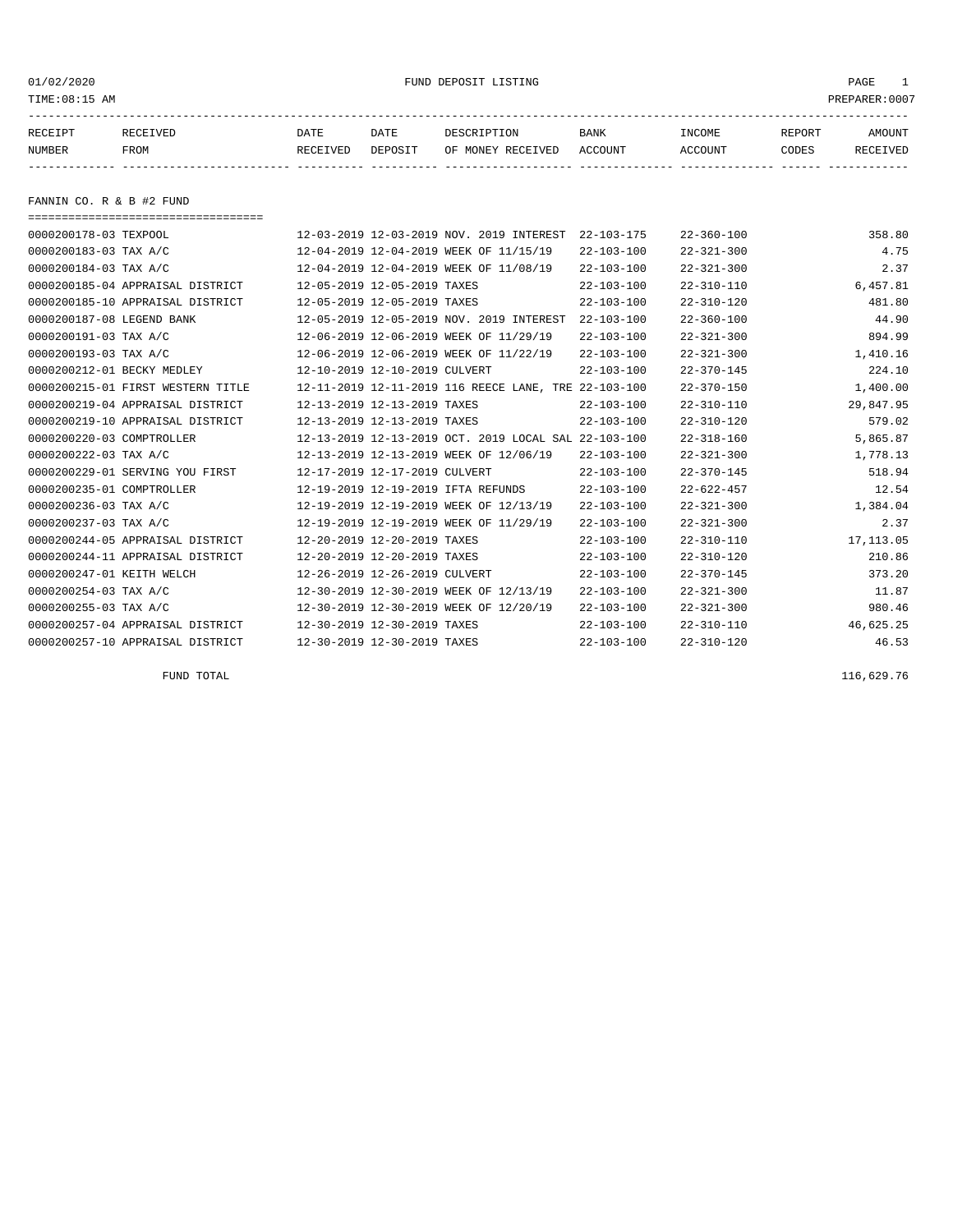01/02/2020 PUND DEPOSIT LISTING PAGE 1

| RECEIPT | <b>RECEIVED</b> | DATE     | DATE    | DESCRIPTION       | <b>BANK</b> | <b>TNCOME</b> | REPORT | AMOUNT          |
|---------|-----------------|----------|---------|-------------------|-------------|---------------|--------|-----------------|
| NUMBER  | <b>FROM</b>     | RECEIVED | DEPOSIT | OF MONEY RECEIVED | ACCOUNT     | ACCOUNT       | CODES  | <b>RECEIVED</b> |
|         |                 |          |         |                   |             |               |        |                 |

FANNIN CO. R & B #3 FUND

| ====================================                                       |                               |                                                      |                  |                  |            |
|----------------------------------------------------------------------------|-------------------------------|------------------------------------------------------|------------------|------------------|------------|
| 0000200178-04 TEXPOOL                                                      |                               | 12-03-2019 12-03-2019 NOV. 2019 INTEREST             | $23 - 103 - 175$ | $23 - 360 - 100$ | 439.01     |
| 0000200183-04 TAX A/C                                                      |                               | 12-04-2019 12-04-2019 WEEK OF 11/15/19               | $23 - 103 - 100$ | $23 - 321 - 300$ | 7.12       |
| 0000200184-04 TAX A/C                                                      |                               | 12-04-2019 12-04-2019 WEEK OF 11/08/19               | $23 - 103 - 100$ | $23 - 321 - 300$ | 3.56       |
| 0000200185-05 APPRAISAL DISTRICT                                           | 12-05-2019 12-05-2019 TAXES   |                                                      | $23 - 103 - 100$ | $23 - 310 - 110$ | 9,686.72   |
| 0000200185-11 APPRAISAL DISTRICT                                           | 12-05-2019 12-05-2019 TAXES   |                                                      | $23 - 103 - 100$ | $23 - 310 - 120$ | 722.69     |
| 0000200187-09 LEGEND BANK                                                  |                               | 12-05-2019 12-05-2019 NOV. 2019 INTEREST             | $23 - 103 - 100$ | $23 - 360 - 100$ | 60.99      |
| 0000200191-04 TAX A/C                                                      |                               | 12-06-2019 12-06-2019 WEEK OF 11/29/19               | $23 - 103 - 100$ | $23 - 321 - 300$ | 1,342.50   |
| 0000200193-04 TAX A/C                                                      |                               | 12-06-2019 12-06-2019 WEEK OF 11/22/19               | $23 - 103 - 100$ | $23 - 321 - 300$ | 2,115.23   |
| 0000200219-05 APPRAISAL DISTRICT                                           | 12-13-2019 12-13-2019 TAXES   |                                                      | $23 - 103 - 100$ | $23 - 310 - 110$ | 44,771.93  |
| 0000200219-11 APPRAISAL DISTRICT                                           | 12-13-2019 12-13-2019 TAXES   |                                                      | $23 - 103 - 100$ | $23 - 310 - 120$ | 868.52     |
| 0000200220-04 COMPTROLLER                                                  |                               | 12-13-2019 12-13-2019 OCT. 2019 LOCAL SAL 23-103-100 |                  | $23 - 318 - 160$ | 8,798.81   |
| 0000200221-01 WILLIAM A. TATE                                              | 12-13-2019 12-13-2019 CULVERT |                                                      | $23 - 103 - 100$ | $23 - 370 - 145$ | 530.00     |
| 0000200222-04 TAX A/C                                                      |                               | 12-13-2019 12-13-2019 WEEK OF 12/06/19               | $23 - 103 - 100$ | $23 - 321 - 300$ | 2,667.19   |
| 0000200226-01 TEXAS DIVISION OF EMERGEN 12-16-2019 12-16-2019 FEMA # 90202 |                               |                                                      | $23 - 103 - 100$ | $23 - 330 - 200$ | 30,583.64  |
| 0000200228-01 FANNIN COUNTY ELECTRIS                                       |                               | 12-17-2019 12-17-2019 REFUND CHECK                   | $23 - 103 - 100$ | $23 - 370 - 130$ | 41.27      |
| 0000200235-02 COMPTROLLER                                                  |                               | 12-19-2019 12-19-2019 IFTA REFUNDS                   | $23 - 103 - 100$ | $23 - 623 - 457$ | 7.68       |
| 0000200236-04 TAX A/C                                                      |                               | 12-19-2019 12-19-2019 WEEK OF 12/13/19               | $23 - 103 - 100$ | $23 - 321 - 300$ | 2,076.06   |
| 0000200237-04 TAX A/C                                                      |                               | 12-19-2019 12-19-2019 WEEK OF 11/29/19               | $23 - 103 - 100$ | $23 - 321 - 300$ | 3.56       |
| 0000200244-06 APPRAISAL DISTRICT                                           | 12-20-2019 12-20-2019 TAXES   |                                                      | $23 - 103 - 100$ | $23 - 310 - 110$ | 25,669.58  |
| 0000200244-12 APPRAISAL DISTRICT                                           | 12-20-2019 12-20-2019 TAXES   |                                                      | $23 - 103 - 100$ | $23 - 310 - 120$ | 316.29     |
| 0000200248-01 AUCTIONEEREXPRESS.COM                                        |                               | 12-26-2019 12-26-2019 SALE OF EQUIPMENT              | $23 - 103 - 100$ | $23 - 364 - 163$ | 28, 344.97 |
| 0000200254-04 TAX A/C                                                      |                               | 12-30-2019 12-30-2019 WEEK OF 12/13/19               | $23 - 103 - 100$ | $23 - 321 - 300$ | 17.81      |
| 0000200255-04 TAX A/C                                                      |                               | 12-30-2019 12-30-2019 WEEK OF 12/20/19               | $23 - 103 - 100$ | $23 - 321 - 300$ | 1,470.69   |
| 0000200257-05 APPRAISAL DISTRICT                                           | 12-30-2019 12-30-2019 TAXES   |                                                      | $23 - 103 - 100$ | $23 - 310 - 110$ | 69,937.88  |
| 0000200257-11 APPRAISAL DISTRICT                                           | 12-30-2019 12-30-2019 TAXES   |                                                      | $23 - 103 - 100$ | $23 - 310 - 120$ | 69.79      |

FUND TOTAL 230,553.49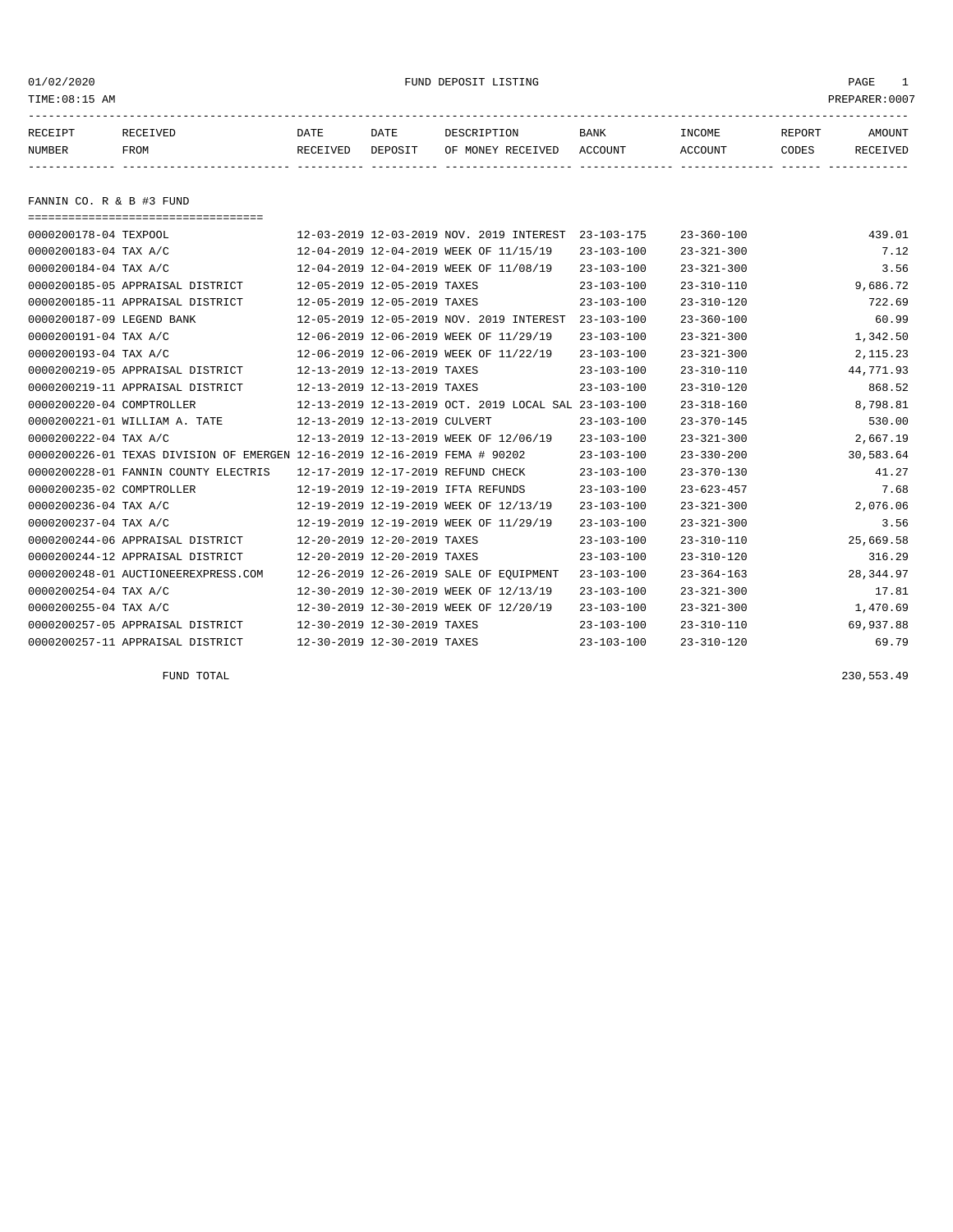01/02/2020 PUND DEPOSIT LISTING PAGE 1

| RECEIPT | RECEIVED | DATE     | DATE    | DESCRIPTION       | <b>BANK</b> | INCOME  | REPORT | AMOUNT   |
|---------|----------|----------|---------|-------------------|-------------|---------|--------|----------|
| NUMBER  | FROM     | RECEIVED | DEPOSIT | OF MONEY RECEIVED | ACCOUNT     | ACCOUNT | CODES  | RECEIVED |
|         |          |          |         |                   |             |         |        |          |

FANNIN CO. R & B #4 FUND

===================================

| 0000200178-05 TEXPOOL            |                                                                       |                               | 12-03-2019 12-03-2019 NOV. 2019 INTEREST  | $24 - 103 - 175$ | $24 - 360 - 100$ | 233.35      |
|----------------------------------|-----------------------------------------------------------------------|-------------------------------|-------------------------------------------|------------------|------------------|-------------|
| 0000200183-05 TAX A/C            |                                                                       |                               | 12-04-2019 12-04-2019 WEEK OF 11/15/19    | $24 - 103 - 100$ | $24 - 321 - 300$ | 4.05        |
| 0000200184-05 TAX A/C            |                                                                       |                               | 12-04-2019 12-04-2019 WEEK OF 11/08/19    | $24 - 103 - 100$ | $24 - 321 - 300$ | 2.03        |
| 0000200185-06 APPRAISAL DISTRICT |                                                                       | 12-05-2019 12-05-2019 TAXES   |                                           | $24 - 103 - 100$ | $24 - 310 - 110$ | 5,513.89    |
| 0000200185-12 APPRAISAL DISTRICT |                                                                       | 12-05-2019 12-05-2019 TAXES   |                                           | $24 - 103 - 100$ | $24 - 310 - 120$ | 411.37      |
| 0000200187-10 LEGEND BANK        |                                                                       |                               | 12-05-2019 12-05-2019 NOV. 2019 INTEREST  | $24 - 103 - 100$ | $24 - 360 - 100$ | 31.78       |
| 0000200191-05 TAX A/C            |                                                                       |                               | 12-06-2019 12-06-2019 WEEK OF 11/29/19    | $24 - 103 - 100$ | $24 - 321 - 300$ | 764.18      |
| 0000200193-05 TAX A/C            |                                                                       |                               | 12-06-2019 12-06-2019 WEEK OF 11/22/19    | $24 - 103 - 100$ | $24 - 321 - 300$ | 1,204.04    |
| 0000200219-06 APPRAISAL DISTRICT |                                                                       | 12-13-2019 12-13-2019 TAXES   |                                           | $24 - 103 - 100$ | $24 - 310 - 110$ | 25, 485. 18 |
| 0000200219-12 APPRAISAL DISTRICT |                                                                       | 12-13-2019 12-13-2019 TAXES   |                                           | $24 - 103 - 100$ | $24 - 310 - 120$ | 494.38      |
| 0000200220-05 COMPTROLLER        |                                                                       |                               | 12-13-2019 12-13-2019 OCT. 2019 LOCAL SAL | $24 - 103 - 100$ | $24 - 318 - 160$ | 5,008.47    |
| 0000200222-05 TAX A/C            |                                                                       |                               | 12-13-2019 12-13-2019 WEEK OF 12/06/19    | $24 - 103 - 100$ | $24 - 321 - 300$ | 1,518.22    |
| 0000200236-05 TAX A/C            |                                                                       |                               | 12-19-2019 12-19-2019 WEEK OF 12/13/19    | $24 - 103 - 100$ | $24 - 321 - 300$ | 1,181.74    |
| 0000200237-05 TAX A/C            |                                                                       |                               | 12-19-2019 12-19-2019 WEEK OF 11/29/19    | $24 - 103 - 100$ | $24 - 321 - 300$ | 2.03        |
|                                  | 0000200241-01 BILLY R. & DOROTHY SUITOR 12-19-2019 12-19-2019 CULVERT |                               |                                           | $24 - 103 - 100$ | $24 - 370 - 145$ | 443.40      |
| 0000200242-01 CLINT STROUD       |                                                                       | 12-19-2019 12-19-2019 CULVERT |                                           | $24 - 103 - 100$ | $24 - 370 - 145$ | 321.60      |
| 0000200244-07 APPRAISAL DISTRICT |                                                                       | 12-20-2019 12-20-2019 TAXES   |                                           | $24 - 103 - 100$ | $24 - 310 - 110$ | 14,611.69   |
| 0000200244-13 APPRAISAL DISTRICT |                                                                       | 12-20-2019 12-20-2019 TAXES   |                                           | $24 - 103 - 100$ | $24 - 310 - 120$ | 180.04      |
| 0000200254-05 TAX A/C            |                                                                       |                               | 12-30-2019 12-30-2019 WEEK OF 12/13/19    | $24 - 103 - 100$ | $24 - 321 - 300$ | 10.13       |
| 0000200255-05 TAX A/C            |                                                                       |                               | 12-30-2019 12-30-2019 WEEK OF 12/20/19    | $24 - 103 - 100$ | $24 - 321 - 300$ | 837.15      |
| 0000200257-06 APPRAISAL DISTRICT |                                                                       | 12-30-2019 12-30-2019 TAXES   |                                           | $24 - 103 - 100$ | $24 - 310 - 110$ | 39,810.19   |
| 0000200257-12 APPRAISAL DISTRICT |                                                                       | 12-30-2019 12-30-2019 TAXES   |                                           | $24 - 103 - 100$ | $24 - 310 - 120$ | 39.73       |
| 0000200258-01 BILL OLSEN         |                                                                       | 12-30-2019 12-30-2019 CULVERT |                                           | $24 - 103 - 100$ | $24 - 370 - 145$ | 321.60      |
|                                  |                                                                       |                               |                                           |                  |                  |             |

FUND TOTAL 98,430.24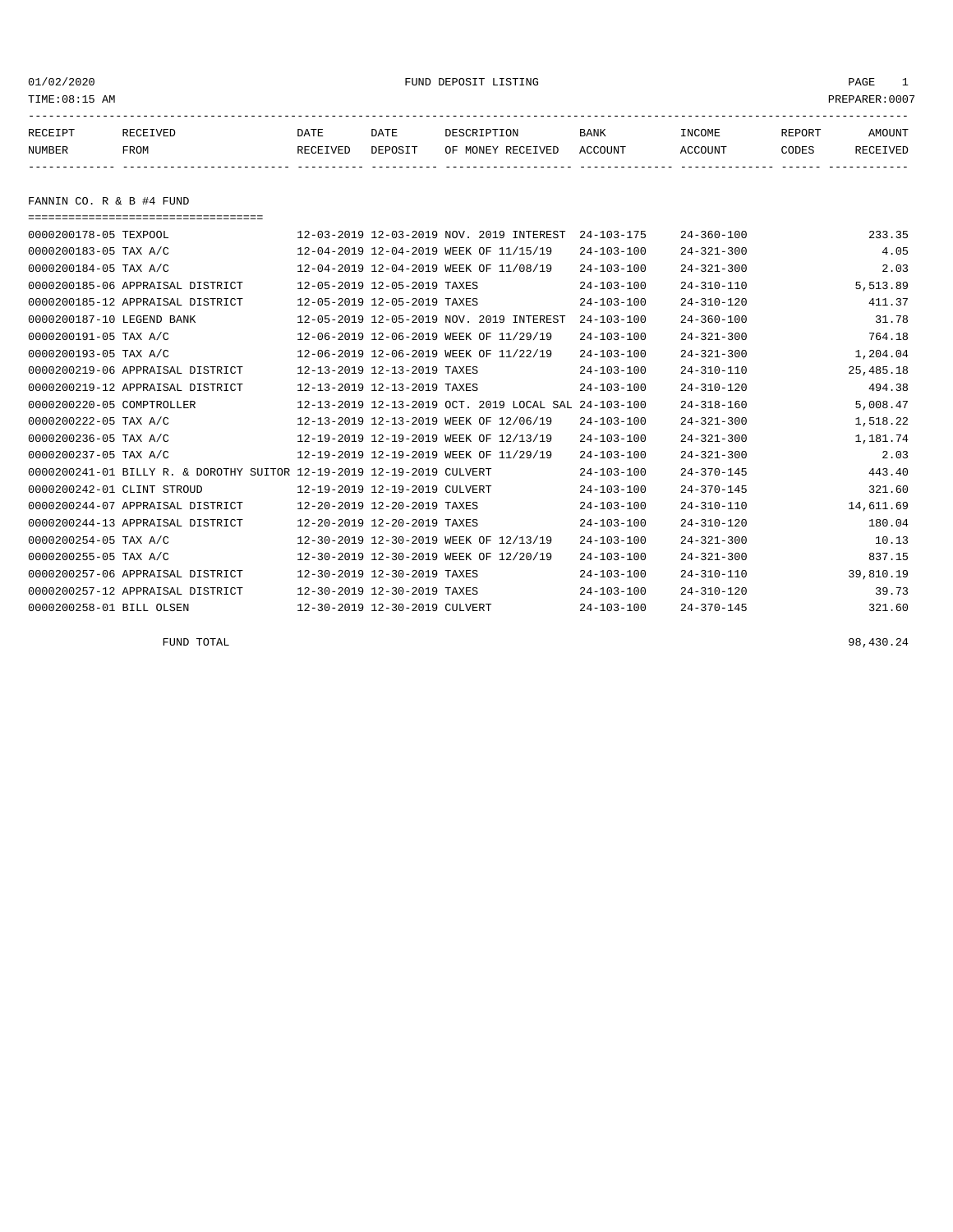| TIME:08:15 AM             |          |          |         |                   |         |         | PREPARER:0007 |          |
|---------------------------|----------|----------|---------|-------------------|---------|---------|---------------|----------|
| RECEIPT                   | RECEIVED | DATE     | DATE    | DESCRIPTION       | BANK    | INCOME  | REPORT        | AMOUNT   |
| NUMBER                    | FROM     | RECEIVED | DEPOSIT | OF MONEY RECEIVED | ACCOUNT | ACCOUNT | CODES         | RECEIVED |
|                           |          |          |         |                   |         |         |               |          |
|                           |          |          |         |                   |         |         |               |          |
| J.P.#1 JUST.CT.TECHNOLOGY |          |          |         |                   |         |         |               |          |
|                           |          |          |         |                   |         |         |               |          |

0000200187-11 LEGEND BANK 12-05-2019 12-05-2019 NOV. 2019 INTEREST 26-103-100 26-360-100 11.50

FUND TOTAL  $11.50$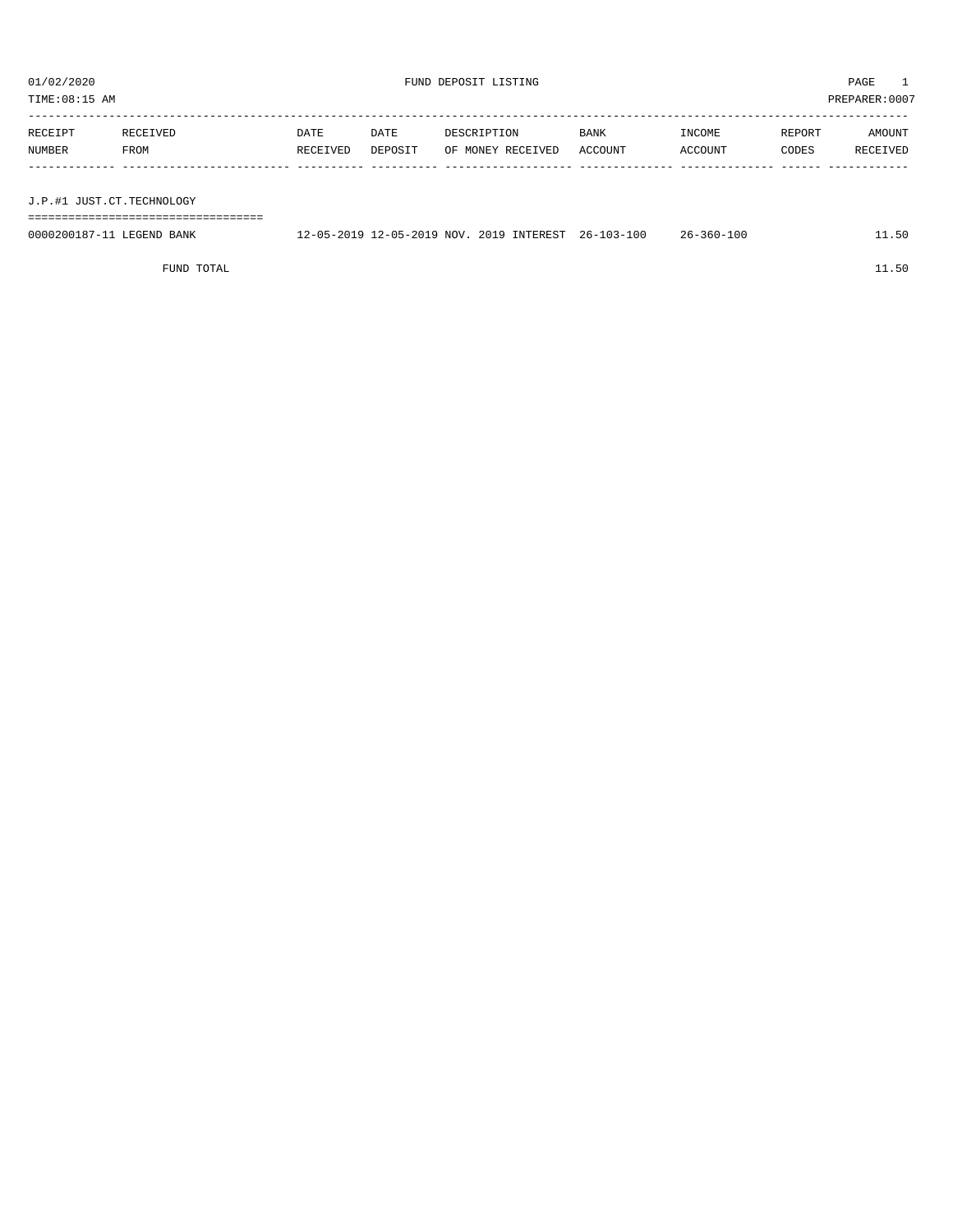| 01/02/2020<br>TIME:08:15 AM |                  |                  |                 | FUND DEPOSIT LISTING             |                        |                   |                 | PAGE<br>PREPARER: 0007 |
|-----------------------------|------------------|------------------|-----------------|----------------------------------|------------------------|-------------------|-----------------|------------------------|
| RECEIPT<br>NUMBER           | RECEIVED<br>FROM | DATE<br>RECEIVED | DATE<br>DEPOSIT | DESCRIPTION<br>OF MONEY RECEIVED | <b>BANK</b><br>ACCOUNT | INCOME<br>ACCOUNT | REPORT<br>CODES | AMOUNT<br>RECEIVED     |
| J.P.#2 JUST.CT.TECHNOLOGY   |                  |                  |                 |                                  |                        |                   |                 |                        |
|                             |                  |                  |                 |                                  |                        |                   |                 |                        |

| 0000200<br>BANK<br>a'NTP | 2019<br>NOV.<br><b>0010</b><br>nn - | 100<br>$\sim$ $\sim$<br>TNTEREST<br>$\cap$ | ົ<br>.3 b U =<br>. . U U | $\cap$ |
|--------------------------|-------------------------------------|--------------------------------------------|--------------------------|--------|
|                          |                                     |                                            |                          |        |

FUND TOTAL 2.25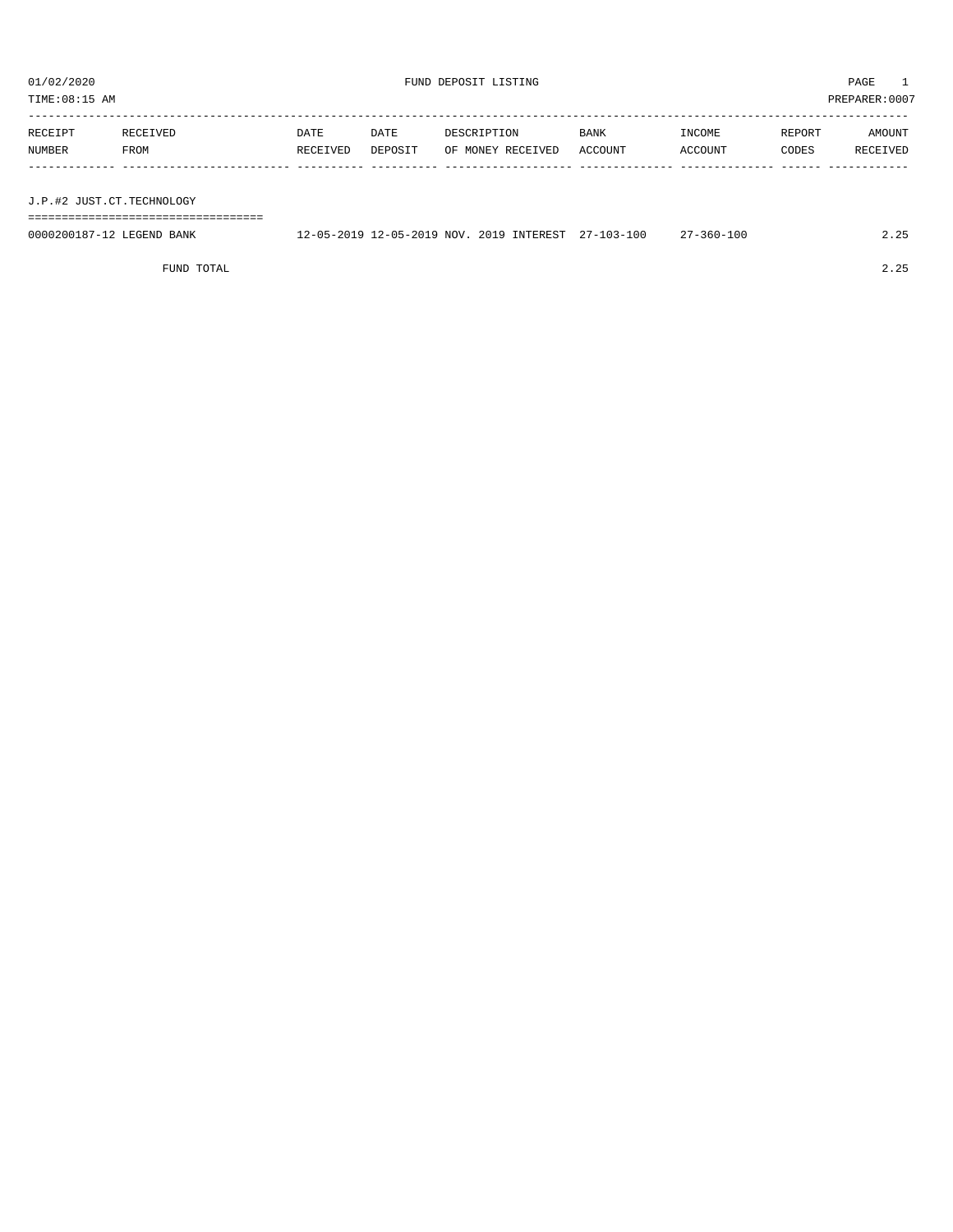PREPARER:0007

| 01/02/2020<br>TIME:08:15 AM |                  |                  |                 | FUND DEPOSIT LISTING             |                 |                   |                 | $\overline{1}$<br>PAGE<br>PREPARER: 000' |
|-----------------------------|------------------|------------------|-----------------|----------------------------------|-----------------|-------------------|-----------------|------------------------------------------|
| RECEIPT<br>NUMBER           | RECEIVED<br>FROM | DATE<br>RECEIVED | DATE<br>DEPOSIT | DESCRIPTION<br>OF MONEY RECEIVED | BANK<br>ACCOUNT | INCOME<br>ACCOUNT | REPORT<br>CODES | AMOUNT<br>RECEIVED                       |
| J.P.#3 JUST.CT.TECHNOLOGY   |                  |                  |                 |                                  |                 |                   |                 |                                          |

| 0000200187-13 LEGEND BANK | 12-05-2019 12-05-2019 NOV. 2019 INTEREST 28-103-100 | 28-360-100 | ⊥.36 |
|---------------------------|-----------------------------------------------------|------------|------|
|                           |                                                     |            |      |

FUND TOTAL  $1.36$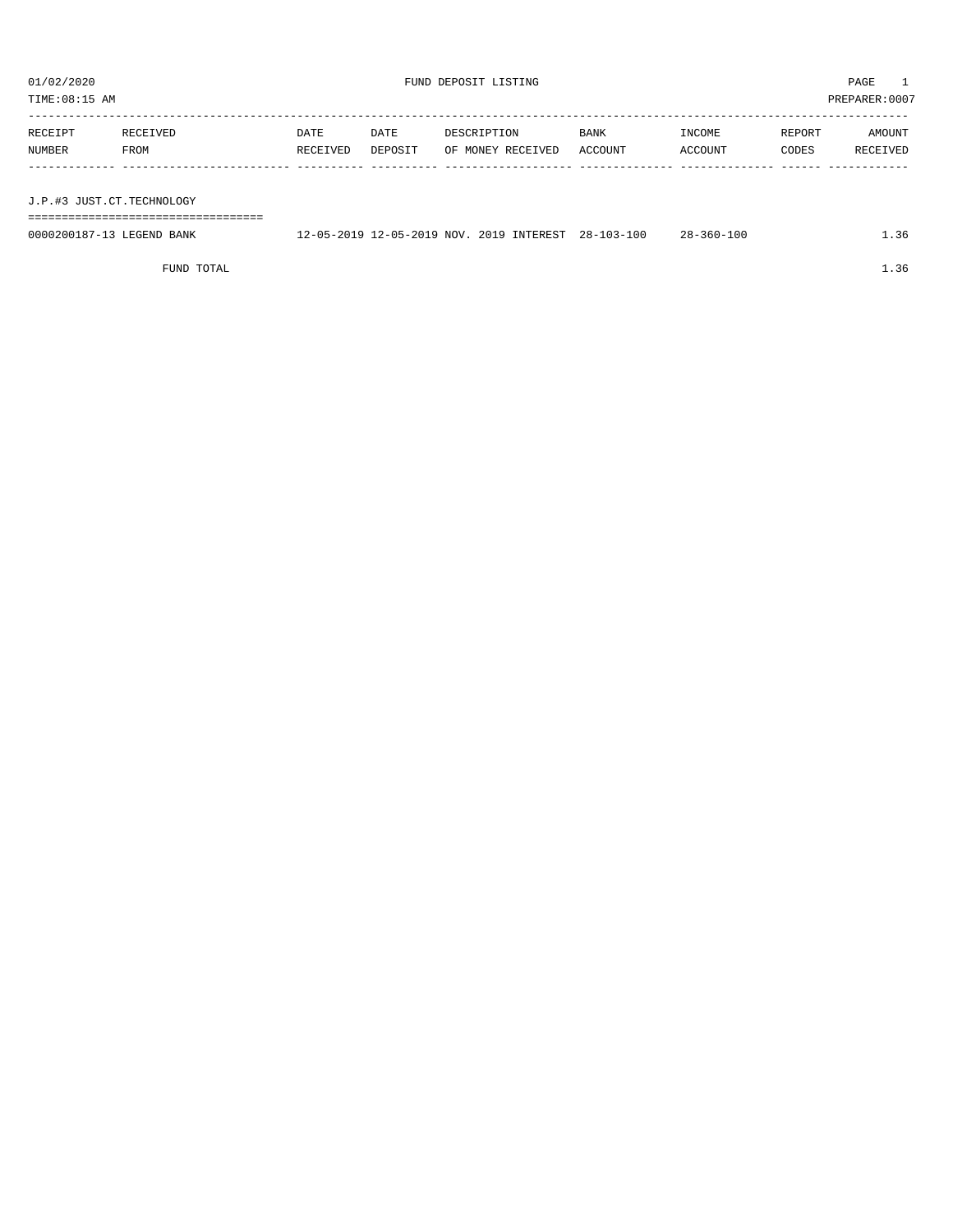TIME:08:15 AM PREPARER:0007

| RECEIPT                     | RECEIVED | DATE     | DATE    | DESCRIPTION       | <b>BANK</b> | INCOME  | REPORT | AMOUNT   |
|-----------------------------|----------|----------|---------|-------------------|-------------|---------|--------|----------|
| NUMBER                      | FROM     | RECEIVED | DEPOSIT | OF MONEY RECEIVED | ACCOUNT     | ACCOUNT | CODES  | RECEIVED |
|                             |          |          |         |                   |             |         |        |          |
|                             |          |          |         |                   |             |         |        |          |
| DISTRICT CT.RECORDS ARCHIVE |          |          |         |                   |             |         |        |          |

| DISINICI CI.NECUNDS ARCHIVE |  |
|-----------------------------|--|
|                             |  |
|                             |  |

| 0000200187-14 LEGEND BANK    | 12-05-2019 12-05-2019 NOV. 2019 INTEREST 34-103-100 |            | $34 - 360 - 100$ | 7.72   |
|------------------------------|-----------------------------------------------------|------------|------------------|--------|
| 0000200227-15 DISTRICT CLERK | 12-16-2019 12-16-2019 NOV. 1-30, 2019               | 34-103-100 | $34 - 370 - 450$ | 320.29 |

FUND TOTAL 328.01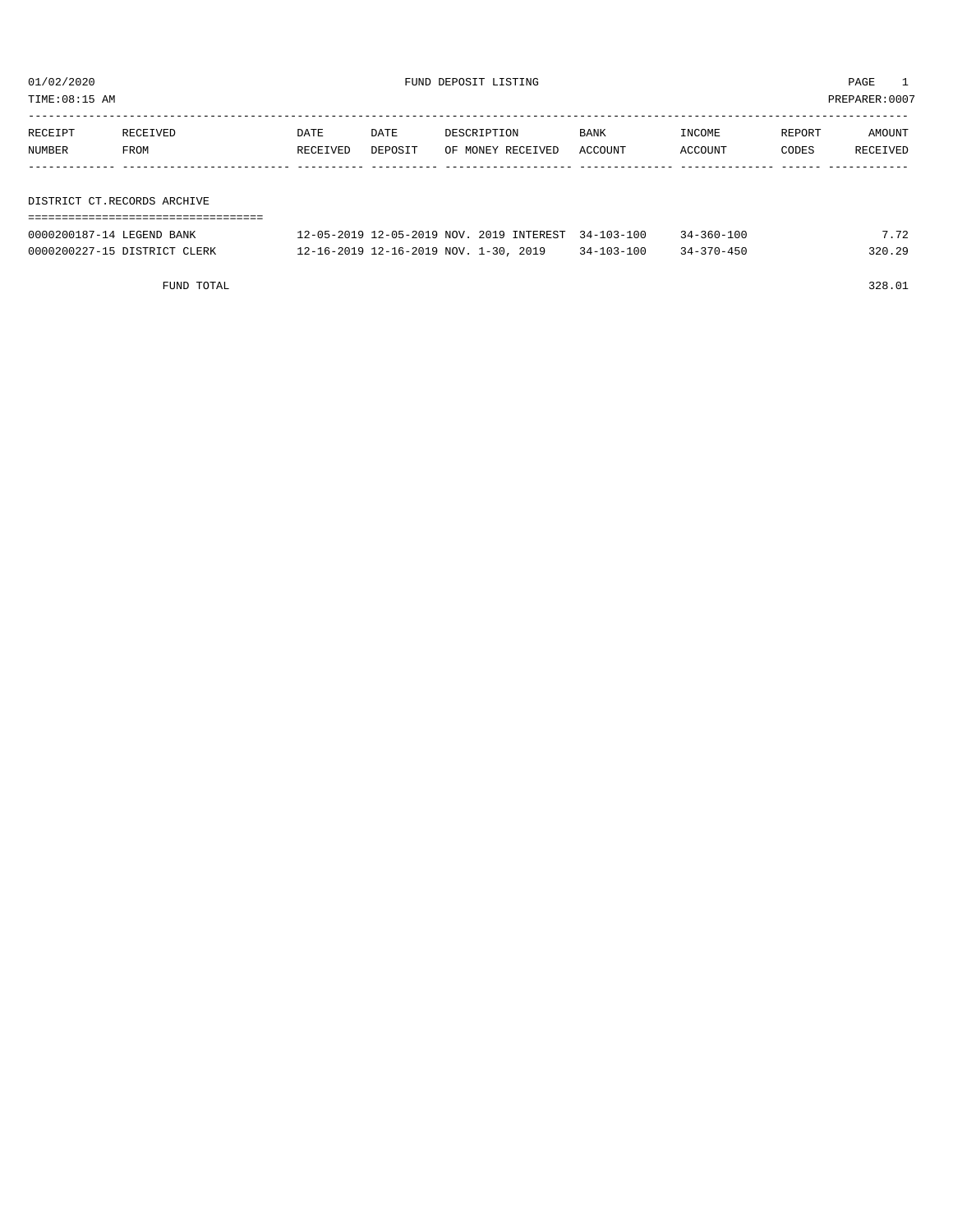TIME:08:15 AM PREPARER:0007

| RECEIPT | RECEIVED | DATE     | DATE    | DESCRIPTION       | <b>BANK</b> | INCOME  | REPORT | AMOUNT   |
|---------|----------|----------|---------|-------------------|-------------|---------|--------|----------|
| NUMBER  | FROM     | RECEIVED | DEPOSIT | OF MONEY RECEIVED | ACCOUNT     | ACCOUNT | CODES  | RECEIVED |
|         |          |          |         |                   |             |         |        |          |
|         |          |          |         |                   |             |         |        |          |

LAW LIBRARY FUND

| 0000200187-15 LEGEND BANK    | 12-05-2019 12-05-2019 NOV 2019 INTEREST 35-103-100 |                  | $35 - 360 - 100$ | 41.52  |
|------------------------------|----------------------------------------------------|------------------|------------------|--------|
| 0000200227-16 DISTRICT CLERK | 12-16-2019 12-16-2019 NOV. 1-30, 2019              | $35 - 103 - 100$ | 35-340-450       | 806.02 |

FUND TOTAL 847.54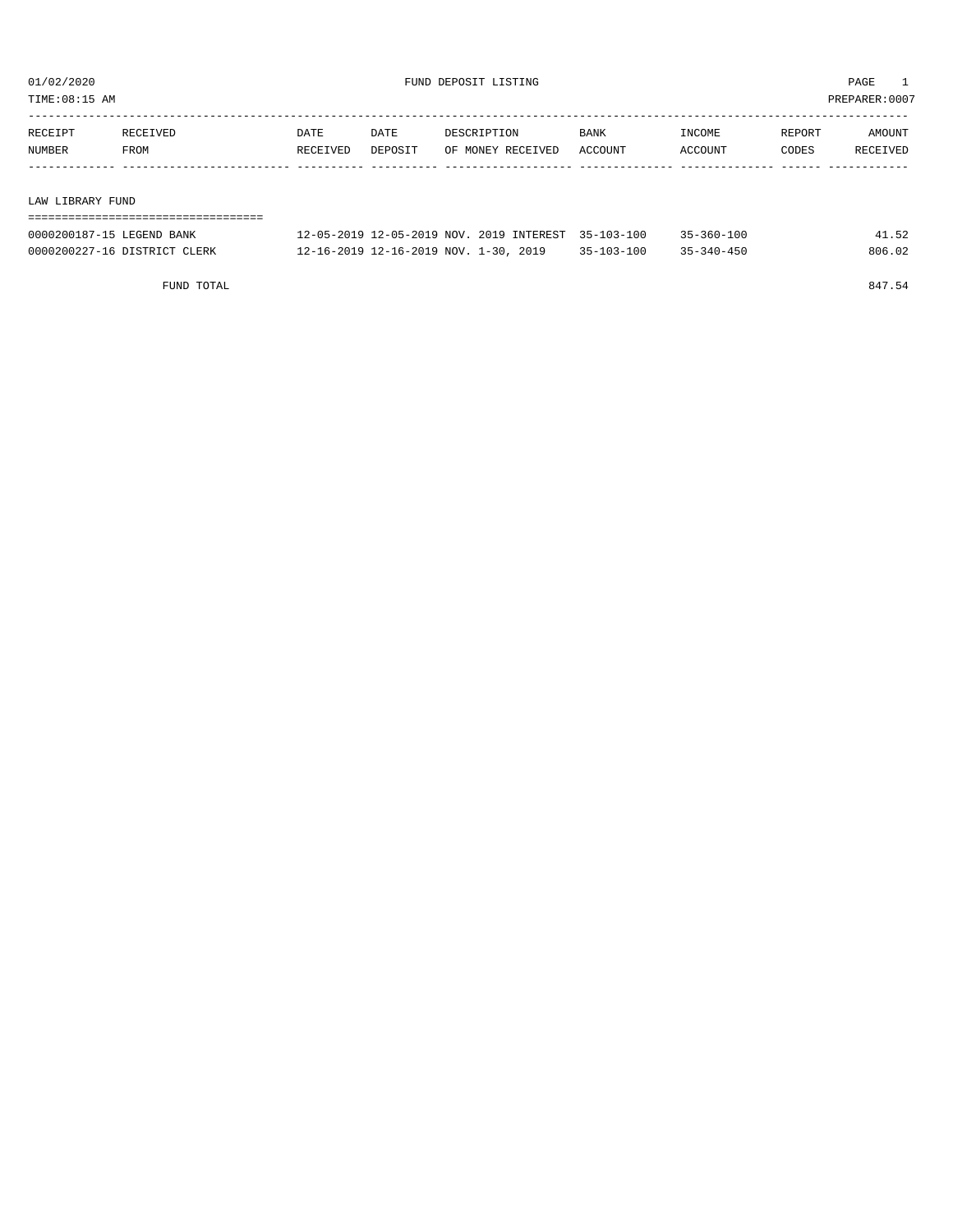01/02/2020 FUND DEPOSIT LISTING PAGE 1

| RECEIPT                          | RECEIVED | <b>DATE</b> | DATE    | DESCRIPTION       | <b>BANK</b> | INCOME  | REPORT | <b>AMOUNT</b> |
|----------------------------------|----------|-------------|---------|-------------------|-------------|---------|--------|---------------|
| <b>NUMBER</b>                    | FROM     | RECEIVED    | DEPOSIT | OF MONEY RECEIVED | ACCOUNT     | ACCOUNT | CODES  | RECEIVED      |
|                                  |          |             |         |                   |             |         |        |               |
|                                  |          |             |         |                   |             |         |        |               |
| ____ _ _ _ _ _ _ _ _ _ _<br>$ -$ |          |             |         |                   |             |         |        |               |

D.A. FEE ACCOUNT FUND

| =============================         |                                                      |                  |                  |          |
|---------------------------------------|------------------------------------------------------|------------------|------------------|----------|
| 0000200174-01 DISTRICT ATTORNEY TRUST | 12-02-2019 12-02-2019 DISTRICT ATTORNEY F 36-103-136 |                  | $36 - 340 - 475$ | 120.00   |
| 0000200187-23 LEGEND BANK             | 12-05-2019 12-05-2019 NOV, 2019 INTEREST 36-103-136  |                  | $36 - 360 - 100$ | 0.51     |
| 0000200187-24 LEGEND BANK             | 12-05-2019 12-05-2019 NOV. 2019 INTEREST             | 36-103-236       | $36 - 360 - 236$ | 0.03     |
| 0000200216-01 FANNIN COUNTY CSCD      | 12-12-2019 12-12-2019 BLOOD DRAWS                    | $36 - 103 - 136$ | $36 - 370 - 130$ | 40.21    |
| 0000200243-01 WILEY WEEKS             | 12-20-2019 12-20-2019 DANA MODANO - RESTI 36-103-136 |                  | $36 - 370 - 319$ | 7,500.00 |
|                                       |                                                      |                  |                  |          |

FUND TOTAL  $7,660.75$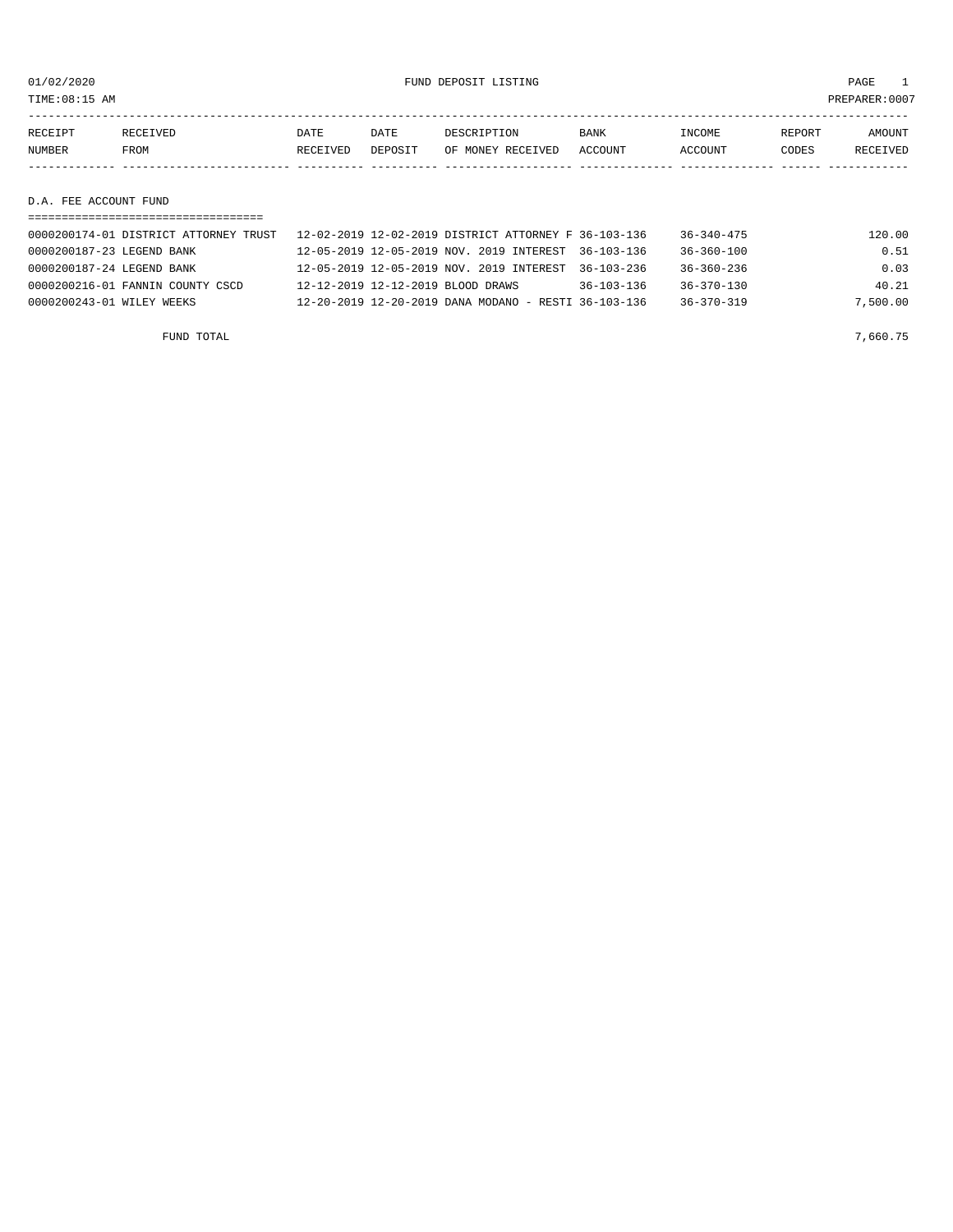TIME:08:15 AM PREPARER:0007

| RECEIPT | <b>RECEIVED</b> | DATE            | DATE    | DESCRIPTION       | <b>BANK</b> | 'NCOME        | REPORT | NMOUNT          |
|---------|-----------------|-----------------|---------|-------------------|-------------|---------------|--------|-----------------|
| NUMBER  | FROM            | <b>RECEIVED</b> | DEPOSIT | OF MONEY RECEIVED | ACCOUNT     | <b>CCOUNT</b> | CODES  | <b>RECEIVED</b> |
|         |                 |                 |         |                   |             |               |        |                 |

#### CONTRABAND SEIZURE

#### ===================================

| 0000200187-25 LEGEND BANK                                                     | 12-05-2019 12-05-2019 NOV. 2019 INTEREST 37-103-137 |                  | $37 - 360 - 100$ | 4.89     |
|-------------------------------------------------------------------------------|-----------------------------------------------------|------------------|------------------|----------|
| 0000200232-01 FANNIN COUNTY SHERIFF'S D 12-17-2019 12-17-2019 CASE # 19-01077 |                                                     | 37-103-137       | $37 - 207 - 099$ | 1,226.00 |
| 0000200233-01 FANNIN COUNTY SHERIFF'S D 12-17-2019 12-17-2019 CASE # 19-00914 |                                                     | $37 - 103 - 137$ | $37 - 207 - 099$ | 1,913.00 |

FUND TOTAL 3,143.89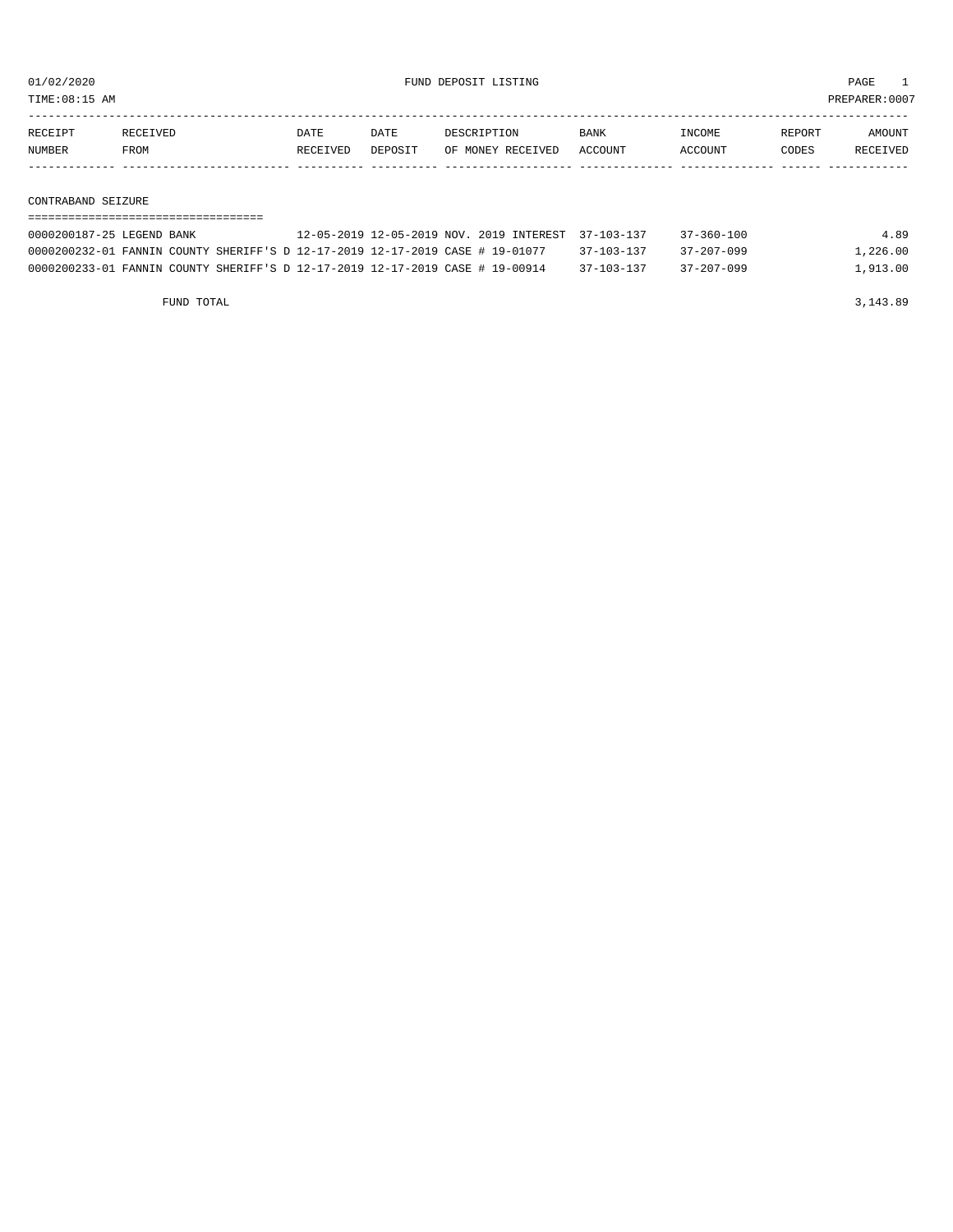TIME:08:15 AM PREPARER:0007

| RECEIPT       | RECEIVED | DATE     | DATE    | DESCRIPTION       | <b>BANK</b> | INCOME  | REPORT | AMOUNT   |
|---------------|----------|----------|---------|-------------------|-------------|---------|--------|----------|
| NUMBER        | FROM     | RECEIVED | DEPOSIT | OF MONEY RECEIVED | ACCOUNT     | ACCOUNT | CODES  | RECEIVED |
|               |          |          |         |                   |             |         |        |          |
|               |          |          |         |                   |             |         |        |          |
| THO OO OD OTH |          |          |         |                   |             |         |        |          |

#### IHC CO-OP GIN

| ------------------------------------<br>------------------------------ |                                                     |  |                  |       |
|------------------------------------------------------------------------|-----------------------------------------------------|--|------------------|-------|
| 0000200178-06 TEXPOOL                                                  | 12-03-2019 12-03-2019 NOV. 2019 INTEREST 38-103-175 |  | $38 - 360 - 100$ | 26.32 |
| 0000200187-16 LEGEND BANK                                              | 12-05-2019 12-05-2019 NOV. 2019 INTEREST 38-103-100 |  | $38 - 360 - 100$ | 0.16  |

FUND TOTAL 26.48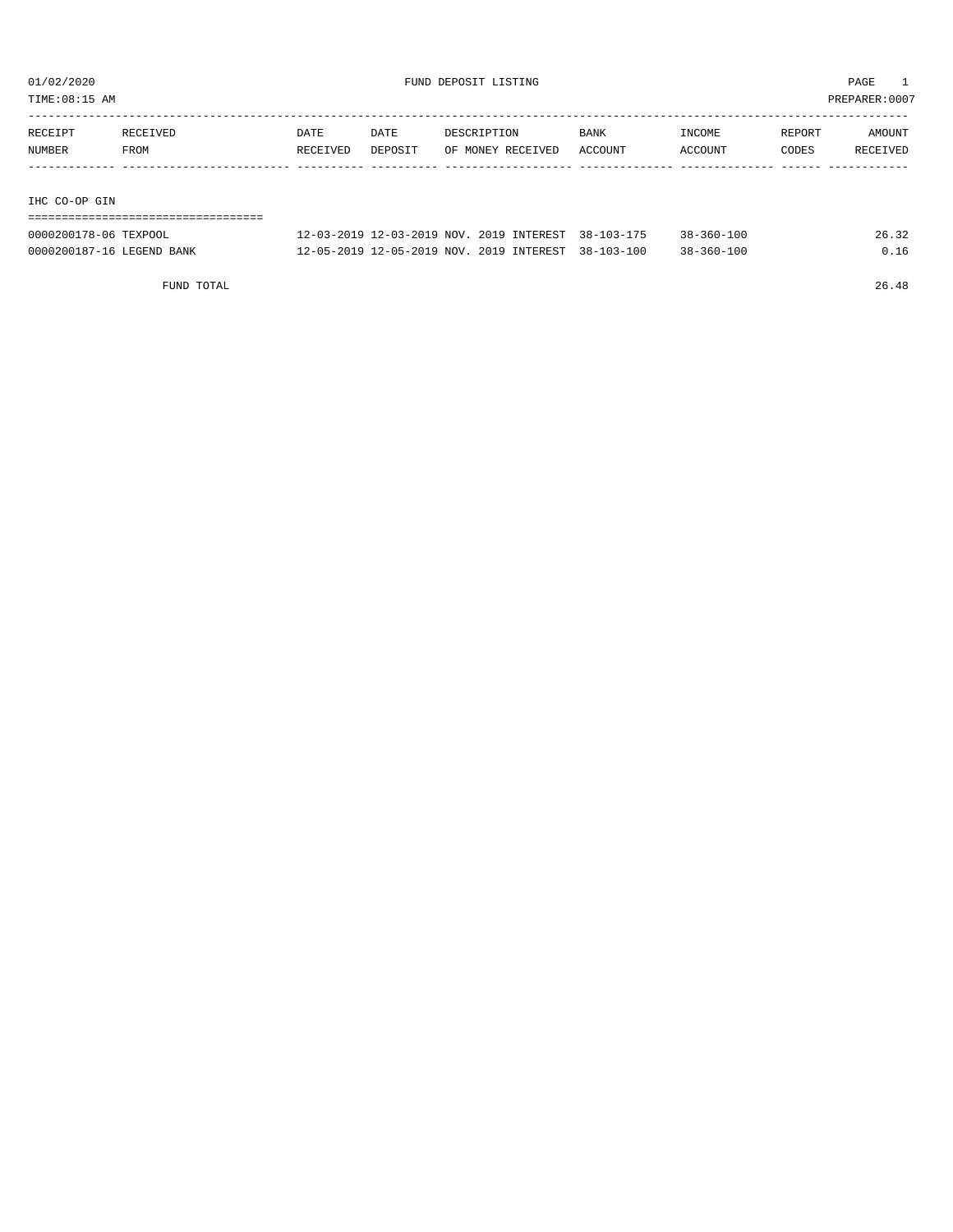TIME:08:15 AM PREPARER:0007

| RECEIPT | RECEIVED        | DATE     | DATE    | DESCRIPTION       | BANK    | INCOME  | REPORT | AMOUNT   |  |
|---------|-----------------|----------|---------|-------------------|---------|---------|--------|----------|--|
| NUMBER  | FROM            | RECEIVED | DEPOSIT | OF MONEY RECEIVED | ACCOUNT | ACCOUNT | CODES  | RECEIVED |  |
|         |                 |          |         |                   |         |         |        |          |  |
|         |                 |          |         |                   |         |         |        |          |  |
|         |                 |          |         |                   |         |         |        |          |  |
|         | IHC B.R. COOPER |          |         |                   |         |         |        |          |  |
|         |                 |          |         |                   |         |         |        |          |  |

| 0000200178-07 TEXPOOL     | 12-03-2019 12-03-2019 NOV, 2019 INTEREST 39-103-175 | $39 - 360 - 100$ | 8.74 |
|---------------------------|-----------------------------------------------------|------------------|------|
| 0000200187-17 LEGEND BANK | 12-05-2019 12-05-2019 NOV. 2019 INTEREST 39-103-100 | $39 - 360 - 100$ |      |

FUND TOTAL 12.11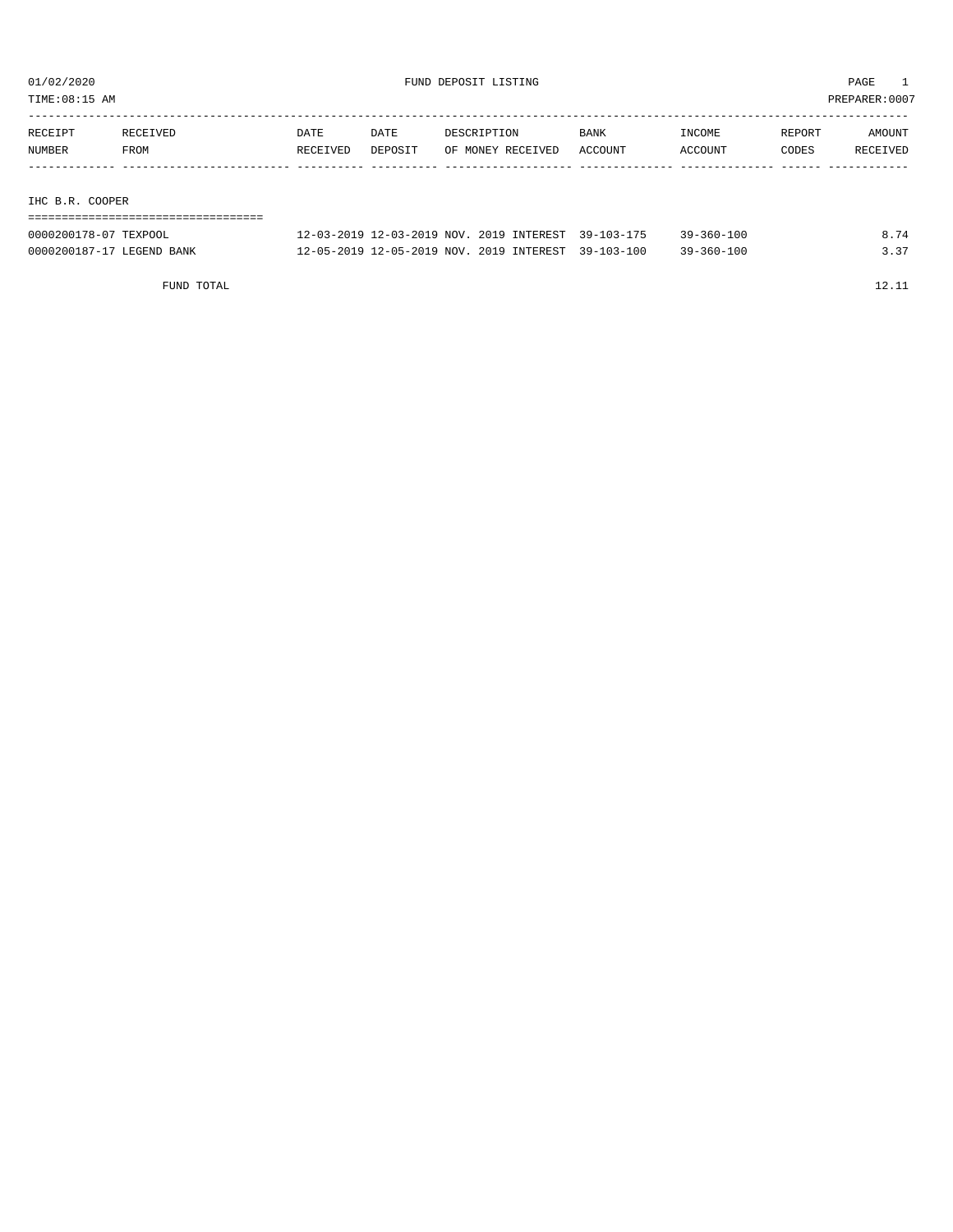TIME:08:15 AM PREPARER:0007

| RECEIPT | RECEIVED | DATE     | DATE    | DESCRIPTION       | <b>BANK</b> | INCOME  | REPORT | AMOUNT   |
|---------|----------|----------|---------|-------------------|-------------|---------|--------|----------|
| NUMBER  | FROM     | RECEIVED | DEPOSIT | OF MONEY RECEIVED | ACCOUNT     | ACCOUNT | CODES  | RECEIVED |
|         |          |          |         |                   |             |         |        |          |
|         |          |          |         |                   |             |         |        |          |

CO.CLK.COURT RECORDS PRESERVATION ===================================

0000200187-18 LEGEND BANK 12-05-2019 12-05-2019 NOV. 2019 INTEREST 52-103-100 52-360-100 3.37

FUND TOTAL 3.37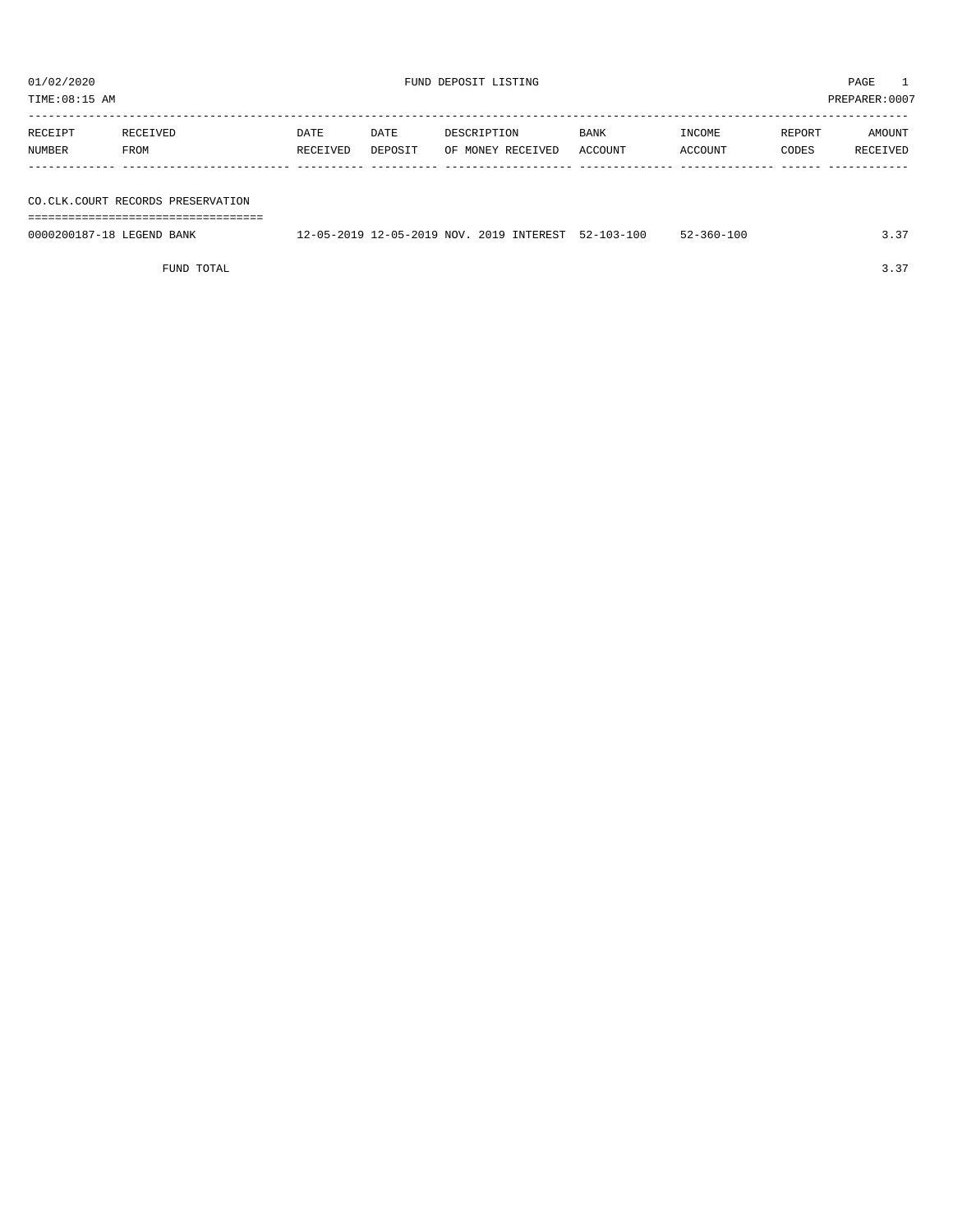TIME:08:15 AM PREPARER:0007

| RECEIPT | <b>RECEIVED</b> | DATE     | DATE    | DESCRIPTION       | <b>BANK</b>    | <b>INCOME</b> | REPORT | <b>AMOUNT</b>   |
|---------|-----------------|----------|---------|-------------------|----------------|---------------|--------|-----------------|
| NUMBER  | <b>FROM</b>     | RECEIVED | DEPOSIT | OF MONEY RECEIVED | <b>ACCOUNT</b> | ACCOUNT       | CODES  | <b>RECEIVED</b> |
|         |                 |          |         |                   |                |               |        |                 |

### F C SHERIFF FORFEITURE

| 0000200187-26 LEGEND BANK | 12-05-2019 12-05-2019 NOV. 2019 INTEREST 56-103-156                                        | $56 - 360 - 100$ | 3.66   |
|---------------------------|--------------------------------------------------------------------------------------------|------------------|--------|
| 0000200187-27 LEGEND BANK | 12-05-2019 12-05-2019 NOV. 2019 INTEREST 56-103-159                                        | 56-360-100       | 0.18   |
|                           | 0000200251-01 FANNIN COUNTY SHERIFF'S 12-27-2019 12-27-2019 REIMBURSEMENT FOR A 56-103-156 | $56 - 370 - 130$ | 540.00 |

FUND TOTAL 543.84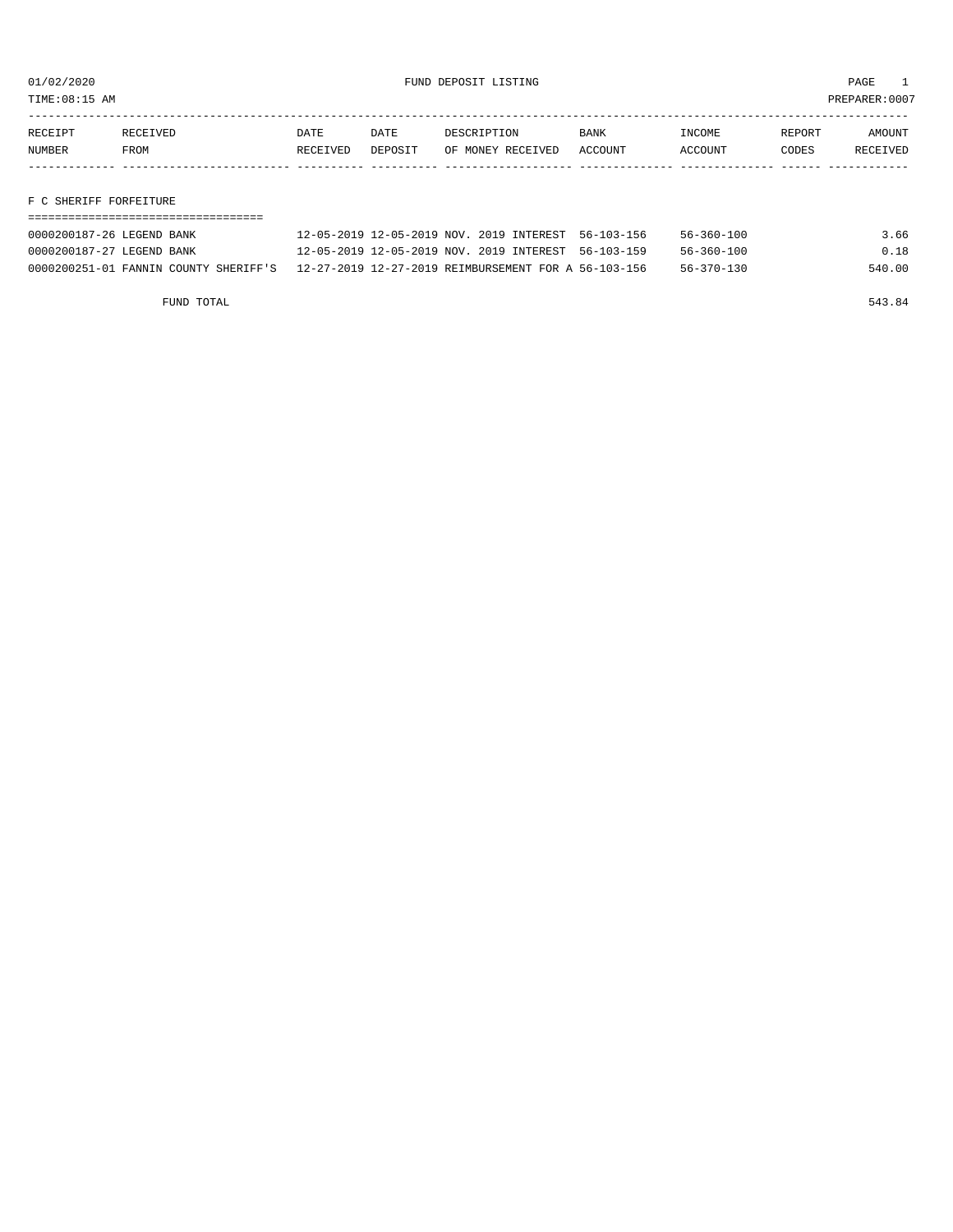TIME:08:15 AM PREPARER:0007

| RECEIPT            | RECEIVED | DATE     | DATE    | DESCRIPTION       | <b>BANK</b> | INCOME  | REPORT       | AMOUNT   |
|--------------------|----------|----------|---------|-------------------|-------------|---------|--------------|----------|
| NUMBER             | FROM     | RECEIVED | DEPOSIT | OF MONEY RECEIVED | ACCOUNT     | ACCOUNT | <b>CODES</b> | RECEIVED |
|                    |          |          |         |                   |             |         |              |          |
|                    |          |          |         |                   |             |         |              |          |
| DRUG COURT PROGRAM |          |          |         |                   |             |         |              |          |

| 0000200187-19 LEGEND BANK    | 12-05-2019 12-05-2019 NOV. 2019 INTEREST 59-103-100 |            | 59-360-100       | 6.84  |
|------------------------------|-----------------------------------------------------|------------|------------------|-------|
| 0000200227-19 DISTRICT CLERK | 12-16-2019 12-16-2019 NOV. 1-30, 2019               | 59-103-100 | $59 - 370 - 425$ | 74.68 |

FUND TOTAL 81.52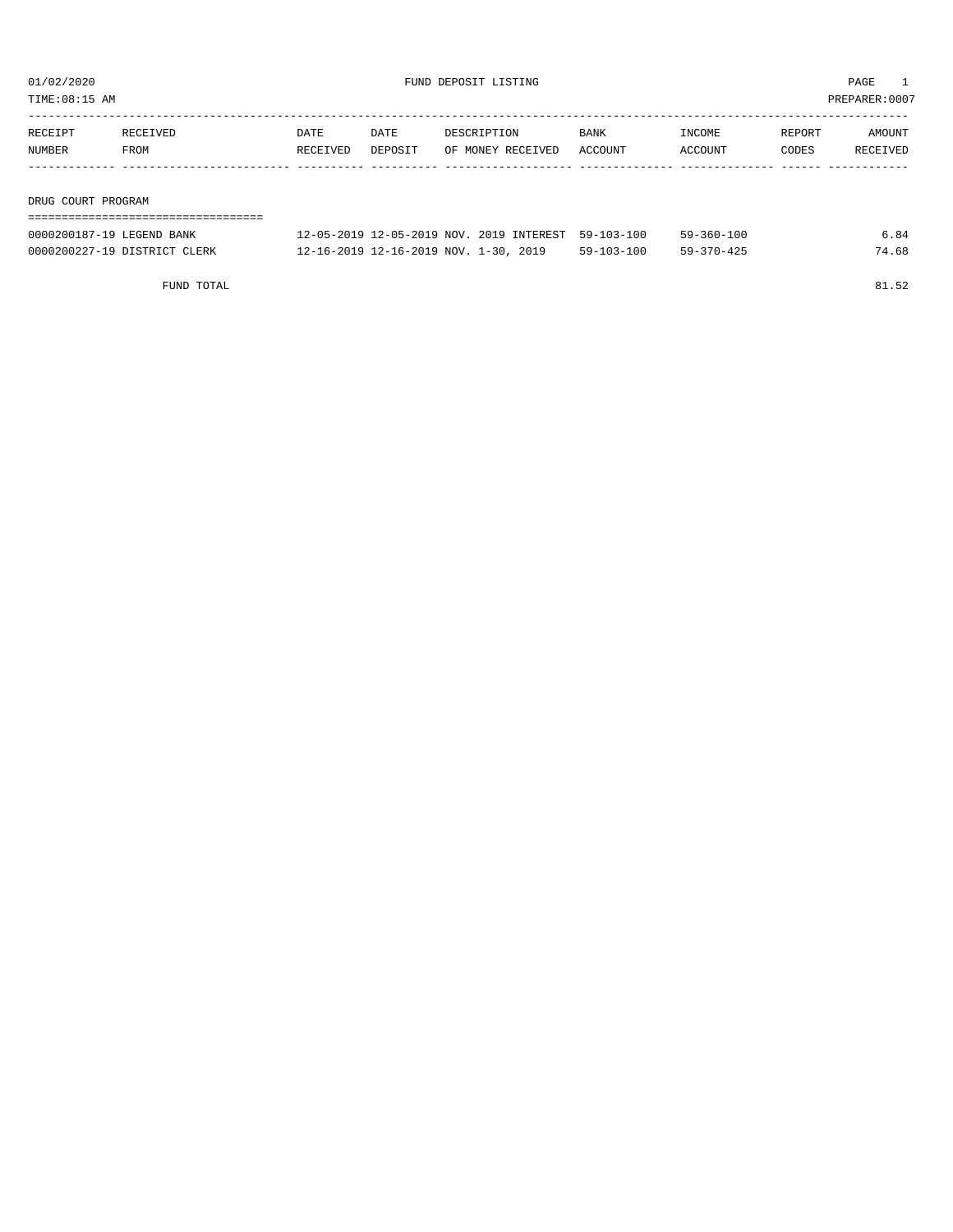| TIME:08:15 AM     |                  |                  |                 |                                  |                 |                   | PREPARER:0007   |                    |
|-------------------|------------------|------------------|-----------------|----------------------------------|-----------------|-------------------|-----------------|--------------------|
| RECEIPT<br>NUMBER | RECEIVED<br>FROM | DATE<br>RECEIVED | DATE<br>DEPOSIT | DESCRIPTION<br>OF MONEY RECEIVED | BANK<br>ACCOUNT | INCOME<br>ACCOUNT | REPORT<br>CODES | AMOUNT<br>RECEIVED |
| SINKING FUND      |                  |                  |                 |                                  |                 |                   |                 |                    |
|                   |                  |                  |                 |                                  |                 |                   |                 |                    |

| 0000200185-02 APPRAISAL DISTRICT | 12-05-2019 12-05-2019 TAXES |  | $60 - 103 - 100$ | $60 - 310 - 110$ | 8,611.09  |
|----------------------------------|-----------------------------|--|------------------|------------------|-----------|
| 0000200185-08 APPRAISAL DISTRICT | 12-05-2019 12-05-2019 TAXES |  | $60 - 103 - 100$ | $60 - 310 - 120$ | 395.02    |
| 0000200219-02 APPRAISAL DISTRICT | 12-13-2019 12-13-2019 TAXES |  | 60-103-100       | 60-310-110       | 39,887.07 |
| 0000200219-08 APPRAISAL DISTRICT | 12-13-2019 12-13-2019 TAXES |  | $60 - 103 - 100$ | $60 - 310 - 120$ | 261.38    |
| 0000200244-03 APPRAISAL DISTRICT | 12-20-2019 12-20-2019 TAXES |  | $60 - 103 - 100$ | $60 - 310 - 110$ | 23,008.22 |
| 0000200244-09 APPRAISAL DISTRICT | 12-20-2019 12-20-2019 TAXES |  | $60 - 103 - 100$ | $60 - 310 - 120$ | 95.74     |
| 0000200257-02 APPRAISAL DISTRICT | 12-30-2019 12-30-2019 TAXES |  | $60 - 103 - 100$ | $60 - 310 - 110$ | 62,634.73 |
| 0000200257-08 APPRAISAL DISTRICT | 12-30-2019 12-30-2019 TAXES |  | $60 - 103 - 100$ | $60 - 310 - 120$ | 0.80      |

FUND TOTAL 134,894.05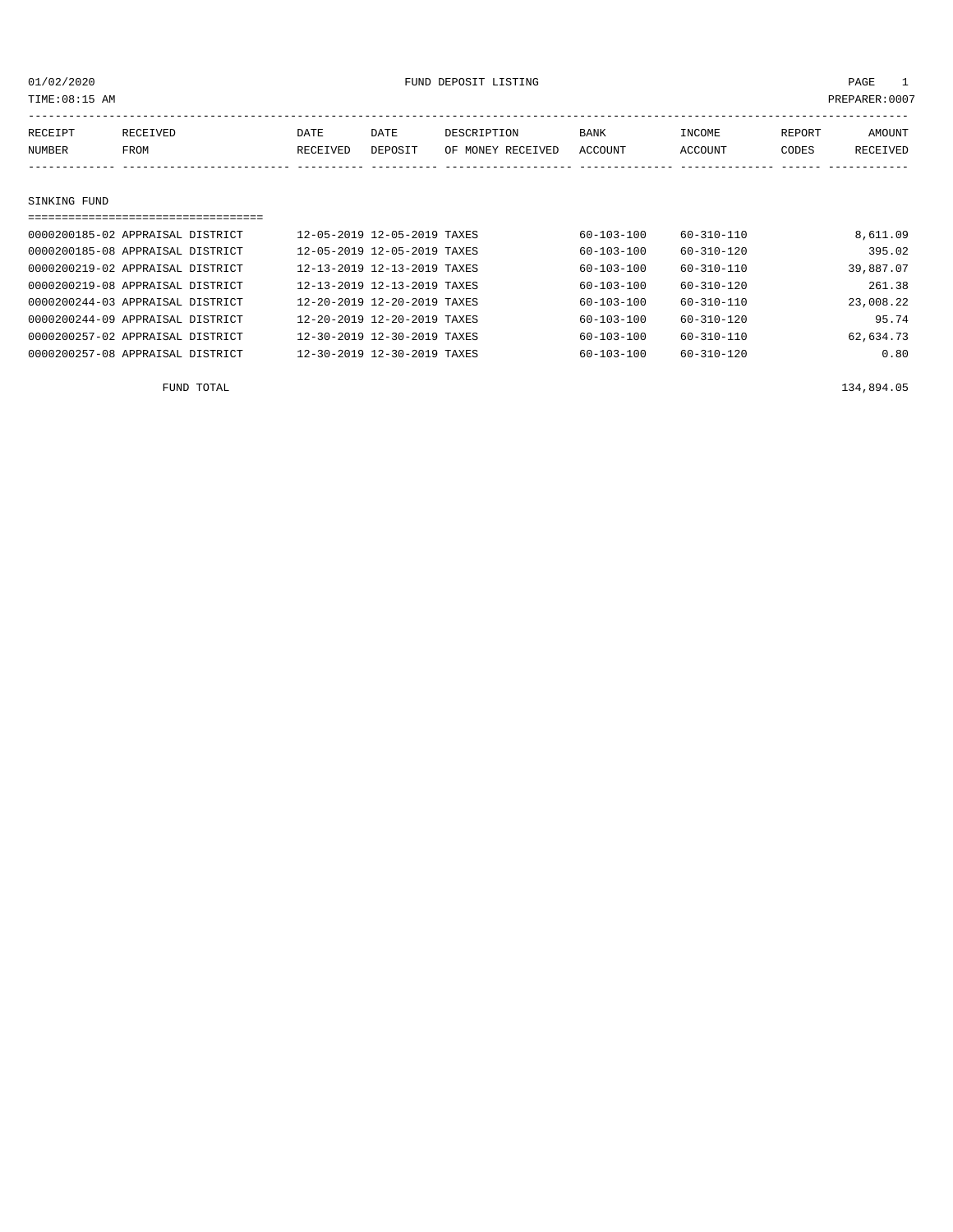| TIME:08:15 AM |                                     |          |                                       |             |                   |                  |                  |        | PREPARER:0007 |
|---------------|-------------------------------------|----------|---------------------------------------|-------------|-------------------|------------------|------------------|--------|---------------|
|               |                                     |          |                                       |             |                   |                  |                  |        |               |
| RECEIPT       | RECEIVED                            | DATE     | DATE                                  | DESCRIPTION |                   | <b>BANK</b>      | INCOME           | REPORT | AMOUNT        |
| NUMBER        | FROM                                | RECEIVED | DEPOSIT                               |             | OF MONEY RECEIVED | ACCOUNT          | ACCOUNT          | CODES  | RECEIVED      |
|               |                                     |          |                                       |             |                   |                  |                  |        |               |
|               |                                     |          |                                       |             |                   |                  |                  |        |               |
|               | DIST.CLK.CO.&DIST.CT.TECH.-COMB.FUN |          |                                       |             |                   |                  |                  |        |               |
|               | ---------------------------         |          |                                       |             |                   |                  |                  |        |               |
|               | 0000200227-17 DISTRICT CLERK        |          | 12-16-2019 12-16-2019 NOV. 1-30, 2019 |             |                   | $61 - 103 - 100$ | $61 - 370 - 440$ |        | 28.27         |
|               |                                     |          |                                       |             |                   |                  |                  |        |               |

FUND TOTAL 28.27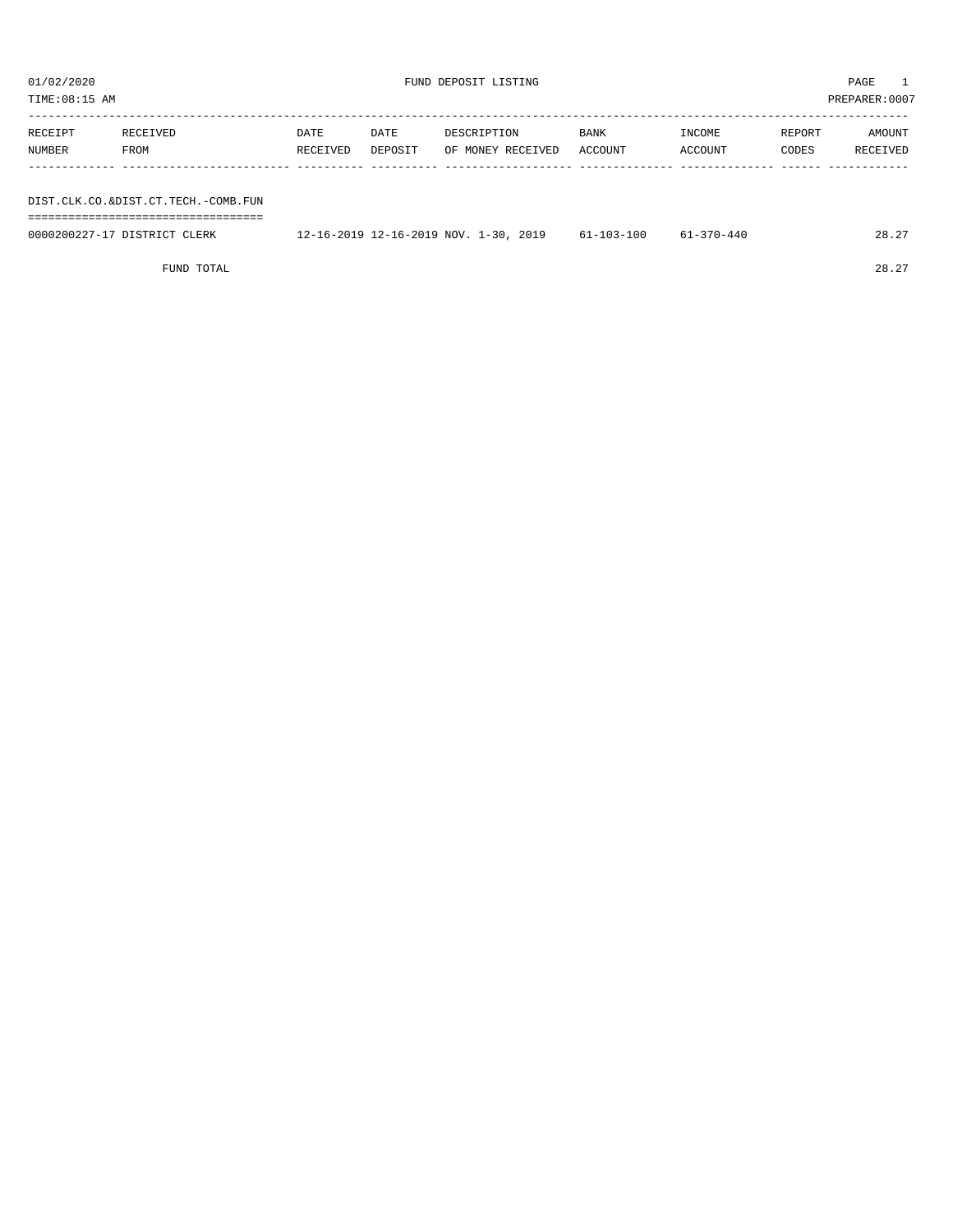TIME:08:15 AM PREPARER:0007

| RECEIPT | RECEIVED                            | DATE     | DATE    | DESCRIPTION       | <b>BANK</b> | INCOME  | REPORT | AMOUNT   |
|---------|-------------------------------------|----------|---------|-------------------|-------------|---------|--------|----------|
| NUMBER  | FROM                                | RECEIVED | DEPOSIT | OF MONEY RECEIVED | ACCOUNT     | ACCOUNT | CODES  | RECEIVED |
|         |                                     |          |         |                   |             |         |        |          |
|         |                                     |          |         |                   |             |         |        |          |
|         | DIST.CLK.COURT RECORDS PRESERVATION |          |         |                   |             |         |        |          |
|         |                                     |          |         |                   |             |         |        |          |

| 0000200187-20 LEGEND BANK    | 12-05-2019 12-05-2019 NOV, 2019 INTEREST 62-103-100 |            | 62-360-100 | 8.04   |
|------------------------------|-----------------------------------------------------|------------|------------|--------|
| 0000200227-18 DISTRICT CLERK | 12-16-2019 12-16-2019 NOV. 1-30, 2019               | 62-103-100 | 62-370-133 | 250.29 |

FUND TOTAL 258.33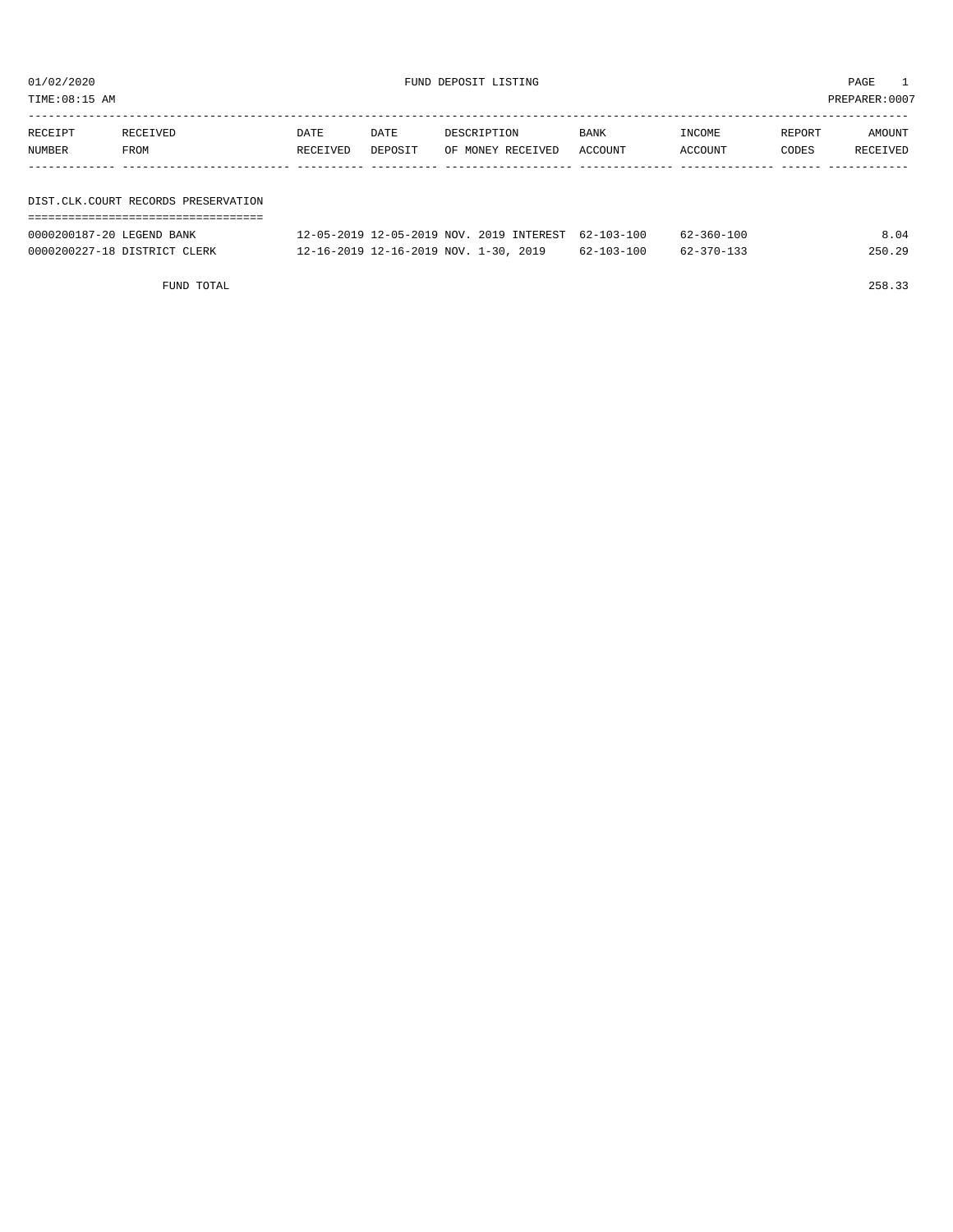| TIME:08:15 AM             |                                 |                  |                 |             |                                          |                 |                   |                 | PREPARER: 0007     |
|---------------------------|---------------------------------|------------------|-----------------|-------------|------------------------------------------|-----------------|-------------------|-----------------|--------------------|
| RECEIPT<br>NUMBER         | RECEIVED<br>FROM                | DATE<br>RECEIVED | DATE<br>DEPOSIT | DESCRIPTION | OF MONEY RECEIVED                        | BANK<br>ACCOUNT | INCOME<br>ACCOUNT | REPORT<br>CODES | AMOUNT<br>RECEIVED |
|                           |                                 |                  |                 |             |                                          |                 |                   |                 |                    |
|                           | 2017 GO BONDS-CONSTRUCTION FUND |                  |                 |             |                                          |                 |                   |                 |                    |
|                           |                                 |                  |                 |             |                                          |                 |                   |                 |                    |
| 0000200187-30 LEGEND BANK |                                 |                  |                 |             | 12-05-2019 12-05-2019 NOV. 2019 INTEREST | 66-103-166      | 66-360-166        |                 | 4,378.90           |

FUND TOTAL 4,378.90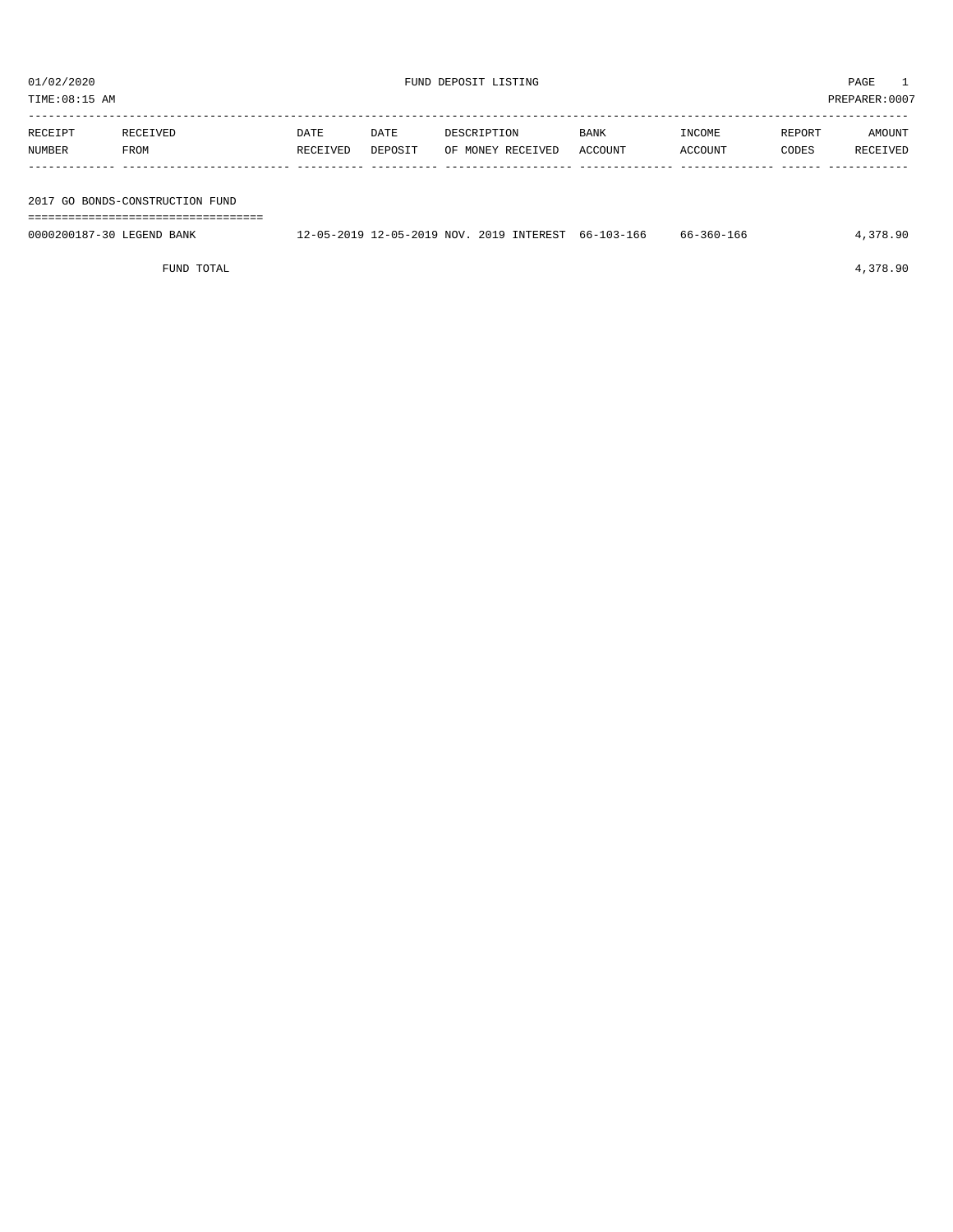| TIME:08:15 AM             |                                 |                  |                 |                                          |                 |                   |                 | PREPARER: 0007     |
|---------------------------|---------------------------------|------------------|-----------------|------------------------------------------|-----------------|-------------------|-----------------|--------------------|
| RECEIPT<br>NUMBER         | RECEIVED<br>FROM                | DATE<br>RECEIVED | DATE<br>DEPOSIT | DESCRIPTION<br>OF MONEY RECEIVED         | BANK<br>ACCOUNT | INCOME<br>ACCOUNT | REPORT<br>CODES | AMOUNT<br>RECEIVED |
|                           | 2018 GO BONDS-CONSTRUCTION FUND |                  |                 |                                          |                 |                   |                 |                    |
| 0000200187-32 LEGEND BANK |                                 |                  |                 | 12-05-2019 12-05-2019 NOV. 2019 INTEREST | 68-103-168      | $68 - 360 - 168$  |                 | 9,663.77           |

FUND TOTAL  $9,663.77$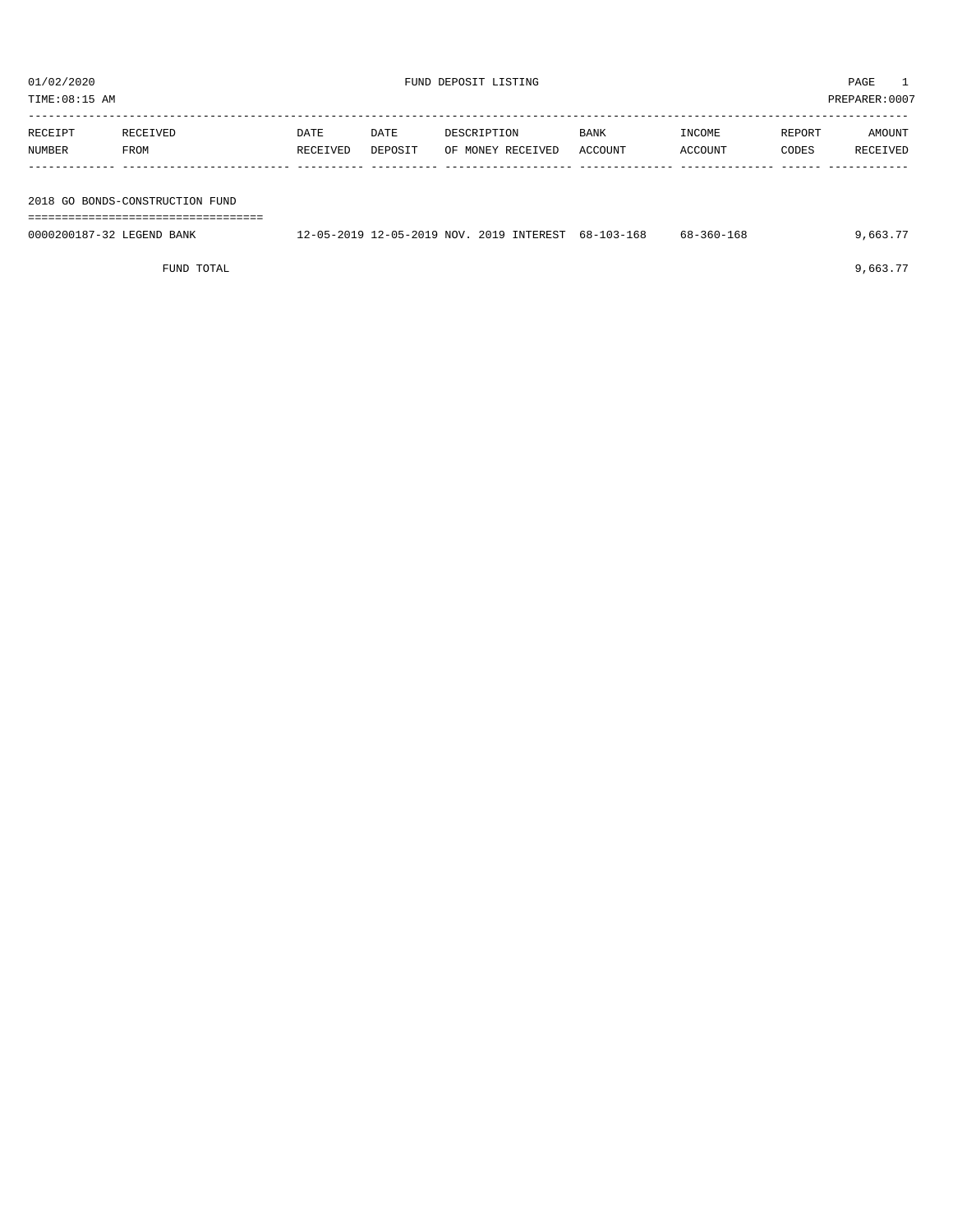TIME:08:15 AM PREPARER:0007

| RECEIPT           | RECEIVED | DATE     | DATE    | DESCRIPTION       | <b>BANK</b> | INCOME  | REPORT | AMOUNT   |
|-------------------|----------|----------|---------|-------------------|-------------|---------|--------|----------|
| NUMBER            | FROM     | RECEIVED | DEPOSIT | OF MONEY RECEIVED | ACCOUNT     | ACCOUNT | CODES  | RECEIVED |
|                   |          |          |         |                   |             |         |        |          |
|                   |          |          |         |                   |             |         |        |          |
| RIGHT OF WAY FUND |          |          |         |                   |             |         |        |          |
|                   |          |          |         |                   |             |         |        |          |

| 0000200178-08 TEXPOOL     | 12-03-2019 12-03-2019 NOV. 2019 INTEREST 70-103-175 |  | $70 - 360 - 100$ | 16.16 |
|---------------------------|-----------------------------------------------------|--|------------------|-------|
| 0000200187-21 LEGEND BANK | 12-05-2019 12-05-2019 NOV. 2019 INTEREST 70-103-100 |  | $70 - 360 - 100$ | .578  |

FUND TOTAL 119.94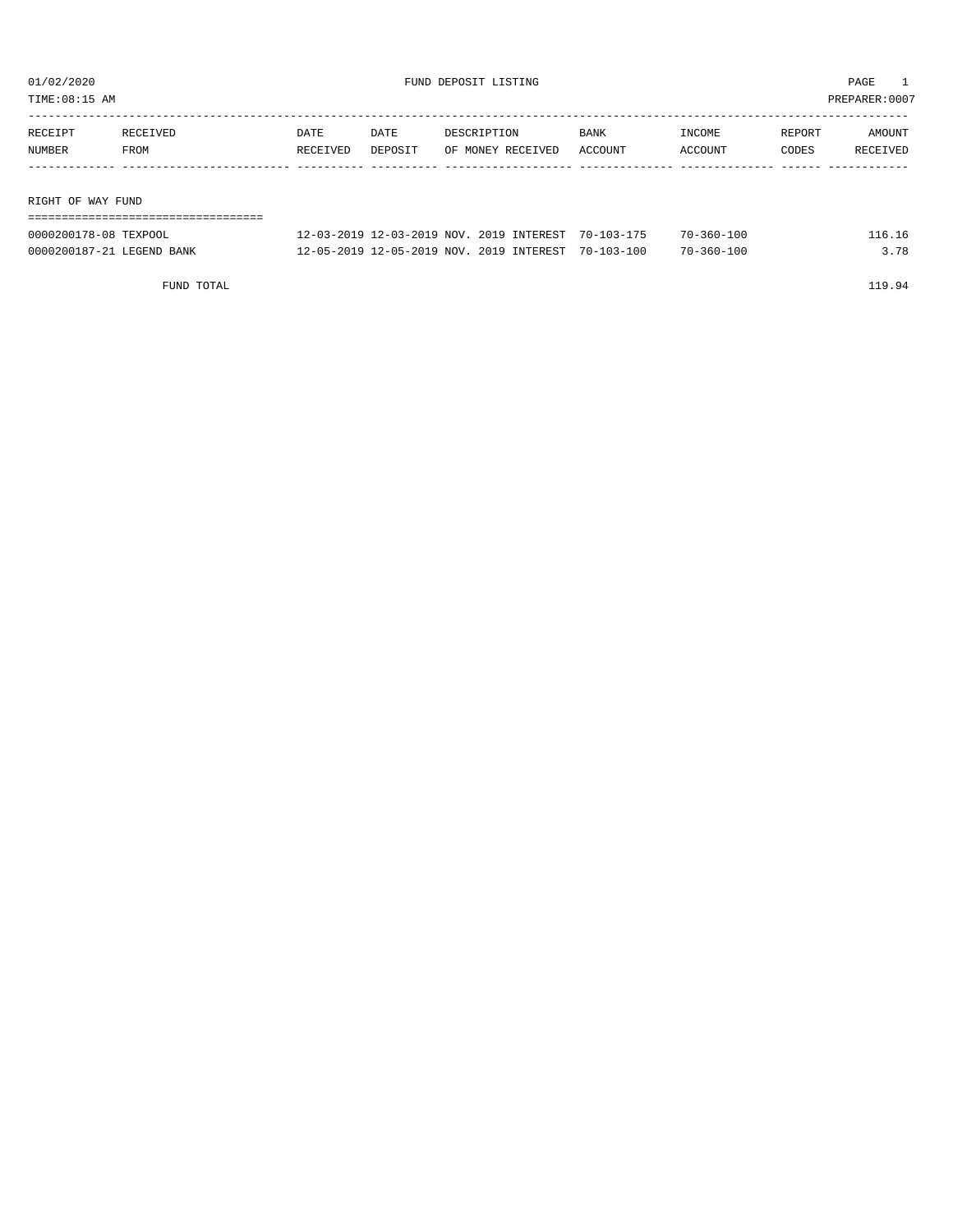TIME:08:15 AM PREPARER:0007

| RECEIPT | RECEIVED | DATE     | DATE    | DESCRIPTION       | BANK    | INCOME  | REPORT | AMOUNT   |
|---------|----------|----------|---------|-------------------|---------|---------|--------|----------|
| NUMBER  | FROM     | RECEIVED | DEPOSIT | OF MONEY RECEIVED | ACCOUNT | ACCOUNT | CODES  | RECEIVED |
|         |          |          |         |                   |         |         |        |          |
|         |          |          |         |                   |         |         |        |          |

LAKE ROAD IMPACT FUND

===================================

| 0000200211-01 NORTH TEXAS MUNICIPAL | 12-10-2019 12-10-2019 YEAR 2 PAYMENT | $81 - 103 - 100$ | $81 - 318 - 182$ | 100,000.00 |
|-------------------------------------|--------------------------------------|------------------|------------------|------------|
|                                     |                                      |                  |                  |            |

 $FUND$  to the contract of  $100,000.00$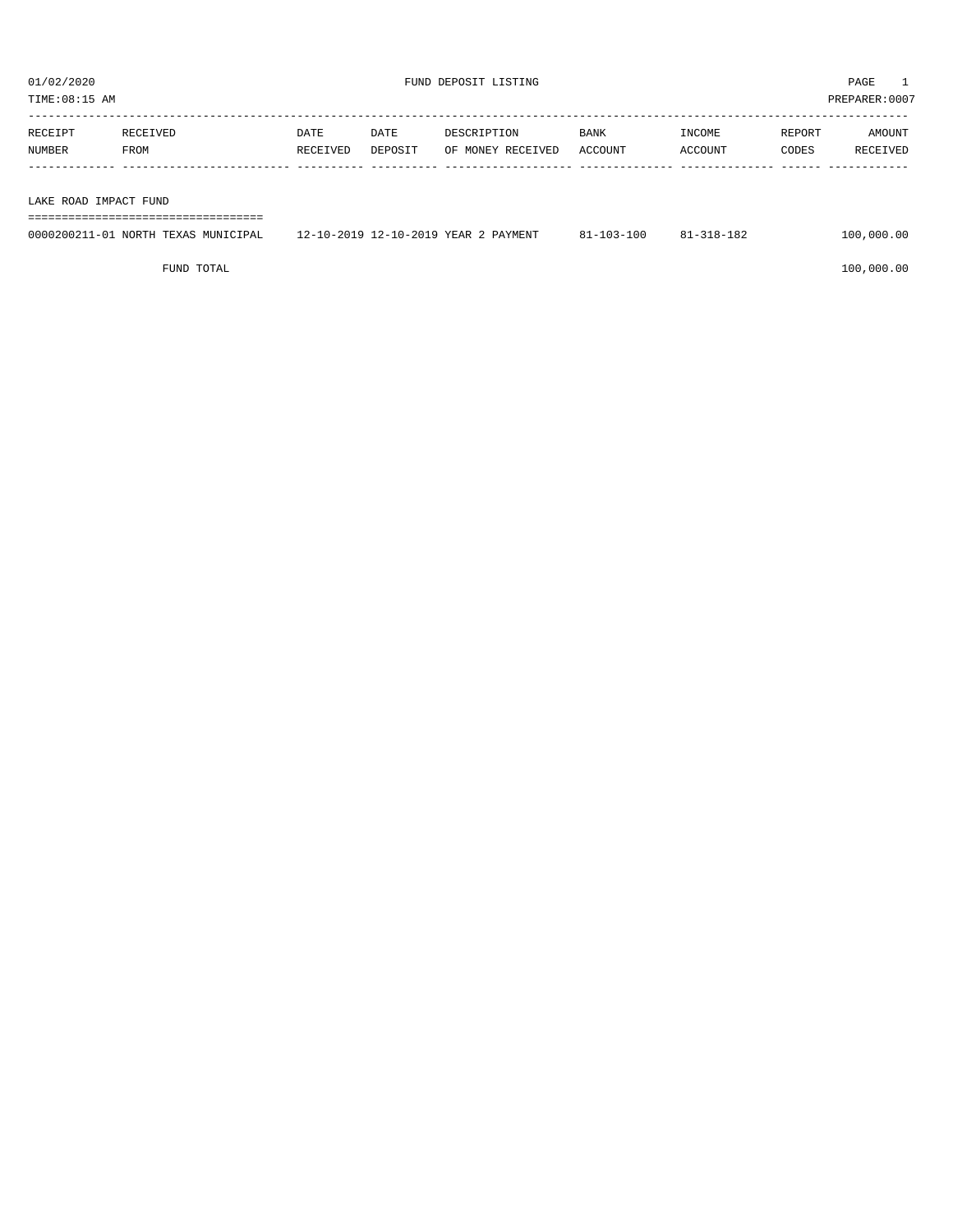01/02/2020 FUND DEPOSIT LISTING PAGE 1

| RECEIPT | RECEIVED | DATE     | DATE    | DESCRIPTION       | <b>BANK</b> | INCOME  | REPORT | AMOUNT   |
|---------|----------|----------|---------|-------------------|-------------|---------|--------|----------|
| NUMBER  | FROM     | RECEIVED | DEPOSIT | OF MONEY RECEIVED | ACCOUNT     | ACCOUNT | CODES  | RECEIVED |
|         |          |          |         |                   |             |         |        |          |

JUVENILE PROBATION

| ----------------------------------- |  |                                                      |  |            |                  |       |
|-------------------------------------|--|------------------------------------------------------|--|------------|------------------|-------|
| 0000200202-01 JUVENILE PROBATION    |  | 12-10-2019 12-10-2019 PID-2284 - JOINT RE 87-103-187 |  |            | $87 - 340 - 576$ | 50.00 |
| 0000200203-01 JUVENILE PROBATION    |  | 12-10-2019 12-10-2019 PID-2243- PROBATION 87-103-187 |  |            | $87 - 340 - 575$ | 44.00 |
| 0000200204-01 JUVENILE PROBATION    |  | 12-10-2019 12-10-2019 PID-2275- JOINT RES 87-103-187 |  |            | 87-340-576       | 26.00 |
| 0000200205-01 JUVENILE PROBATION    |  | 12-10-2019 12-10-2019 PID-2270- DEFERRED             |  | 87-103-187 | $87 - 340 - 575$ | 10.00 |
| 0000200206-01 JUVENILE PROBATION    |  | 12-10-2019 12-10-2019 PID-2267- PROBATION 87-103-187 |  |            | $87 - 340 - 575$ | 5.00  |
| 0000200207-01 JUVENILE PROBATION    |  | 12-10-2019 12-10-2019 PID-2276 - JOINT RE 87-103-187 |  |            | 87-340-576       | 66.00 |
| 0000200217-01 JUVENILE PROBATION    |  | 12-12-2019 12-12-2019 PID-2265 - RESTITUT 87-103-187 |  |            | $87 - 340 - 576$ | 20.00 |
| 0000200218-01 JUVENILE PROBATION    |  | 12-12-2019 12-12-2019 PID-2289 - PROBATIO 87-103-187 |  |            | $87 - 340 - 575$ | 15.00 |
| 0000200245-01 JUVENILE PROBATION    |  | 12-20-2019 12-20-2019 PID-2286 - DEFERRED 87-103-187 |  |            | $87 - 340 - 575$ | 1.00  |
| 0000200246-01 JUVENILE PROBATION    |  | 12-20-2019 12-20-2019 PID-2281 - DEFERRED 87-103-187 |  |            | $87 - 340 - 575$ | 10.00 |
| 0000200259-01 JUVENILE PROBATION    |  | 12-30-2019 12-30-2019 PID-2265 - RESTITUT 87-103-187 |  |            | $87 - 340 - 576$ | 40.00 |
| 0000200259-02 JUVENILE PROBATION    |  | 12-30-2019 12-30-2019 PID-2265 - DEFERRED 87-103-187 |  |            | $87 - 340 - 575$ | 20.00 |

FUND TOTAL 307.00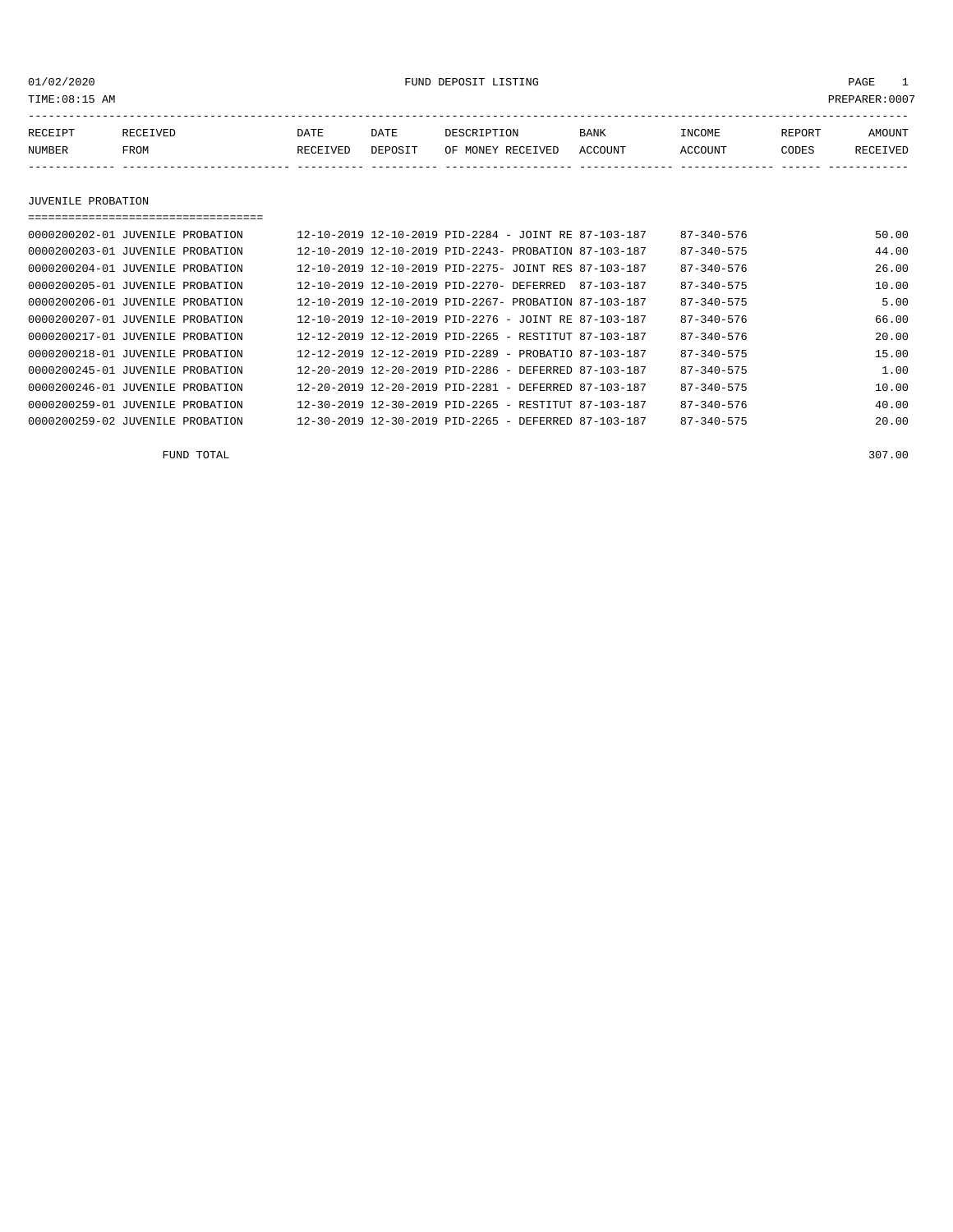TIME:08:15 AM PREPARER:0007

| RECEIPT | RECEIVED | DATE     | DATE    | DESCRIPTION       | <b>BANK</b> | INCOME  | REPORT | AMOUNT   |
|---------|----------|----------|---------|-------------------|-------------|---------|--------|----------|
| NUMBER  | FROM     | RECEIVED | DEPOSIT | OF MONEY RECEIVED | ACCOUNT     | ACCOUNT | CODES  | RECEIVED |
|         |          |          |         |                   |             |         |        |          |
|         |          |          |         |                   |             |         |        |          |

TEXAS JUVENILE JUSTICE DEPT.

| 0000200180-01 T.J.J.D.                | 12-03-2019 12-03-2019 GRANT R - PH W N               | 89-103-988 | 89-370-988       | 4,200.00   |
|---------------------------------------|------------------------------------------------------|------------|------------------|------------|
| 0000200187-28 LEGEND BANK             | 12-05-2019 12-05-2019 NOV. 2019 INTEREST 89-103-992  |            | 89-360-189       | 2.63       |
| 0000200198-01 GOVERNOR -FISCAL        | 12-09-2019 12-09-2019 STRUCTURED FAMILY T 89-103-689 |            | $89 - 330 - 908$ | 25,000.00  |
| 0000200214-01 FANNIN COUNTY OPERATING | 12-11-2019 12-11-2019 LOCAL FUNDING                  | 89-103-995 | 89-370-995       | 184,000.00 |

FUND TOTAL 213,202.63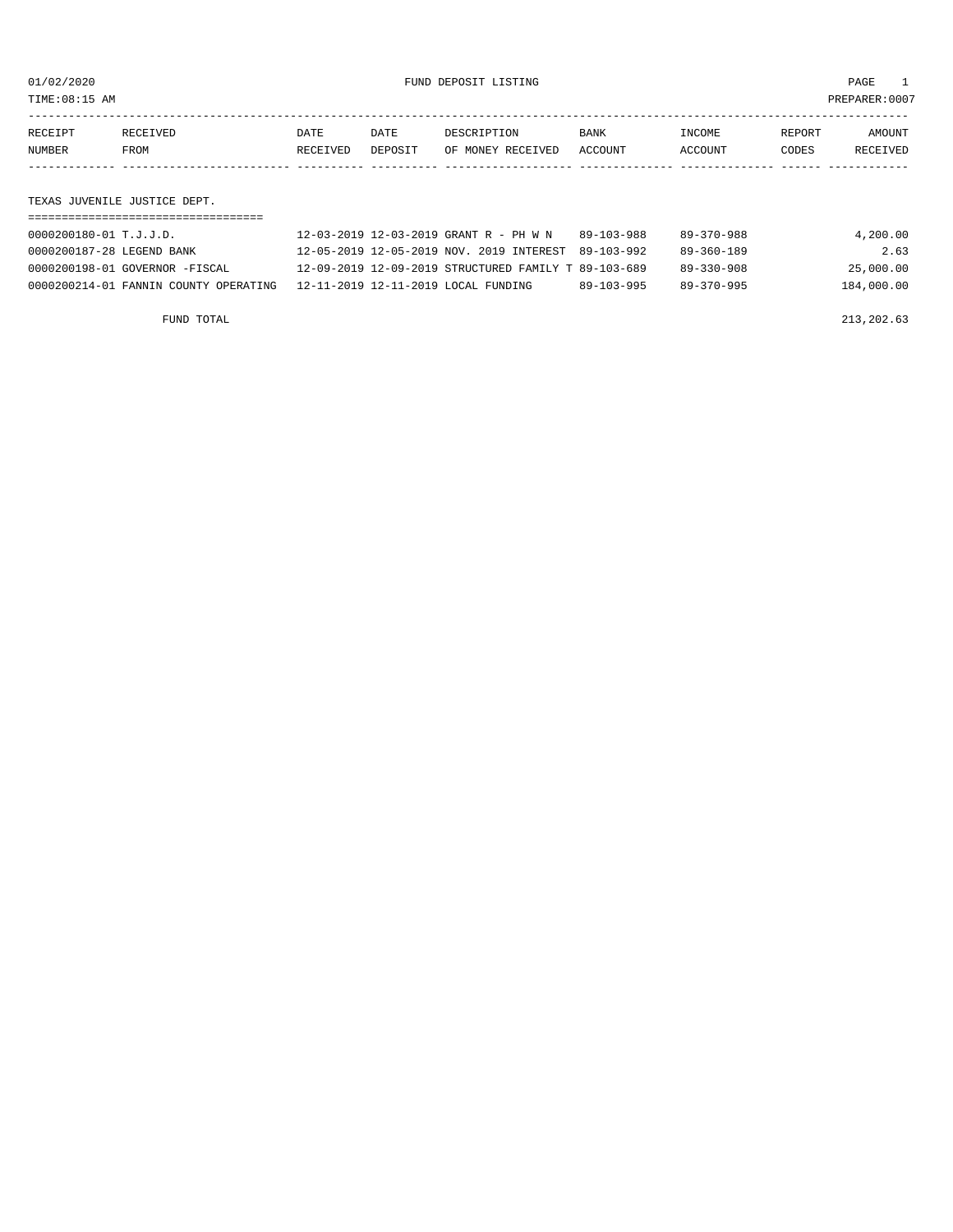TIME:08:15 AM PREPARER:0007

| RECEIPT | RECEIVED | DATE     | DATE    | DESCRIPTION       | BANK    | INCOME  | REPORT | AMOUNT   |
|---------|----------|----------|---------|-------------------|---------|---------|--------|----------|
| NUMBER  | FROM     | RECEIVED | DEPOSIT | OF MONEY RECEIVED | ACCOUNT | ACCOUNT | CODES  | RECEIVED |
|         |          |          |         |                   |         |         |        |          |
|         |          |          |         |                   |         |         |        |          |

#### STATZER FUND

| ------------------------------------ |                                                     |  |                  |       |
|--------------------------------------|-----------------------------------------------------|--|------------------|-------|
| 0000200178-09 TEXPOOL                | 12-03-2019 12-03-2019 NOV. 2019 INTEREST 92-103-175 |  | 92-360-100       | 56.65 |
| 0000200187-22 LEGEND BANK            | 12-05-2019 12-05-2019 NOV. 2019 INTEREST 92-103-100 |  | $92 - 360 - 100$ | 1.20  |

FUND TOTAL 57.85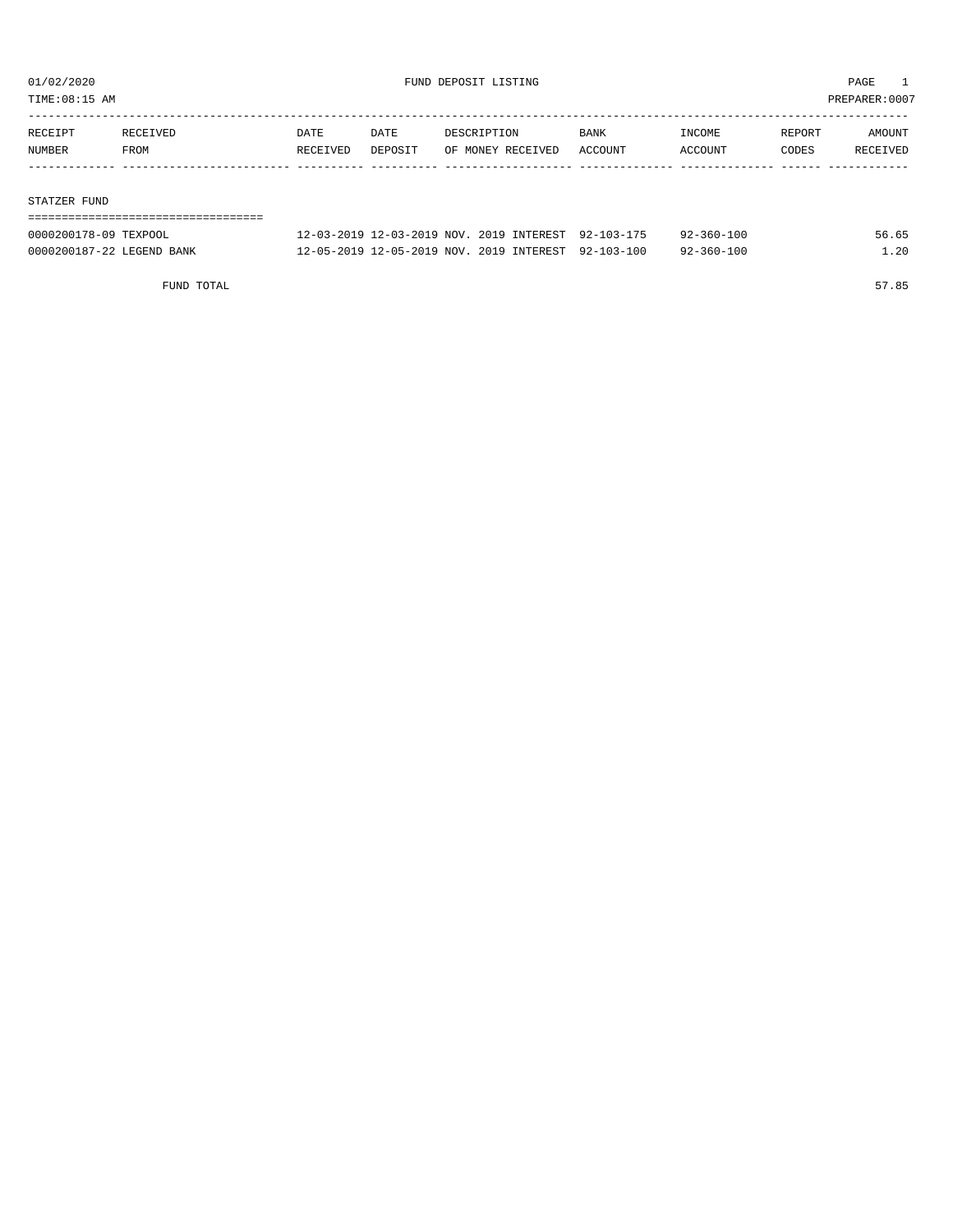TIME:08:15 AM PREPARER:0007

| RECEIPT | <b>RECEIVED</b> | DATE     | DATE    | DESCRIPTION       | <b>BANK</b> | INCOME         | REPORT | AMOUNT   |
|---------|-----------------|----------|---------|-------------------|-------------|----------------|--------|----------|
| NUMBER  | FROM            | RECEIVED | DEPOSIT | OF MONEY RECEIVED | ACCOUNT     | <b>ACCOUNT</b> | CODES  | RECEIVED |
|         |                 |          |         |                   |             |                |        |          |

#### PAYROLL

#### ===================================

| 0000200177-01 C.D. BREWER    | 12-02-2019 12-02-2019 DEC. 2019 COBRA DEN 95-100-100 | $95 - 370 - 130$ | 75.32    |
|------------------------------|------------------------------------------------------|------------------|----------|
| 0000200181-01 CLC PROPERTIES | 12-03-2019 12-03-2019 DEC. 2019 COBRA HEA 95-100-100 | $95 - 370 - 130$ | 2,148.42 |

FUND TOTAL  $2,223.74$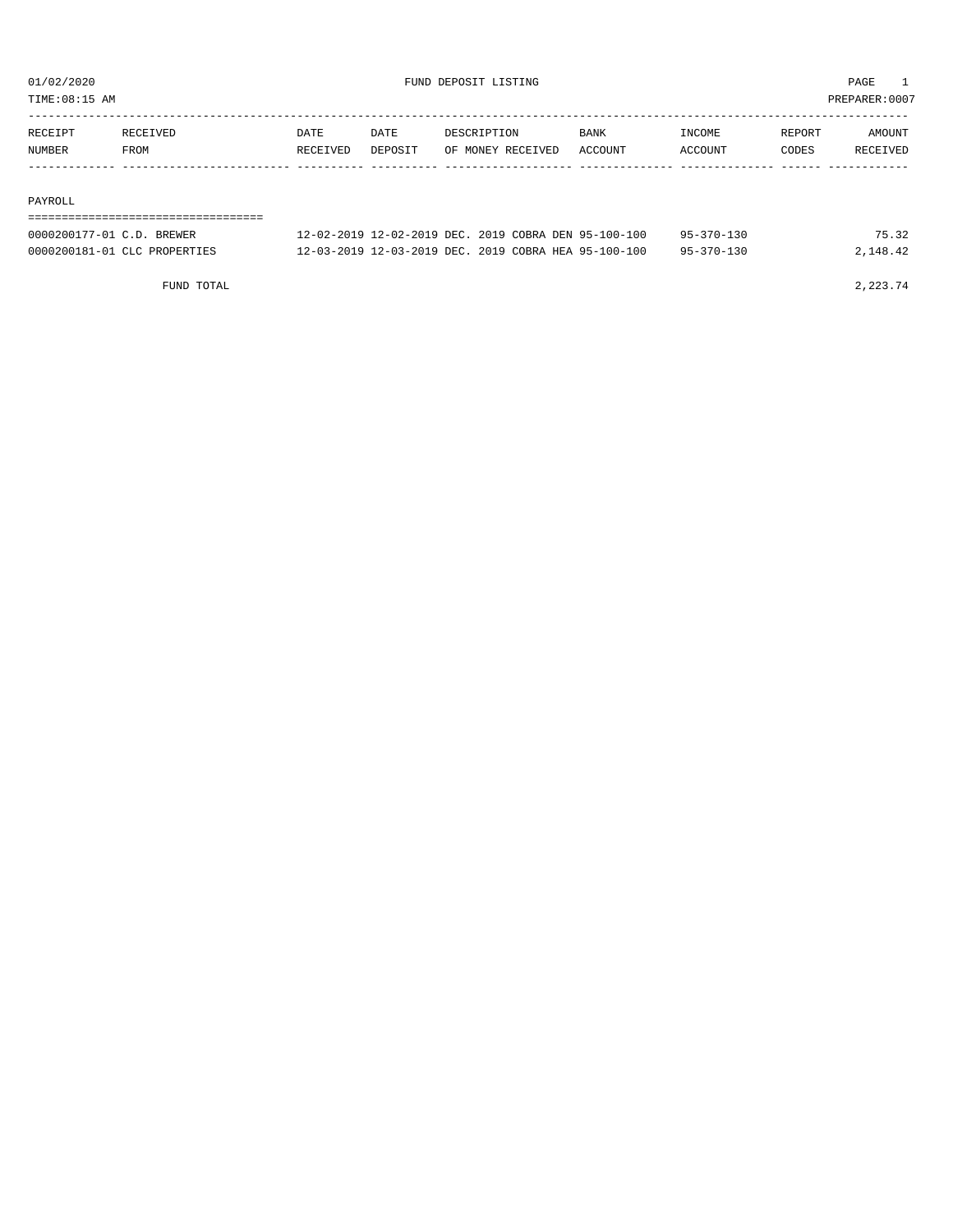|            |              | ------------------          | ----------------- |                  |            |
|------------|--------------|-----------------------------|-------------------|------------------|------------|
| RECEIPT    | S            | RECEIVED FROM               | RECEIVED          | POSTED           | AMOUNT     |
| 0000200172 | P            | DISTRICT ATTORNEY TRUST     | $12 - 02 - 2019$  | $12 - 02 - 2019$ | 12.80      |
| 0000200173 | Ρ            | NORTH TEXAS TOLLWAY         | $12 - 02 - 2019$  | $12 - 02 - 2019$ | 104.80     |
| 0000200174 | Ρ            | DISTRICT ATTORNEY TRUST     | 12-02-2019        | $12 - 02 - 2019$ | 120.00     |
| 0000200175 | Ρ            | HEALTH & HUMAN SERVICES     | $12 - 02 - 2019$  | $12 - 02 - 2019$ | 879.66     |
| 0000200176 | P            | <b>SECURUS</b>              | $12 - 02 - 2019$  | $12 - 02 - 2019$ | 18,245.05  |
| 0000200177 | P            | C.D. BREWER                 | 12-02-2019        | $12 - 02 - 2019$ | 75.32      |
| 0000200178 | P            | TEXPOOL                     | $12 - 03 - 2019$  | $12 - 03 - 2019$ | 5,236.33   |
| 0000200179 | P            | PURCHASING COOP             | $12 - 03 - 2019$  | $12 - 03 - 2019$ | 713.00     |
| 0000200180 | Ρ            | T.J.J.D.                    | $12 - 03 - 2019$  | $12 - 03 - 2019$ | 4,200.00   |
| 0000200181 | Ρ            | CLC PROPERTIES              | $12 - 03 - 2019$  | $12 - 03 - 2019$ | 2,148.42   |
| 0000200182 | Ρ            | TAX A/C                     | $12 - 04 - 2019$  | $12 - 04 - 2019$ | 935.00     |
| 0000200183 | P            | TAX A/C                     | $12 - 04 - 2019$  | $12 - 04 - 2019$ | 24.60      |
| 0000200184 | P            | TAX A/C                     | $12 - 04 - 2019$  | $12 - 04 - 2019$ | 14.80      |
| 0000200185 | Ρ            | APPRAISAL DISTRICT          | $12 - 05 - 2019$  | $12 - 05 - 2019$ | 132,396.01 |
| 0000200186 | Ρ            | FANNIN COUNTY HEALTH INSP.  | $12 - 05 - 2019$  | $12 - 05 - 2019$ | 10,095.27  |
| 0000200187 | P            | LEGEND BANK                 | $12 - 05 - 2019$  | $12 - 05 - 2019$ | 14,907.79  |
| 0000200188 | Ρ            | CARPENTER'S BAIL BONDS      | $12 - 05 - 2019$  | $12 - 05 - 2019$ | 150.00     |
| 0000200189 | P            | DOC'S BAIL BONDS            | $12 - 05 - 2019$  | $12 - 05 - 2019$ | 30.00      |
| 0000200190 | P            | FANNIN COUNTY BAIL BONDS    | $12 - 05 - 2019$  | $12 - 05 - 2019$ | 30.00      |
| 0000200191 | Ρ            | TAX A/C                     | $12 - 06 - 2019$  | $12 - 06 - 2019$ | 4,920.65   |
| 0000200192 | P            | TAX A/C                     | $12 - 06 - 2019$  | $12 - 06 - 2019$ | 515.00     |
| 0000200193 | P            | TAX A/C                     | $12 - 06 - 2019$  | $12 - 06 - 2019$ | 8,195.15   |
| 0000200194 | P            | RYAN MCCRAW                 | $12 - 06 - 2019$  | $12 - 06 - 2019$ | 603.38     |
| 0000200195 | P            | CONSTABLE PCT. # 1          | $12 - 06 - 2019$  | $12 - 06 - 2019$ | 210.00     |
| 0000200196 | Ρ            | TEXAS DEPARTMENT OF         | $12 - 09 - 2019$  | 12-09-2019       | 1,001.50   |
| 0000200197 | Ρ            | TEXAS DEPT. OF CRIMINAL     | $12 - 09 - 2019$  | $12 - 09 - 2019$ | 1,299.20   |
| 0000200198 | P            | GOVERNOR -FISCAL            | 12-09-2019        | 12-09-2019       | 25,000.00  |
| 0000200199 | P            | FANNIN COUNTY DEVELOPMENT   | $12 - 09 - 2019$  | $12 - 09 - 2019$ | 536.44     |
| 0000200200 | P            | VISION MEDIA GROUP, INC.    | $12 - 09 - 2019$  | $12 - 09 - 2019$ | 200.00     |
| 0000200201 | P            | NORTH TEXAS TOLLWAY         | $12 - 09 - 2019$  | 12-09-2019       | 30.00      |
| 0000200202 | Ρ            | <b>JUVENILE PROBATION</b>   | $12 - 10 - 2019$  | $12 - 10 - 2019$ | 50.00      |
| 0000200203 | P            | <b>JUVENILE PROBATION</b>   | $12 - 10 - 2019$  | $12 - 10 - 2019$ | 44.00      |
| 0000200204 | Ρ            | JUVENILE PROBATION          | $12 - 10 - 2019$  | $12 - 10 - 2019$ | 26.00      |
| 0000200205 | P            | JUVENILE PROBATION          | $12 - 10 - 2019$  | $12 - 10 - 2019$ | 10.00      |
| 0000200206 | Ρ            | JUVENILE PROBATION          | $12 - 10 - 2019$  | $12 - 10 - 2019$ | 5.00       |
| 0000200207 | Ρ            | JUVENILE PROBATION          | $12 - 10 - 2019$  | $12 - 10 - 2019$ | 66.00      |
| 0000200208 | Ρ            | COMPTROLLER - JUDICIARY     | $12 - 10 - 2019$  | $12 - 10 - 2019$ | 21,000.00  |
| 0000200209 | P            | FANNIN COUNTY DEVELOPMENT   | $12 - 10 - 2019$  | $12 - 10 - 2019$ | 75.00      |
| 0000200210 | P            | BOND SUPERVISION            | $12 - 10 - 2019$  | $12 - 10 - 2019$ | 3,900.00   |
| 0000200211 | $\, {\bf P}$ | NORTH TEXAS MUNICIPAL       | $12 - 10 - 2019$  | $12 - 10 - 2019$ | 100,000.00 |
| 0000200212 | Ρ            | BECKY MEDLEY                | $12 - 10 - 2019$  | $12 - 10 - 2019$ | 224.10     |
| 0000200213 | Ρ            | JIMMY W. VAUGHN             | $12 - 11 - 2019$  | $12 - 11 - 2019$ | 223.92     |
| 0000200214 | Ρ            | FANNIN COUNTY OPERATING     | 12-11-2019        | 12-11-2019       | 184,000.00 |
| 0000200215 | Ρ            | FIRST WESTERN TITLE         | $12 - 11 - 2019$  | $12 - 11 - 2019$ | 1,400.00   |
| 0000200216 | Ρ            | FANNIN COUNTY CSCD          | $12 - 12 - 2019$  | 12-12-2019       | 40.21      |
| 0000200217 | Ρ            | JUVENILE PROBATION          | 12-12-2019        | 12-12-2019       | 20.00      |
| 0000200218 | Ρ            | JUVENILE PROBATION          | $12 - 12 - 2019$  | $12 - 12 - 2019$ | 15.00      |
| 0000200219 | Ρ            | APPRAISAL DISTRICT          | $12 - 13 - 2019$  | $12 - 13 - 2019$ | 581,688.04 |
| 0000200220 | Ρ            | COMPTROLLER                 | $12 - 13 - 2019$  | $12 - 13 - 2019$ | 112,312.73 |
| 0000200221 | Ρ            | WILLIAM A. TATE             | $12 - 13 - 2019$  | 12-13-2019       | 530.00     |
| 0000200222 | Ρ            | TAX A/C                     | $12 - 13 - 2019$  | 12-13-2019       | 9,606.60   |
| 0000200223 | Ρ            | TAX A/C                     | $12 - 13 - 2019$  | 12-13-2019       | 650.00     |
| 0000200224 | Ρ            | TAX A/C                     | 12-13-2019        | 12-13-2019       | 235.00     |
| 0000200225 | Ρ            | MULBERRY CEMETERY FUNDS     | $12 - 13 - 2019$  | 12-13-2019       | 334.80     |
| 0000200226 | Ρ            | TEXAS DIVISION OF EMERGENCY | 12-16-2019        | 12-16-2019       | 30,583.64  |
| 0000200227 | Ρ            | DISTRICT CLERK              | $12 - 16 - 2019$  | 12-16-2019       | 14,810.28  |
| 0000200228 | Ρ            | FANNIN COUNTY ELECTRIS      | 12-17-2019        | 12-17-2019       | 41.27      |
| 0000200229 | Ρ            | SERVING YOU FIRST           | $12 - 17 - 2019$  | $12 - 17 - 2019$ | 518.94     |
| 0000200230 | Ρ            | FANNIN COUNTY BAIL BONDS    | $12 - 17 - 2019$  | $12 - 17 - 2019$ | 195.00     |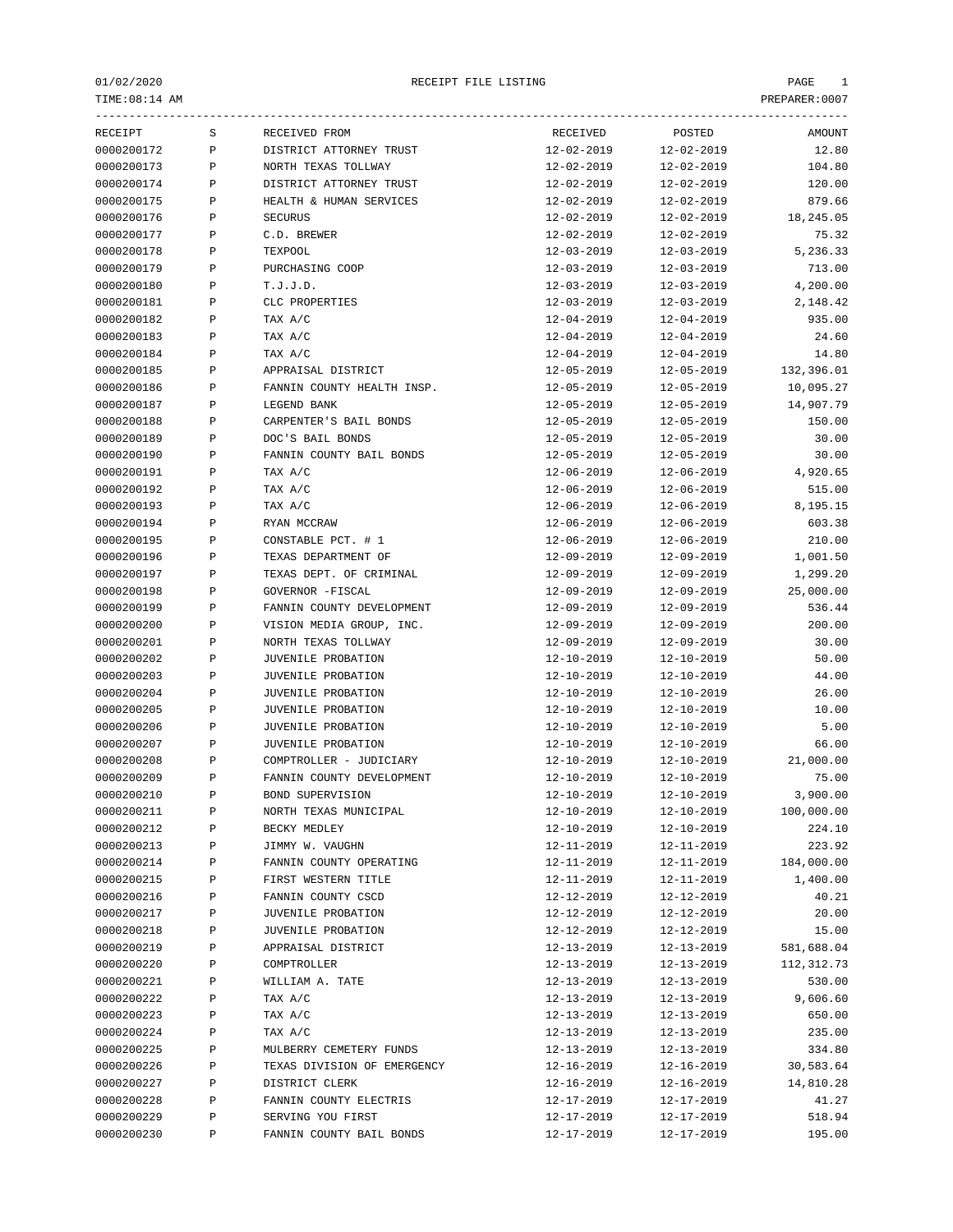| RECEIPT    | S            | RECEIVED FROM                 | RECEIVED         | POSTED           | AMOUNT      |
|------------|--------------|-------------------------------|------------------|------------------|-------------|
| 0000200231 | P            | CARPENTER'S BAIL BONDS        | $12 - 17 - 2019$ | $12 - 17 - 2019$ | 90.00       |
| 0000200232 | P            | FANNIN COUNTY SHERIFF'S DEPT. | $12 - 17 - 2019$ | $12 - 17 - 2019$ | 1,226.00    |
| 0000200233 | P            | FANNIN COUNTY SHERIFF'S DEPT  | $12 - 17 - 2019$ | $12 - 17 - 2019$ | 1,913.00    |
| 0000200234 | P            | NORTH TEXAS TOLLWAY           | $12 - 19 - 2019$ | $12 - 19 - 2019$ | 434.92      |
| 0000200235 | P            | COMPTROLLER                   | $12 - 19 - 2019$ | $12 - 19 - 2019$ | 20.22       |
| 0000200236 | P            | TAX A/C                       | $12 - 19 - 2019$ | $12 - 19 - 2019$ | 7,622.70    |
| 0000200237 | P            | TAX A/C                       | $12 - 19 - 2019$ | $12 - 19 - 2019$ | 17.30       |
| 0000200238 | P            | TAX A/C                       | $12 - 19 - 2019$ | $12 - 19 - 2019$ | 920.00      |
| 0000200239 | P            | TEXAS ASSOCIATION OF          | $12 - 19 - 2019$ | $12 - 19 - 2019$ | 6,782.91    |
| 0000200240 | P            | FANNIN COUNTY CASH BOND       | $12 - 19 - 2019$ | $12 - 19 - 2019$ | 2,500.00    |
| 0000200241 | P            | BILLY R. & DOROTHY SUITOR     | $12 - 19 - 2019$ | $12 - 19 - 2019$ | 443.40      |
| 0000200242 | P            | CLINT STROUD                  | $12 - 19 - 2019$ | $12 - 19 - 2019$ | 321.60      |
| 0000200243 | P            | WILEY WEEKS                   | $12 - 20 - 2019$ | 12-20-2019       | 7,500.00    |
| 0000200244 | P            | APPRAISAL DISTRICT            | $12 - 20 - 2019$ | $12 - 20 - 2019$ | 331, 292.47 |
| 0000200245 | P            | JUVENILE PROBATION            | $12 - 20 - 2019$ | $12 - 20 - 2019$ | 1.00        |
| 0000200246 | P            | <b>JUVENILE PROBATION</b>     | $12 - 20 - 2019$ | $12 - 20 - 2019$ | 10.00       |
| 0000200247 | P            | KEITH WELCH                   | $12 - 26 - 2019$ | $12 - 26 - 2019$ | 373.20      |
| 0000200248 | P            | AUCTIONEEREXPRESS.COM         | $12 - 26 - 2019$ | $12 - 26 - 2019$ | 28, 344.97  |
| 0000200249 | P            | AMERICAN TOWER                | $12 - 26 - 2019$ | $12 - 26 - 2019$ | 1,064.61    |
| 0000200250 | P            | FRONTIES COMMUNICATIONS       | $12 - 26 - 2019$ | $12 - 26 - 2019$ | 605.32      |
| 0000200251 | P            | FANNIN COUNTY SHERIFF'S       | $12 - 27 - 2019$ | $12 - 27 - 2019$ | 540.00      |
| 0000200252 | P            | BOND SUPERVISION              | $12 - 30 - 2019$ | $12 - 30 - 2019$ | 4,390.00    |
| 0000200253 | $\mathbf{P}$ | DATA PRESERVATION             | $12 - 30 - 2019$ | $12 - 30 - 2019$ | 437.50      |
| 0000200254 | P            | TAX A/C                       | $12 - 30 - 2019$ | $12 - 30 - 2019$ | 61.50       |
| 0000200255 | P            | TAX A/C                       | $12 - 30 - 2019$ | $12 - 30 - 2019$ | 5,324.70    |
| 0000200256 | P            | TAX A/C                       | $12 - 30 - 2019$ | $12 - 30 - 2019$ | 570.00      |
| 0000200257 | P            | APPRAISAL DISTRICT            | $12 - 30 - 2019$ | $12 - 30 - 2019$ | 892,485.11  |
| 0000200258 | P            | BILL OLSEN                    | $12 - 30 - 2019$ | $12 - 30 - 2019$ | 321.60      |
| 0000200259 | Ρ            | <b>JUVENILE PROBATION</b>     | $12 - 30 - 2019$ | $12 - 30 - 2019$ | 60.00       |
| 0000200260 | P            | LASALLE CORRECTIONS VI, LLC   | $12 - 30 - 2019$ | $12 - 30 - 2019$ | 5,398.25    |
| 0000200261 | P            | DOC'S BAIL BONDS              | $12 - 30 - 2019$ | $12 - 30 - 2019$ | 120.00      |
| 0000200262 | P            | FANNIN COUNTY BAIL BONDS      | $12 - 30 - 2019$ | $12 - 30 - 2019$ | 45.00       |
| 0000200263 | P            | CARPENTER'S BAIL BONDS        | $12 - 30 - 2019$ | $12 - 30 - 2019$ | 15.00       |
| 0000200264 | P            | <b>SECURUS</b>                | $12 - 31 - 2019$ | $12 - 31 - 2019$ | 20,373.09   |
|            |              |                               |                  |                  |             |

REPORT TOTAL 2617,061.07